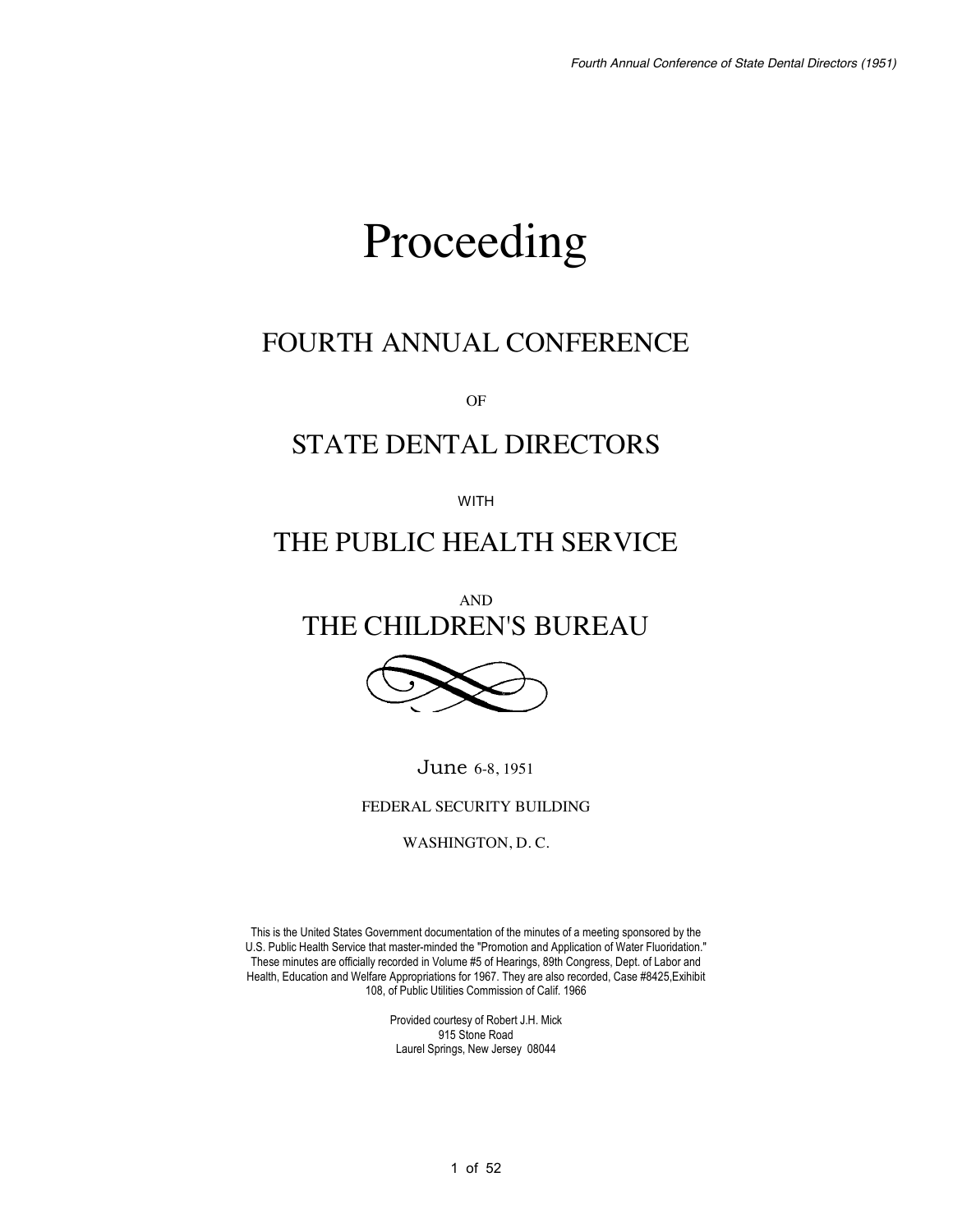### **CONTENTS**

#### **Wednesday Morning, June 6, 1951**

|                                                                                                  | Page           |  |  |  |  |  |
|--------------------------------------------------------------------------------------------------|----------------|--|--|--|--|--|
| Greetings-Dr. Katherine Bain, Associate Chief for Program<br>Development, U.S. Children's Bureau |                |  |  |  |  |  |
| Greetings-Dr. Leonard A. Scheele, Surgeon General,<br>U.S. Public Health Service                 | $\overline{2}$ |  |  |  |  |  |
| Roll Call                                                                                        | 6              |  |  |  |  |  |
| Promotion and Application of Water Fluoridation-<br>Dr. F. A. Bull                               | 9              |  |  |  |  |  |
| Discussion - All Members                                                                         | 23             |  |  |  |  |  |
| Technical Engineering Phases of Water Fluoridation-<br>F. J. Maier                               | 28             |  |  |  |  |  |
| Discussion-All Members                                                                           | 35             |  |  |  |  |  |
| Plan for Group Discussions of Water Fluoridation-<br>Dr. Herschel W. Nisonger                    | 38             |  |  |  |  |  |
| Thursday, June 7,1951                                                                            |                |  |  |  |  |  |
| Group Discussions of Water Fluoridation                                                          | 44             |  |  |  |  |  |
| <b>Friday Morning, June 8, 1951</b>                                                              |                |  |  |  |  |  |

Reports of Group Discussion Leaders to General Session 44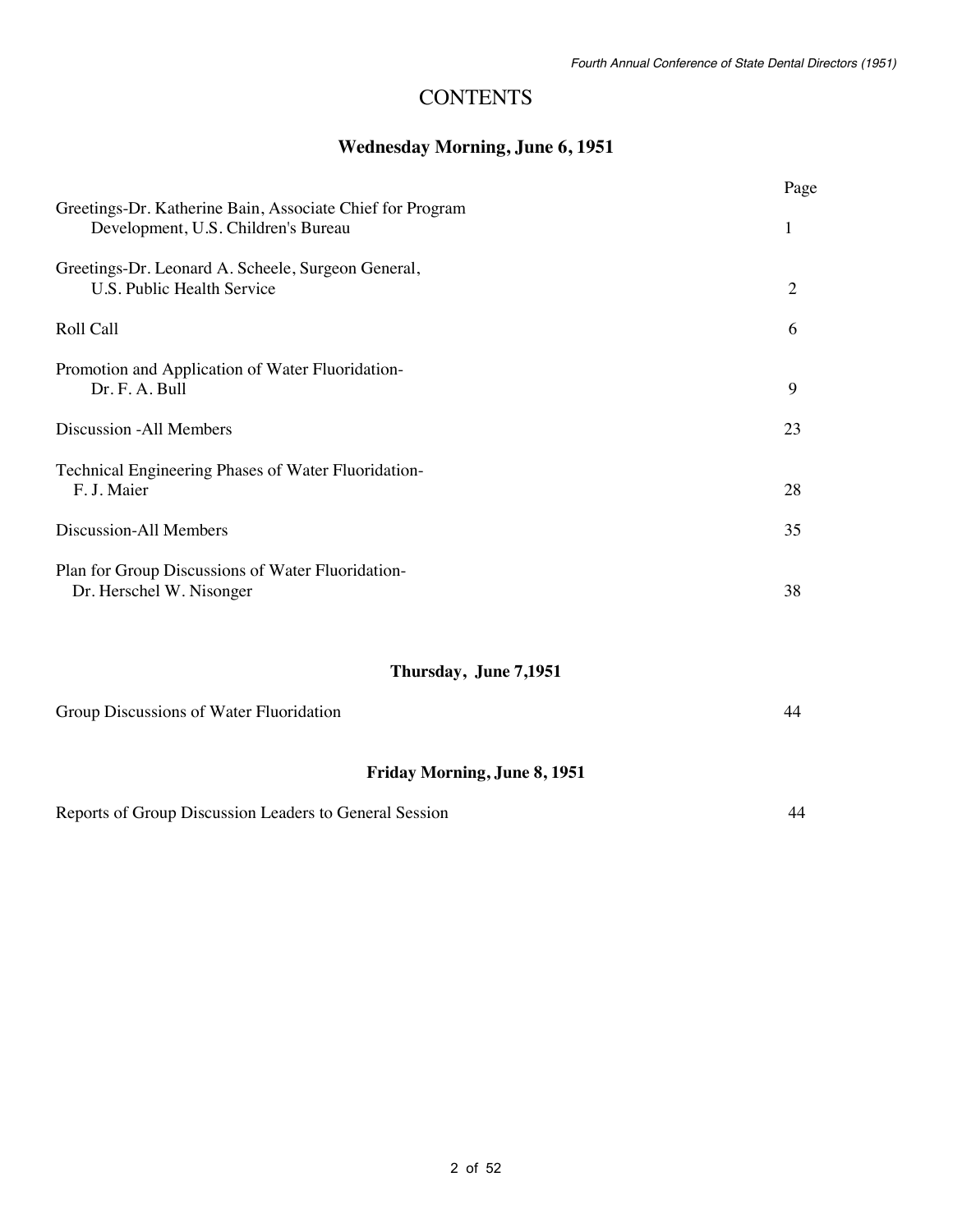#### **WEDNESDAY MORNING SESSION June 6, 1951**

The conference was convened at 9 :40 a.m., Dr. John W. Knutson, Chief, Division of Dental Public Health, Public Health Service, and Dr. John T Fulton, Dental Services Advisor, U.S. Children's Bureau, co-chairman, presiding.

DR. KNUTSON: The Fourth Annual Conference of State Dental Directors with the Public Health Service and Children's Bureau is now in session. And here to greet you for the Public Health Service is the Surgeon General, Dr. Leonard Scheele. Dr. Scheele.

DR. SCHEELE: Well, I will just say that I want to welcome you again on behalf of the Public Health Service. Hearing the noise as I came down the hall, I felt sure you were going to have a good time while here. I hope you learn a few things, too.

Dr. Bain has an early appointment, and so with your permission, I will sit down again and let her take the floor. Dr. Bain.

DR. BAIN: I simply want to join with the Public Health Health Service in greeting you and welcoming you here. I am sure you are all aware of the long interest of the Children's Bureau in dental services for children.

For a long time, from the very beginning, Maternal and Child Health money has been used for this purpose. We have not been particularly concerned with the administration of it-whether it was used for MCH or school health, or whether it was used in the dental division-but we have been very much concerned that dental service be part of a total child health program.

One of the philosophies of the Children's Bureau is that you can't compartmentalize or categorize a child. You can't think of his eyes or his ears or his teeth without thinking of them as part of him, so we have been very much concerned that dental services be part of a total child health program.

We are often asked how much Maternal and Child Health money goes into dental services. We really are not able to give that answer. We have not had the kind of staff we'd like to have for collecting statistics on services and on expenditures.

In our other program, Child Welfare and Crippled Children, we have perhaps done a more definitive job. We have done a better job of collecting material. We hope within the next few years that we are going to be able to collect more material on how money is expended.

I think you will remember that several years ago John Fulton did a small study of plans from eight representative states, and came out with a figure of about 10 percent of total funds, that is, Federal and matching state funds, going into dental services. Whether that figure holds for the country or not, I do not know. It is the best figure, however, that we have.

Of course, in addition to regular Grant A and B funds that go out under formula, some other money goes into dental activities. As you probably know, we reserve a small amount of the B fund that is used for special grants that have national or regional significance, and under that a number of training grants are made, and some dental training is going on.

Now, I am sure you are going to have an interesting conference, because you are going to discuss that fascinating subject of fluoridation. I had the privilege of being a member of the technical service committee to the Kingston-Newburgh study, and the technical committee set up to work with that study set itself a goal

3 of 52 The minutes from that meeting show Dr. Bain personally opposed the f luoridation experiment in Newburgh but voted for it because her agency forced her to do so. See the show notes from last week's episode for the document.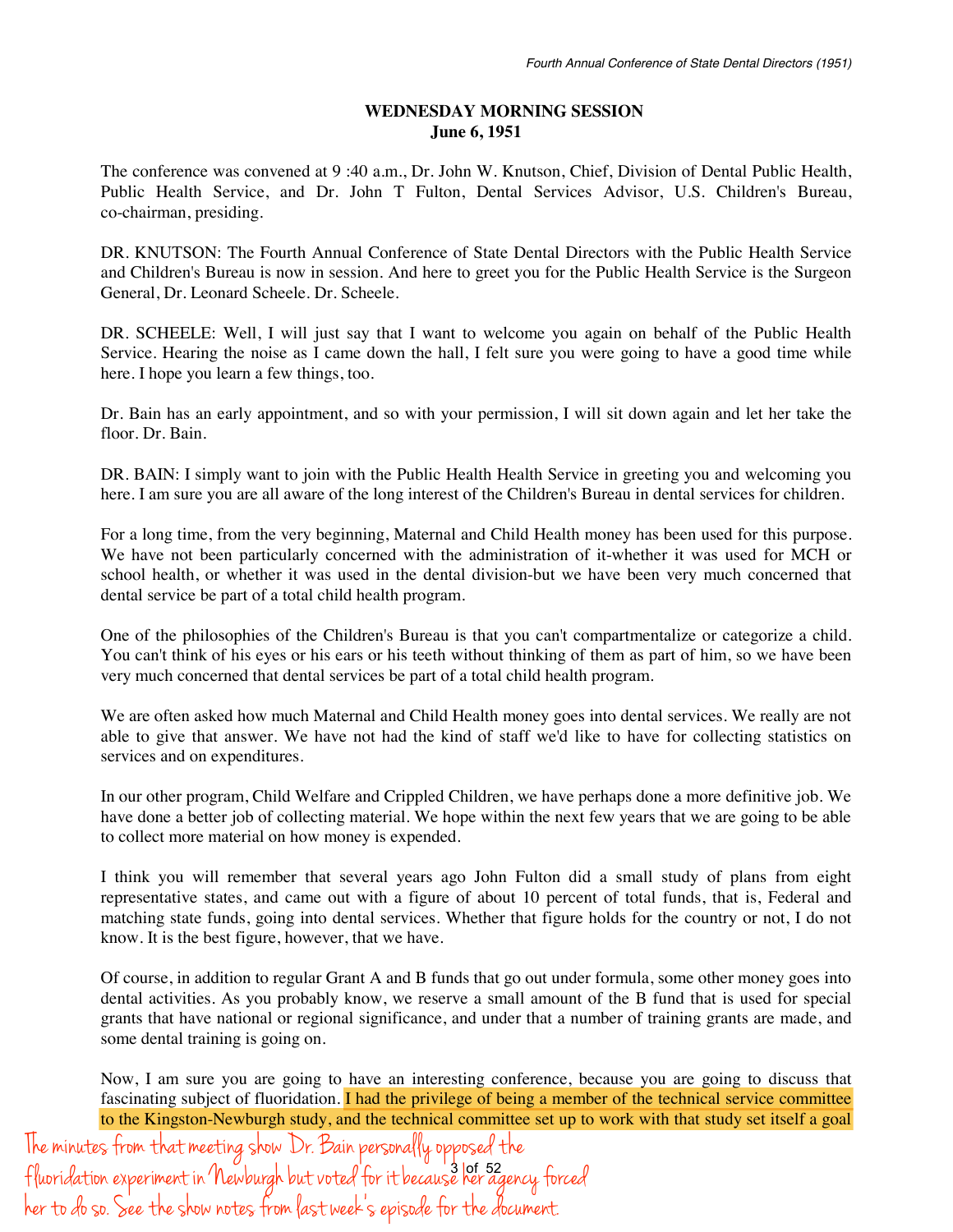which it wasn't able to achieve. It had hoped to keep the study under wraps for 10 years, and at the end of 10 years come out with a definitive answer about what fluoride did, what its harmful effects might be.

As you know, that study and other studies began having such results that people became interested, and the pressure was such that people felt we must go ahead with these programs.

There is just one other point of interest I would like to leave with you. Here in the Federal Security Agency we have a number of groups that are interested in the problem of the school age child, and these groups have come together to form an interdepartmental committee on health services for school age children. They are the Office of Education, the Public Health Service, and the Children's Bureau. We have formed this committee to meet and discuss our common interests on what happens to school age children. Some few months ago we got together outside of Washington so we could have a week to discuss our common aims and purposes and what we thought states or communities should be considering as priorities in school health programs in the light of our present knowledge. facilities. money, and personnel. You will be interested to know that one of the "musts" that came out for school health programs was preventive dental programs. It was a program that envisaged the use of fluorides, either as topical applications or in the water supply.

The committee was unanimous in urging school health services to look at what they are doing and see whether they might not readjust their programs to include this kind of preventive services and then use what personnel and money they have for the corrective services that are bound to be left.

I think I have nothing further to say except to wish you a very pleasant conference and to say I am sorry I am not going to be able to sit in on more of it. (Applause)

DR. SCHEELE: I am not going to give you a serious talk like Dr. Bain did. Dr. Knutson asked me to tell you stories. I won't do that either.

I have just come back from the fourth World Health Assembly. I think all of you will be interested in hearing that interest in dental hygiene is rising in that organization. Dr. Rowlett, who is the secretary of the International Dental Federation, is a very persistent fellow. He began beating a path to the doorstep of-WHO two years ago in Rome. He found it a bit hard to get the doors open more than just a little crack, but he was persistent. The United States delegation, too, felt that it had a real obligation to promote dental health all that it could.

We found a great resistance within the staff of WHO at that time to concerning themselves with dental problems, an understandable reluctance because their program was very small. They had a total of less than five million dollars of actual cash coming into the till to spend on health around the world. It is a pretty big world, and problems are pretty large, especially in the underdeveloped countries. That is where they work mostly. Dental problems may be somewhat secondary in groups of people who are living to the ripe age of 25 and 27 and 31 years. Malaria and a lot of other problems were in fact the first priority problems.

Further, they didn't have the personnel to carry on dental programs, anyway. That is, the countries themselves didn't. A year ago in Geneva at the third World Health Assembly we made our first real progress. I say "we." Dr. Rowlett did. The United States delegation sponsored a resolution, one a little unpopular with our own group. We were beginning to feel that WHO was diffusing its program too far, that it might have kept its program on three or four items since it had so little money. We found it shifting to mental health and a variety of other things. We felt it was spreading itself too thin. That was the general United States view. But in spite of that we did as we have so often cone at WHO. We were completely inconsistent. We turned in a resolution we hoped they would adopt, which called attention to the fact that WHO had an obligation to concern itself with problems of dental hygiene. Fortunately, it was passed.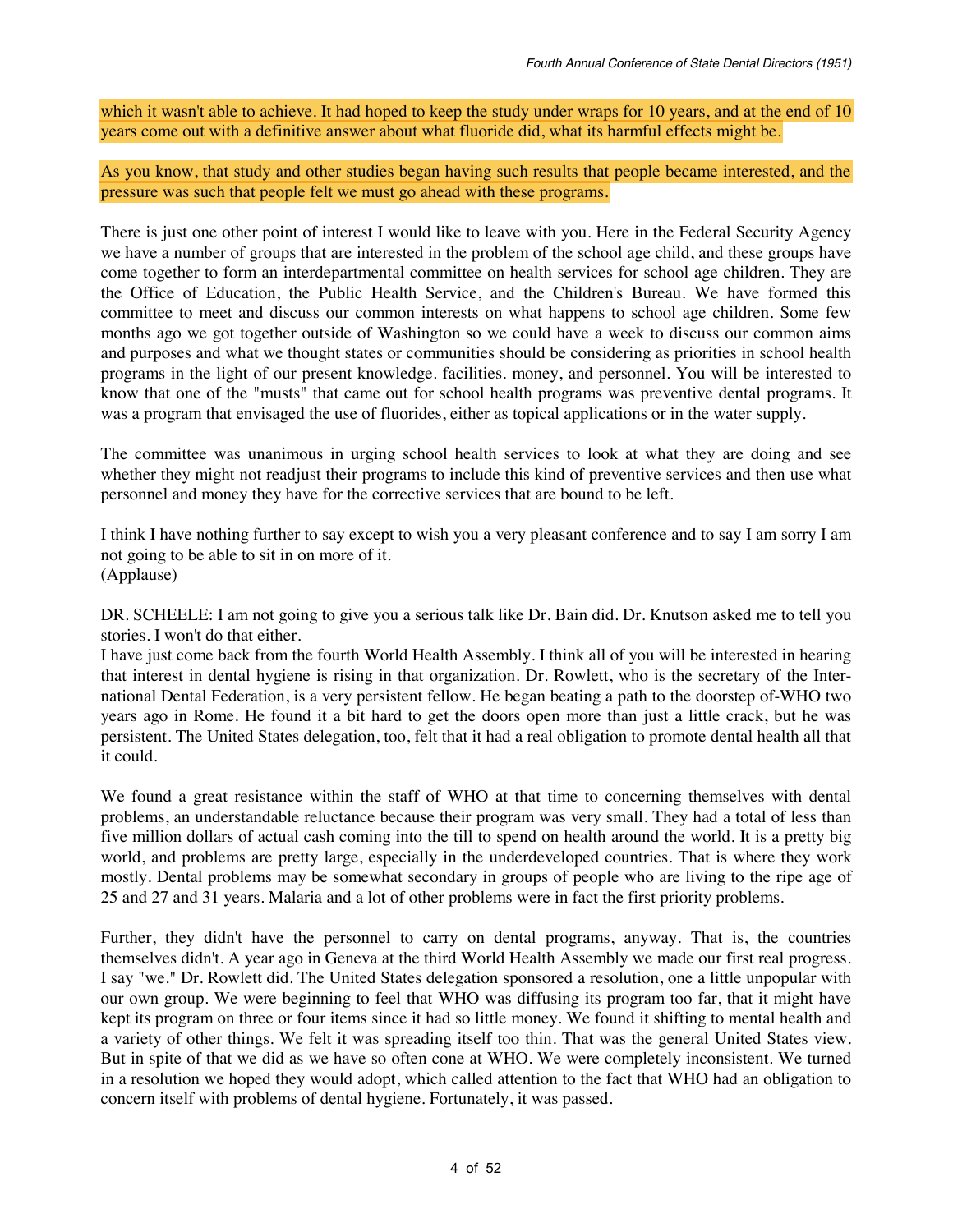However, that still didn't add up to very much program. So this year, due to the good offices of many folks in the United States, to the fact that WHO itself was settling down and beginning to see the total problems facing it more clearly and in broader perspective, due to the fact, too, that funds will now rise in the course of the coming year to the grand level of about seven and a half million dollars for the whole world, they are going to make some little start in this field. WHO will have a person working in the field of dental hygiene, and they will begin to make some impact on some of the countries. Dr. Rowlett was, I think, a very good person. The International Dental Federation meeting is coming up in a relatively few days at Brussels. I am sure he will glow when he reports that the door is now wide open. And the only thing that will deter WHO from moving out on a wide-scale program in dental health will be the limitation on money.

You may be interested in some of the broader aspects of the international health work of WHO. The number of countries now in WHO is up to 80. There aren't very many more countries to come in, only a handful. Unfortunately, 10 of those countries don't participate: Russia, Ukraine, along with the six Iron Curtain countries, and Communist China-that is, China totally -have attempted to withdraw and are not participating, they say because WHO is not fulfilling its obligations in the **health field;** that it is steadfastly refusing to give supplies on any large scale, which they feel is its major responsibility.

That has been the major issue between the countries that support our view and Russia and her satellites. They do not wish services. They do not wish consultants, by and large. They do not wish the organization itself to come to see them, to wander about their countries. Instead, they would like to see the money available in WHO divided up on a global basis, the country given an allocation, and then the country would do what it pleases with that allocation. In their mind the ideal thing would be to buy medical supplies, hospital beds, or whatever they might need.

But WHO isn't founded that way. Maybe it is wrong. I don't know. I myself think it is right. WHO has been working on the basis that its job is to be a catalyst, to be a demonstrator, and it is not to take over health functions, not to be a supply and relief organization except in great emergencies. Its job is to have specialists who can go and set up demonstration programs and consult, do an extensive training program through the device of fellowships, try to get the countries to do for themselves, to try to resolve the problems of health supplies, medical supplies, generally and gradually in the country, but not with its limited resources to become in a sense another UNRRA. That kind of program is very badly needed at the end of a war period, but Europe and other countries of the world have made some fair recovery. Our industry and the industry of other countries can produce a surplus, in many instances can produce items of supply at cheaper cost. Those countries can make the same things themselves.

So, as I say, the general tone of the program in WHO is getting countries to help themselves, but staying definitely away from being a supply program.

The letters from the Iron Curtain countries indicated that that superficial issue was the basis for their effort at withdrawal. However, the United States and the other countries did not accept their withdrawals. Instead, they were noted, and the letters were sent back to them by the Director General.

He was told to have them sent by the Assembly with the notation to the effect that WHO would welcome their return at any tide. Whether they will ever come back remains to be seen. So the door is open to having the 90 countries sit around the table again.

As I say, 70 sat around the table, including Germany, Japan, and Spain, which this time were brought into full membership in WHO. There were several major accomplishments of the meeting. It seemed to me that one of them was the fact that the government voted to increase the budget by a little over a million dollars, in spite of the effort of the United States to hold the budget at a slightly lower level than it was last year. I am speaking personally, not for the United States Government, because our official view was that we had to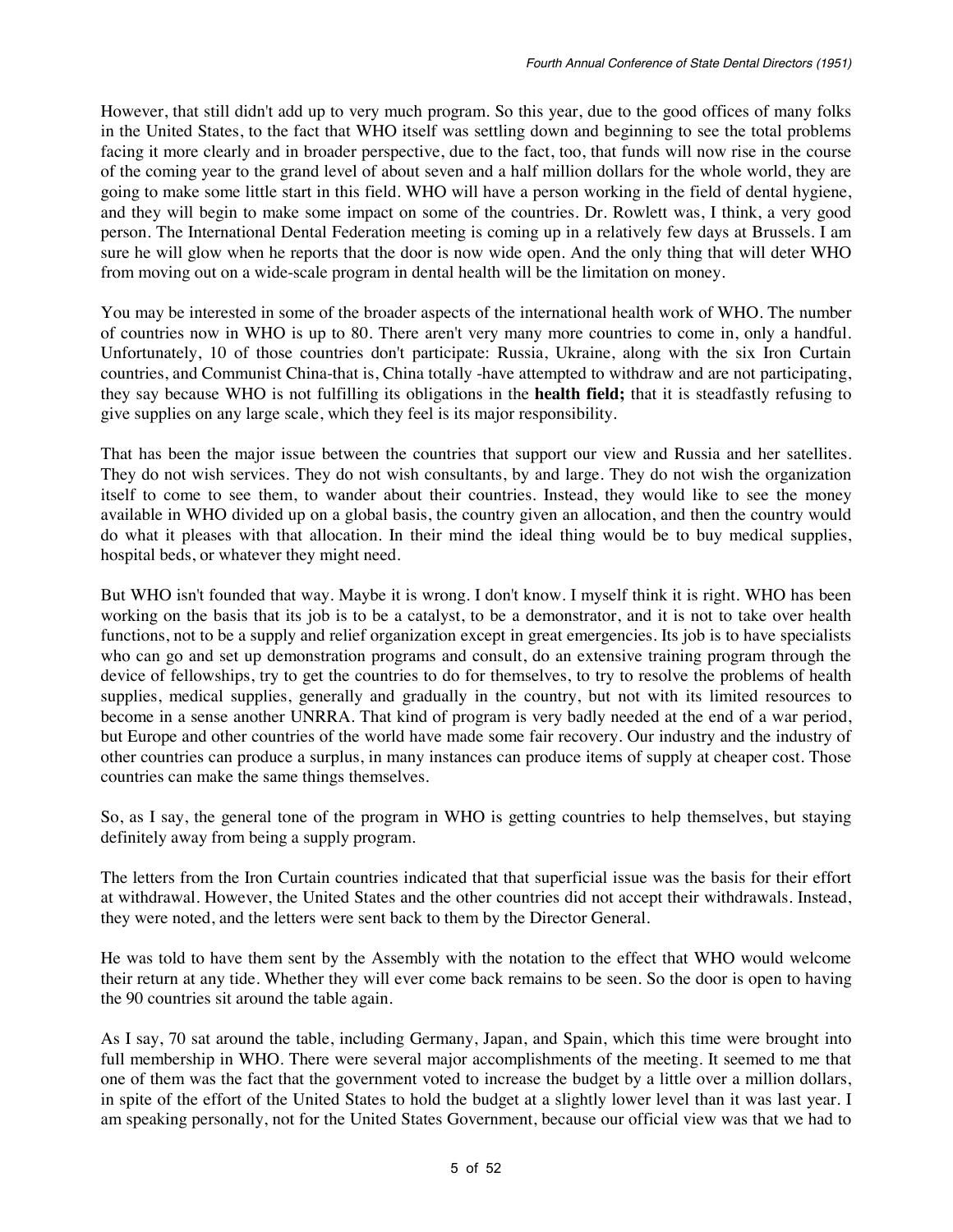hold the line down. Yet I couldn't help but be a bit pleased inside when I saw they wanted to go ahead. I wished we could have supported a view by which we could have moved along and pushed the program out a little bit.

One other major accomplishment: The United States' percentage contribution was reduced to 33 1/3 percent. For some very strange reason one-third has become a magic figure in Congress and in the State Department, and the objective has been to cut United States contributions in international agencies to a third, the theory being apparently that one-third is all right, but if it is 34 or 35 percent it is not right. We have got the percentage down over a period of three years to 33 1/3 percent. Of course, having clone that, the countries turned around and voted more money, so it doesn't add up really in the long run.

Another major accomplishment of the meeting was an agreement on a new set of quarantine regulations. This is especially significant because here the health representatives of 70 countries sitting around the table agreed on regulations, which their governments automatically accept, although they will have nine months in which to take exception to items in the regulations. They will take exception to probably only two. There is some controversy over the incubation period of yellow fever. Most of us were attempting to have the regulations indicate a six-day incubation period, but some of the Far Eastern countries, particularly India and Pakistan, and some of the Mediterranean countries, like Egypt, insist they want a 12-day period. In other words, they could quarantine folks or consider them infectious for 12 days. That isn't going to affect the programs too much.

The other controversy has been over the length of time which a smallpox certificate should be valid. Many countries are prepared to accept the view that the validity of the certificate may be extended almost indefinitely. Other countries still want to cling to a three-year period. A few are insisting on a reading of the vaccination after it has been given. We were pushing the view that the time had now come when on a gross basis around the world if the individual had a certificate that he had been vaccinated, we'd consider he was probably immune or had so been. Always the effort in the new set of regulations was to simplify travel between countries.

Another interesting thing was that this year, for the first time, we didn't have to have visas to go into the European countries. I was in only three, Switzerland, France, and Germany. One does have to have a special military permit to go to Germany, but I asked for visas for Italy, Austria, and England, in addition to the other countries I would have a chance to visit. When my passport came back it didn't have the visas, so before I left Washington I had someone phone the State Department and ask what had happened. The answer was that you didn't have to have them. So in other words, barriers are beginning to fall. If we can make them fall in the quarantine area we will really be going places.

The Assembly also strengthened the various categorical programs. It seemed to me they placed a special emphasis and highlight on the training area which I mentioned earlier. I think they firmed up more than ever the concept that the allocation of numbers of fellowships to the various countries, particularly the underdeveloped countries, was one of the most useful things they can do. That coincided with our own view. They are going to continue to sponsor broad meetings of groups of specialists, so-called expert committees. They are going to continue by that device to spread the good word on modern public health techniques.

Significant, too, was the fact that we completed the meeting in about three and a half days less than the usual running time. Usually it takes three weeks to go through the whole routine. This year the thing went off very smoothly. I'd say we had less controversy and argument than we have ever had on issues and points. I think the fellowship was probably better than it had ever been. What I am really saying is that I think there is proof now that countries can sit down together and work together, at least in the health field.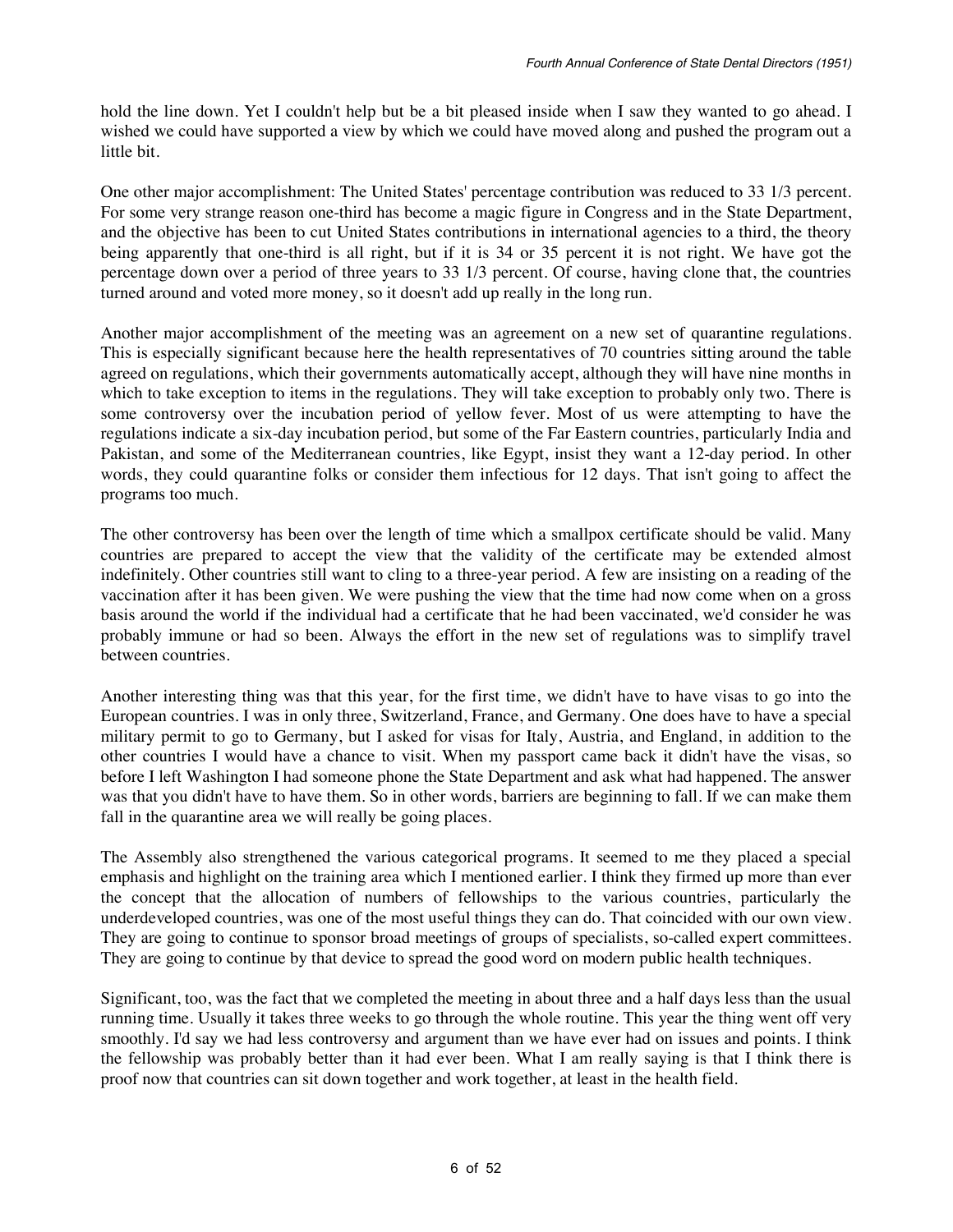## Initially fluori*d*ation competed with topical applications of fluori*de,* including toothpaste

Of course we all have deep in our hearts the hope that there is-enough good will among men, even over in some of the political areas, that there will be some day a means of having the countries sit around the table peacefully and arrive at common solutions of common problems.

I am sure you are going to have an interesting meeting. I did have a chance to look over your schedule. Obviously one of the biggest things facing us is the catalyzing of a real national program of water fluoridation. You have to charge, it seems to me, the other personnel in the health department, including the engineering staff, who have some concern with water supplies. You have to work with some of the community officials over the line beyond the health program, who turn valves and make water plants operate. But your toughest job, it seems to me, is going to be with the officials of communities who hold the purse strings and run the cities. I think, however, you will be eminently successful. It seems to me it will mean a lot of work. You will have to overcome the kind of problems that the District of Columbia is facing here, with the health department urging fluoridation, but where one of the District commissioners had taken a firm view that this was not a procedure for them to follow as yet. After all, there was a letter in their files from the Public Health Service which said it was experimental. Of course the letter was sent a year ago.

Finally that thing has resolved itself, at least in terms of the attitude of the commissioners. Mr. Donohue turned out to be a pretty noble fellow. When faced with the new evidence he found it possible, without embarrassment, to change his story, and in a sense apologize to the public and come out in the public press and say that new evidence had been given to him, and his earlier stand, while it may have been correct a year ago, was not correct as of today. He strongly urged that the District supply be fluoridated.

The matter of \$60,000 or \$100,000 or \$80,000 is an obstacle. I hope that is being overcome, too. I think you will be able to sell this program, but you will be facing the problems I have been talking about all over the country. And you will be having to worry about whether or not glass will turn white and plastics will dissolve and bread taste different, and all those little problems. But again I am sure you will overcome them, and finally the pressure of those communities that do move ahead will make the ones who don't decide they had better get on the band wagon, and they will feel pretty good when they do get on.

Our own program Dr. Knutson will tell you about. We are not just sure how we are going to come out finally on the matter of continuation of our own demonstrations of topical application, although I think we are going to come out finally-we had a feeling about four weeks ago we were going to come out all right. We are fighting a losing battle with Congress, you see, because the topical application was set up as a demonstration program.

Now that we can do something with water supplies, there is a tendency on the part of many Congressmen to say "You don't have to go on so much with this other thing. Besides, you already have demonstrated its usefulness." Obviously our argument is that we must continue to do the topical fluoride thing, because it will be a long day before all our communities that have piped water supplies have fluoride in them. And we do have a lot of people that don't get their water out of an easy running tap. A lot have to get it out of the wells and the pump handle, so we don't want to abandon the topical program and interest in the topical program.

I think, John, I have talked long enough. The time has now come when you folks ought to talk about real dental problems. I hope you have a successful and pleasant meeting. If there is anything we can do for you in the front office-as I told you last year, we are a few doors down the hall-don't hesitate to call on us. !f John and his staff don't do all they should, let me know and we will see that something is done about it. We are glad to have you here again.

(Applause)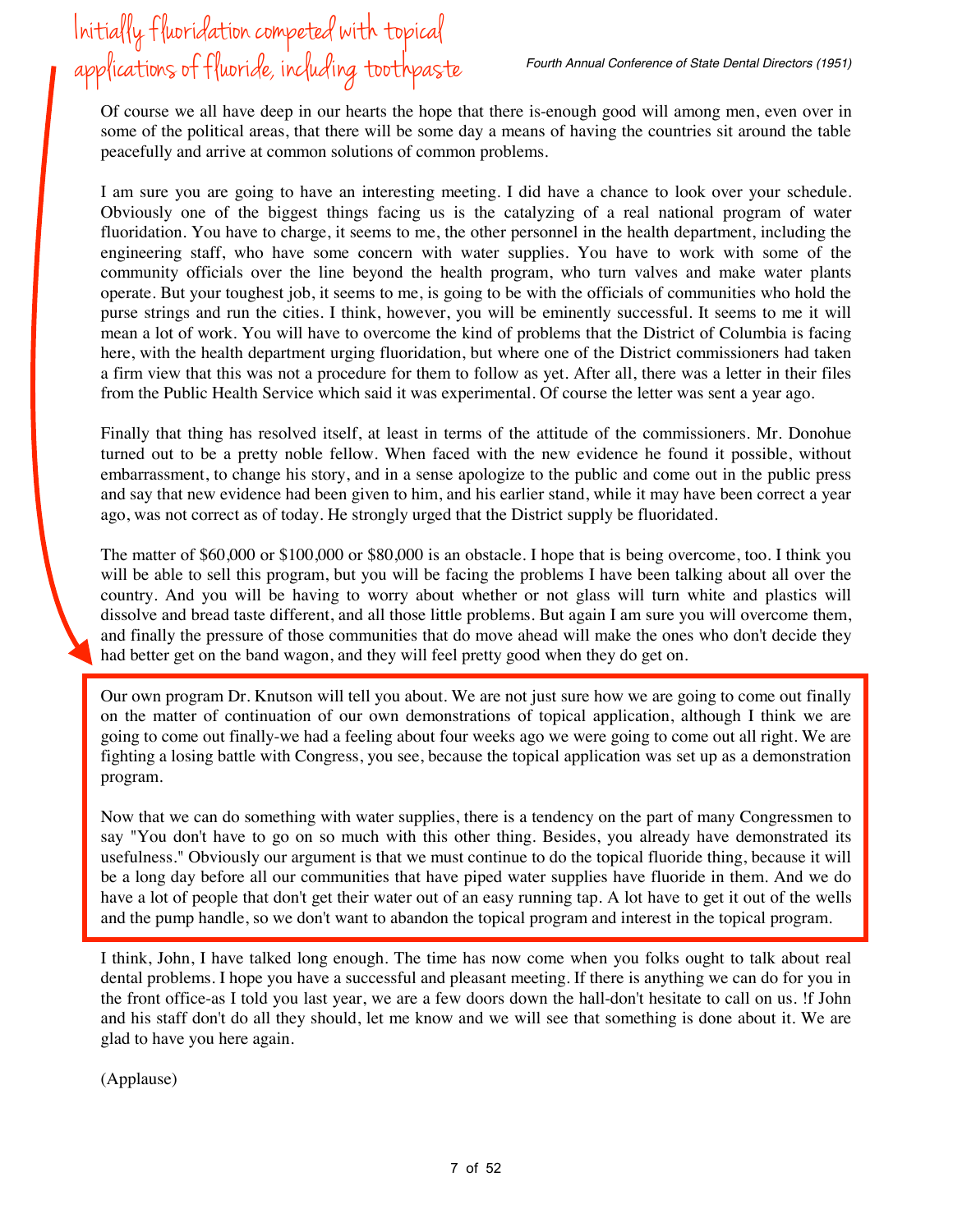DR. KNUTSON: Thank you very much. Before Dr. Scheele goes, I think it well to point out that he omitted one of the significant events at the WHO meeting in Geneva recently. He was elected president of WHO.

(Applause)

I believe the next item is the roll call. Dr. Fulton will call the roll.

The following members were present:

#### ARKANSAS

Dr. Don Hamm\_\_\_\_\_\_\_\_\_\_\_\_\_\_\_\_\_\_\_\_\_\_\_\_\_\_\_\_\_\_\_\_\_\_\_\_\_\_\_\_\_\_\_\_\_\_\_\_\_\_\_\_\_\_\_\_\_\_\_Clarksville, Arkansas

#### CALIFORNIA

Dr. Laurence S. McClaskey\_\_\_\_\_\_\_\_\_\_\_\_\_\_\_\_Public Health Dental Officer State Dept. of Public Health, San Francisco

Dr. Lawrence McClaskey, Livermore, Calif., was representing Dr. Hugo M. Kulstad, 3605 Union Ave., Bakersfield, Calif.

#### COLORADO

Dr. Robert A. Downs Chief, Public Health Dentistry Section State Dept. of Public Health, Denver

#### **CONNECTICUT**

Dr. F. M. Erlenbach\_\_\_\_\_\_\_\_\_\_\_\_\_\_\_\_\_\_\_\_\_\_Chief, Division of Dental Hygiene State Department of Health, Hartford

Dr. Phil Phair\_\_(Phno\*)\_\_\_\_\_\_\_\_\_\_\_\_\_\_\_\_\_\_\_\_\_\_\_\_\_\_\_\_\_\_\_\_\_\_\_\_\_\_\_\_\_\_\_\_\_\_\_\_\_American Dental Association

#### DISTRICT OF COLUMBIA

Dr. A. Harry Ostrow\_\_\_\_\_\_\_\_\_\_\_\_\_\_\_\_\_\_\_ Director, Bureau of Dental Services D.C. Health Department, Washington, D.C.

#### FLORIDA

Dr. Floyd H. DeCamp Director, Bureau of Dental Health State Board of Health, Jacksonville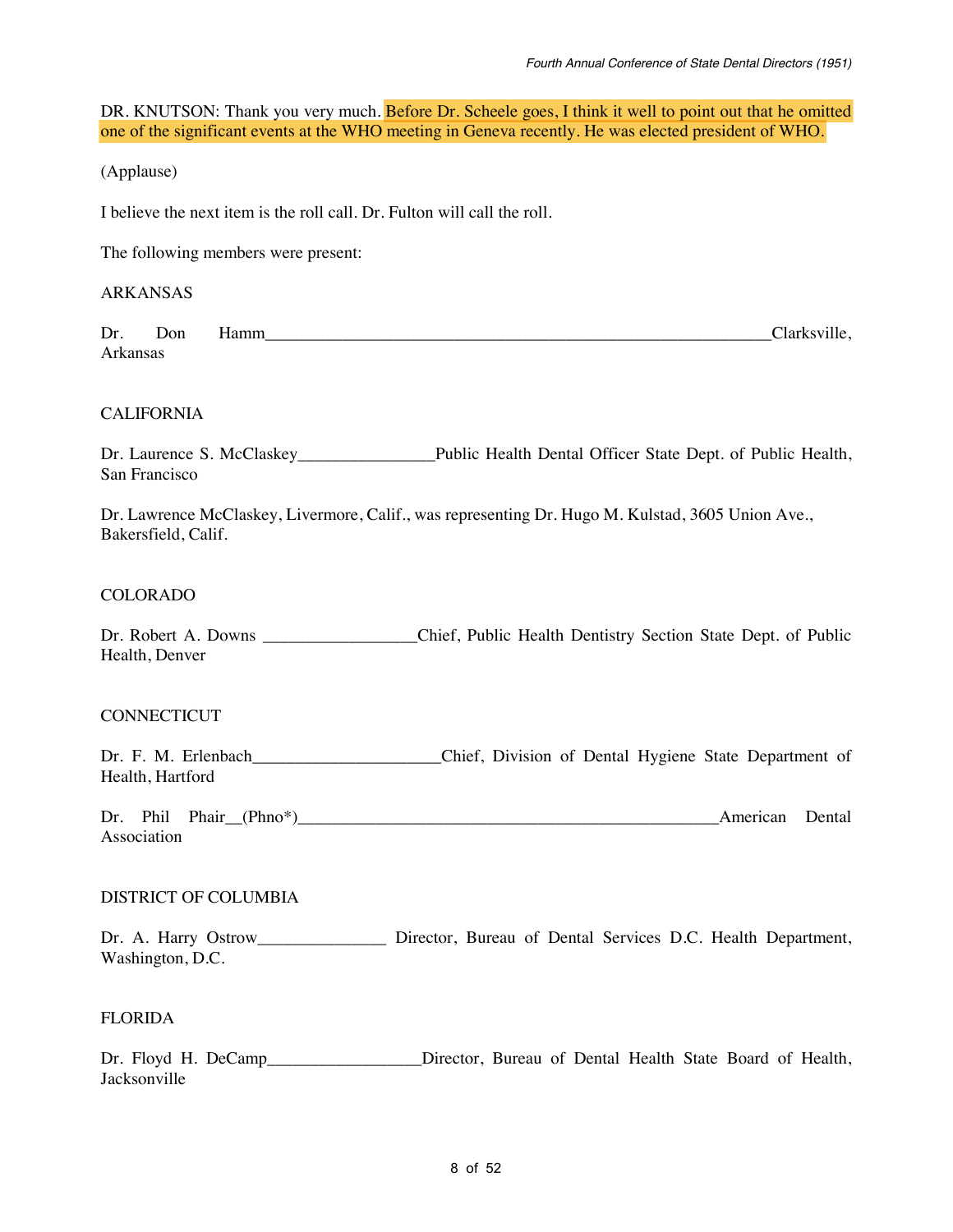#### GEORGIA

Dr. J. G. Williams \_\_\_\_\_\_\_\_\_\_\_\_\_\_\_\_\_Director, Div. of Dental Health Education Department of Public Health, Atlanta

Miss Annie Taylor \_\_\_\_\_\_\_\_\_\_\_\_\_\_\_\_\_\_\_\_\_Division of Dental Health Education Department of Public Health, Atlanta

#### IDAHO

Dr. W. O. Young \_\_\_\_\_\_\_\_\_ Division of MCH and Crippled Children's Service State Department of Public Health, Boise

#### ILLINOIS

Dr. John E. Chrietzberg\_\_\_\_\_\_\_\_Supt., Bureau of Public Health, Dentistry State Department of Public Health, Springfield

#### INDIANA

Dr. Roy D. Smiley\_\_\_\_\_\_\_\_\_\_\_\_\_\_\_\_\_\_\_\_\_Director, Division of Dental Health State Board of Health, Indianapolis

#### IOWA

Dr. Harry I. Wilson ..\_\_\_\_\_\_\_\_. Consultant, Div. of Dental Hygiene State Department of Health, Des Moines

#### KANSAS

Dr. Willard R. Bellinger \_\_\_\_\_\_\_\_\_\_\_\_\_\_\_\_Director, Division of Dental Hygiene State Board of Health, Topeka

#### **KENTUCKY**

R. James F. Owen\_\_\_\_\_\_\_\_\_\_\_\_\_\_\_\_\_\_\_\_\_\_\_\_\_Director, Division of Dental Health State Department of Health, Louisville

Dr. Charles J. Gillooly\_\_\_\_\_\_\_\_\_\_\_\_\_\_\_\_\_\_\_\_\_\_\_\_\_\_\_\_Division of Dental Health State Department of Health, Louisville

LOUISIANA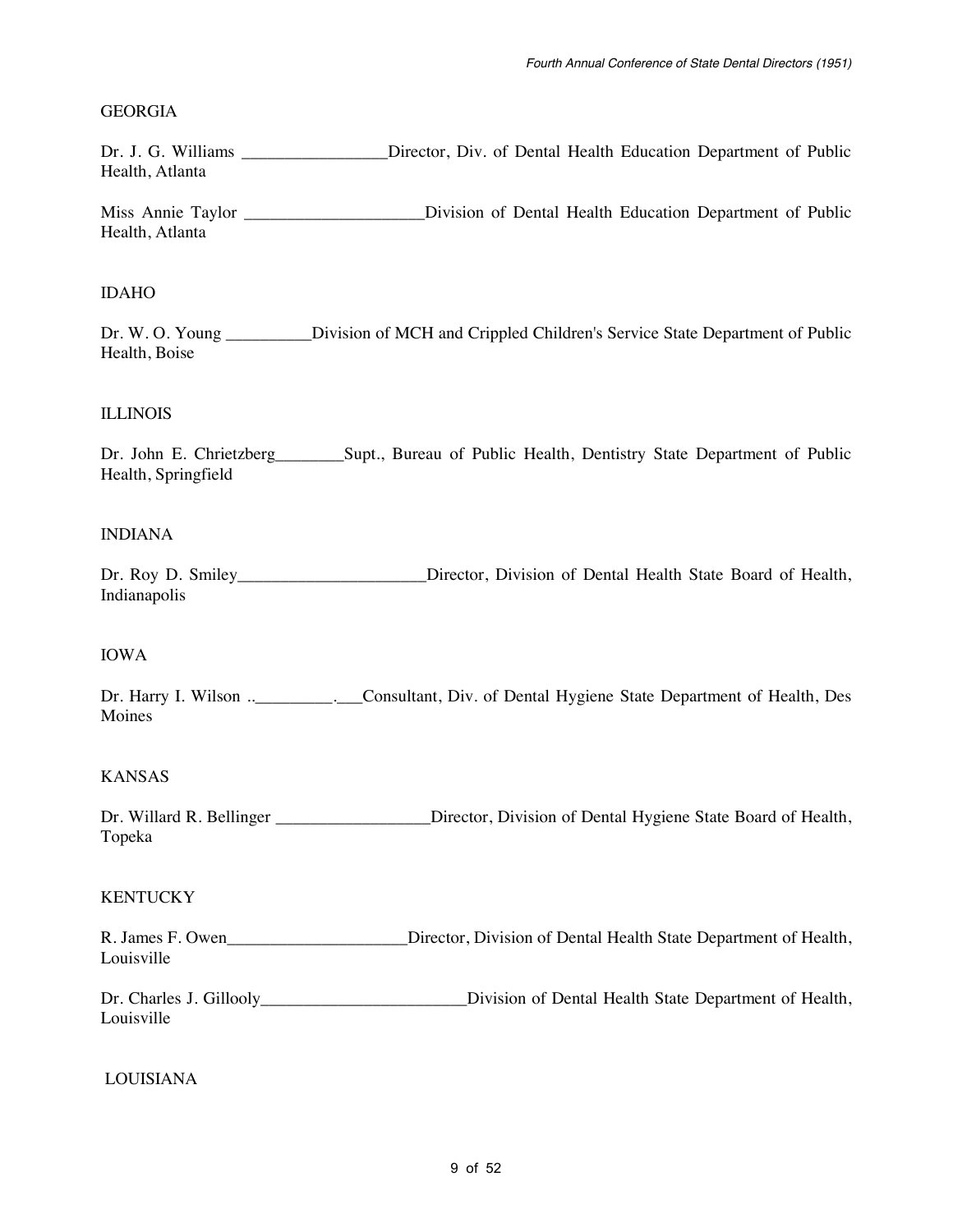Dr. Paul Cook\_\_\_\_\_\_\_\_\_\_\_\_\_\_\_\_\_\_\_\_\_\_\_\_\_\_\_\_\_\_Chief, Section of Dental Health State Department of Health, New Orleans

#### MARYLAND

Dr. Richard C. Leonard C. Chief, Division of Oral Hygiene State Department of Health, Baltimore

#### MASSACHUSETTS

Dr. William D. Wellock\_\_\_\_\_\_\_\_\_\_\_\_\_\_\_\_\_\_\_\_Director, Division of Dental Health Department of Public Health, Boston

#### MICHIGAN

Dr. Fred Wertheimer \_\_\_\_\_\_\_\_\_\_\_\_\_\_Chief, Section of Public Health, Dentistry State Department of Health, Lansing

#### MINNESOTA

Dr. W. A. Jordan\_\_\_\_\_\_\_\_\_\_\_\_\_\_\_\_\_\_\_\_\_\_\_\_\_Director, Division of Dental Health State Department of Health, St. Paul

#### MISSOURI

Dr. C. E. Presnell\_\_\_\_Director, Bureau of Dental Health State Department of Public Health and Welfare, Jefferson City

#### MONTANA

Dr. Francis I. Livingston Director, Division of Dental Health State Board of Health, Helena

#### NEBRASKA

Dr. J. R. Thompson \_\_\_\_\_\_\_\_\_\_\_\_\_\_\_\_\_Director, Division of Dental Health State Department of Health, Lincoln

#### NEVADA

Dr. Omar M. Seifert \_\_\_\_\_\_\_\_\_\_\_\_\_ Director, Division of Dental Health State Department of Health, Carson City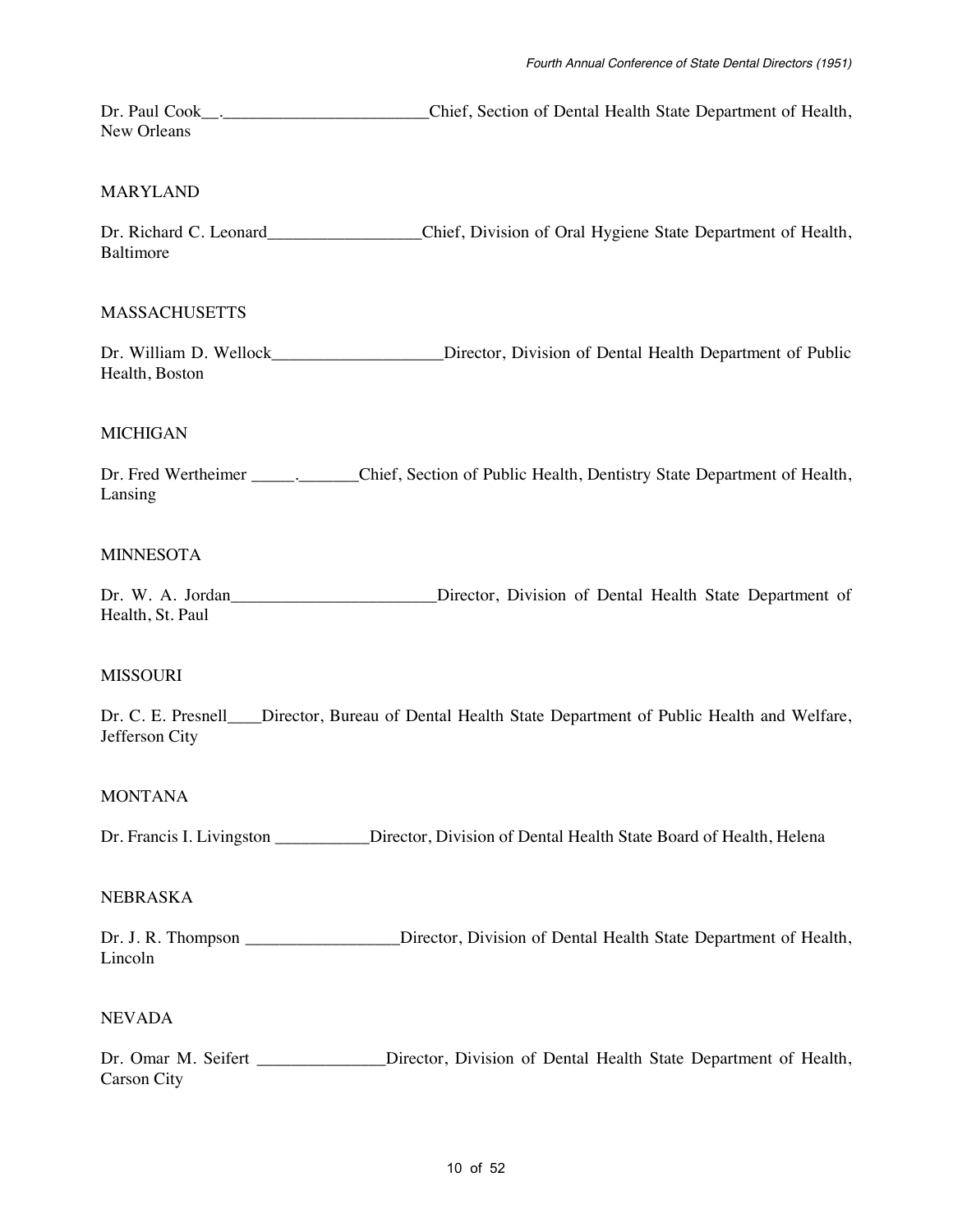#### NEW HAMPSHIRE

Dr. H. Shirley Dwyer \_\_\_\_\_\_\_\_\_\_\_\_\_\_\_\_\_Director, Division of Dental Services State Health Department, Concord

#### NEW JERSEY

Dr. Earl G. Ludlam\_\_\_\_\_\_\_\_\_\_\_\_\_\_\_\_\_\_\_\_\_\_\_Chief, Section on Dental Diseases State Department of Health, Trenton

#### NEW YORK

Dr. David B. Ast\_\_\_\_\_\_\_\_\_\_\_\_\_\_\_\_\_\_Director, Bureau of Dental Health State Department of Health, Albany

Dr. Arthur C. Bushel \_\_\_\_\_\_\_\_\_\_\_\_\_\_\_\_\_\_\_Assist Dir., Bureau of Dental Health State Department of Health, Albany

#### NORTH CAROLINA

Dr. E. A. Branch\_\_\_\_\_\_\_\_\_\_\_\_\_\_\_\_\_\_\_\_\_\_\_\_\_\_\_\_\_\_\_\_Director, Oral Hygiene Division State Board of Health, Raleigh

#### NORTH DAKOTA

Dr. E. C. Linscheid\_\_\_\_\_\_\_\_\_\_\_\_\_\_\_\_\_\_\_\_\_\_\_\_\_Director, Division of Oral Hygiene State Departnrient of Health, Bismarck

#### OHIO

Dr. H. B. Millhoff\_\_\_\_\_\_\_\_\_\_\_\_\_\_\_\_Chief, Division of Dental Hygiene State Department of Health, Columbus

#### OKLAHOMA

Dr. Frank P. Bertram \_\_\_\_\_\_\_\_Director, Division of Preventive Dentistry State Department of Health, Oklahoma City

#### PENNSYLVANIA

Dr. Linwood G. Grace\_\_\_\_\_\_\_\_\_\_\_\_\_\_\_\_\_\_\_\_\_\_\_\_\_\_\_Director, Bureau of Dental Health State Department of Health, Harrisburg

Dr. William E. Walton\_\_\_\_\_\_\_\_\_\_\_\_\_\_\_\_\_\_\_\_\_\_\_\_\_\_\_\_District Dental Officer State of Pennsylvania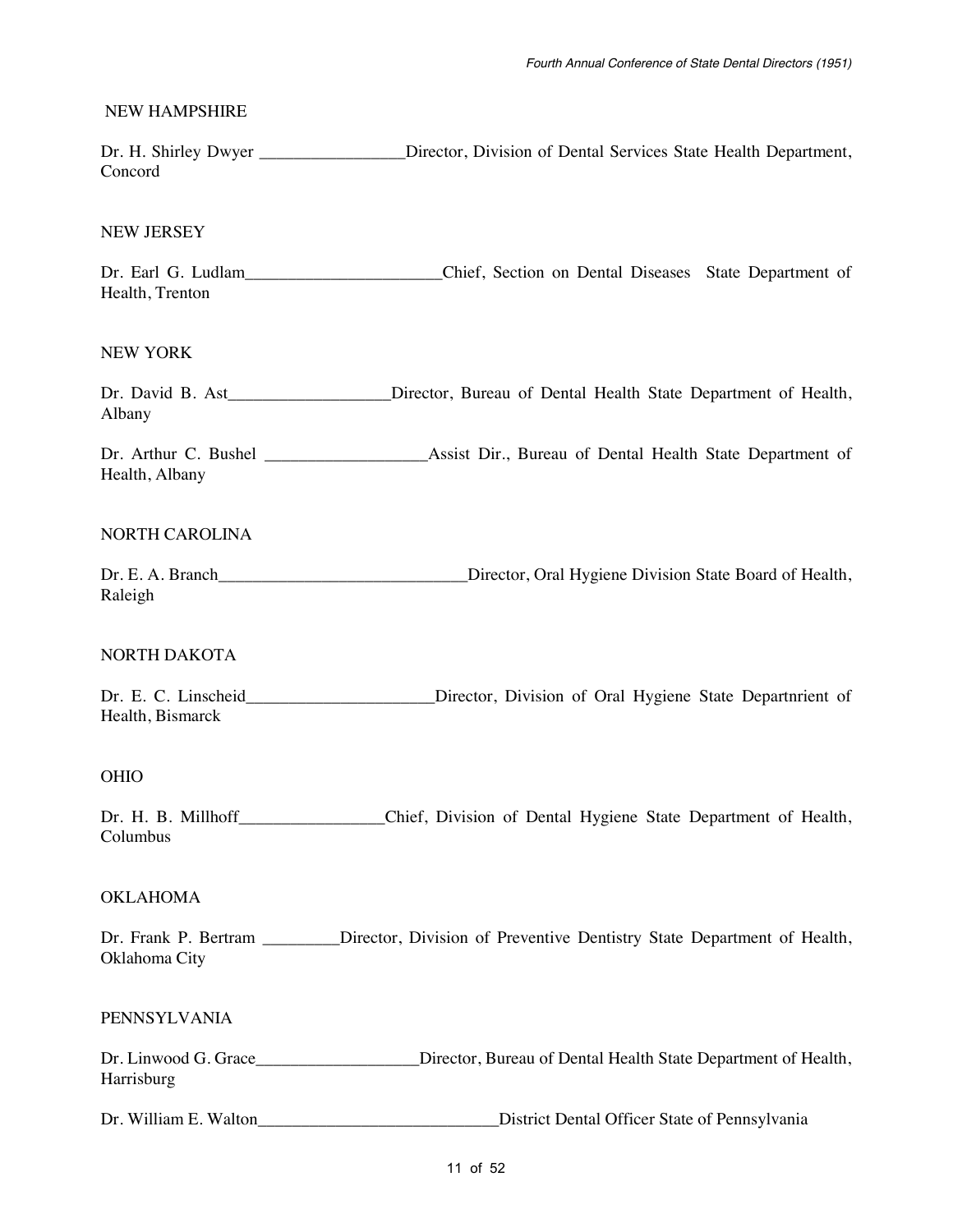#### PUERTO RICO

Dr. Francisca Guerra . <br>Chief, Bureau of Oral Hygiene Puerto Rico Dept. of Health, San Juan

#### RHODE ISLAND

Dr. Thomas W. Clune \_\_\_\_\_\_\_\_\_\_\_\_\_\_\_\_\_\_\_\_\_\_\_Public Health Dentist Division of Maternal & Child Health State Department of Health, Providence

#### SOUTH DAKOTA

Dr. David M. Witter \_\_\_\_\_\_\_\_\_\_\_\_\_\_\_\_\_\_\_\_\_\_\_Director, Division of Dental Health State Department of Health, Pierre

#### **TENNESSEE**

Dr. Carl L. Sebelius\_\_\_\_\_\_\_\_\_\_\_\_\_\_\_\_\_\_\_\_\_\_Director, Dental Health Service State Department of Public Health, Nashville

#### TEXAS

Dr. Glover Johns\_\_\_\_\_\_\_\_\_\_\_\_\_\_\_\_Assoc. Dir., Division of Dental Health State Department of Health, Austin

#### VERMONT

Dr. Byron W. Bailey\_\_\_\_\_\_\_\_\_\_\_\_\_\_\_\_\_\_\_\_\_.\_\_\_\_\_\_State Health Commission State Board of Heaith, Burlington

#### VIRGIN ISLANDS

Dr. Rudolph U. Lanclos\_\_\_\_\_\_\_\_Municipal Dentist, St. Thomas and St. John Charlotte Amalie

#### VIRGINIA

Dr. W. H. Rumbel\_\_\_\_\_\_\_\_\_\_\_\_\_\_\_\_\_\_\_\_\_Director, Bureau of Dental Health State Department of Health, Richmond

#### WEST VIRGINIA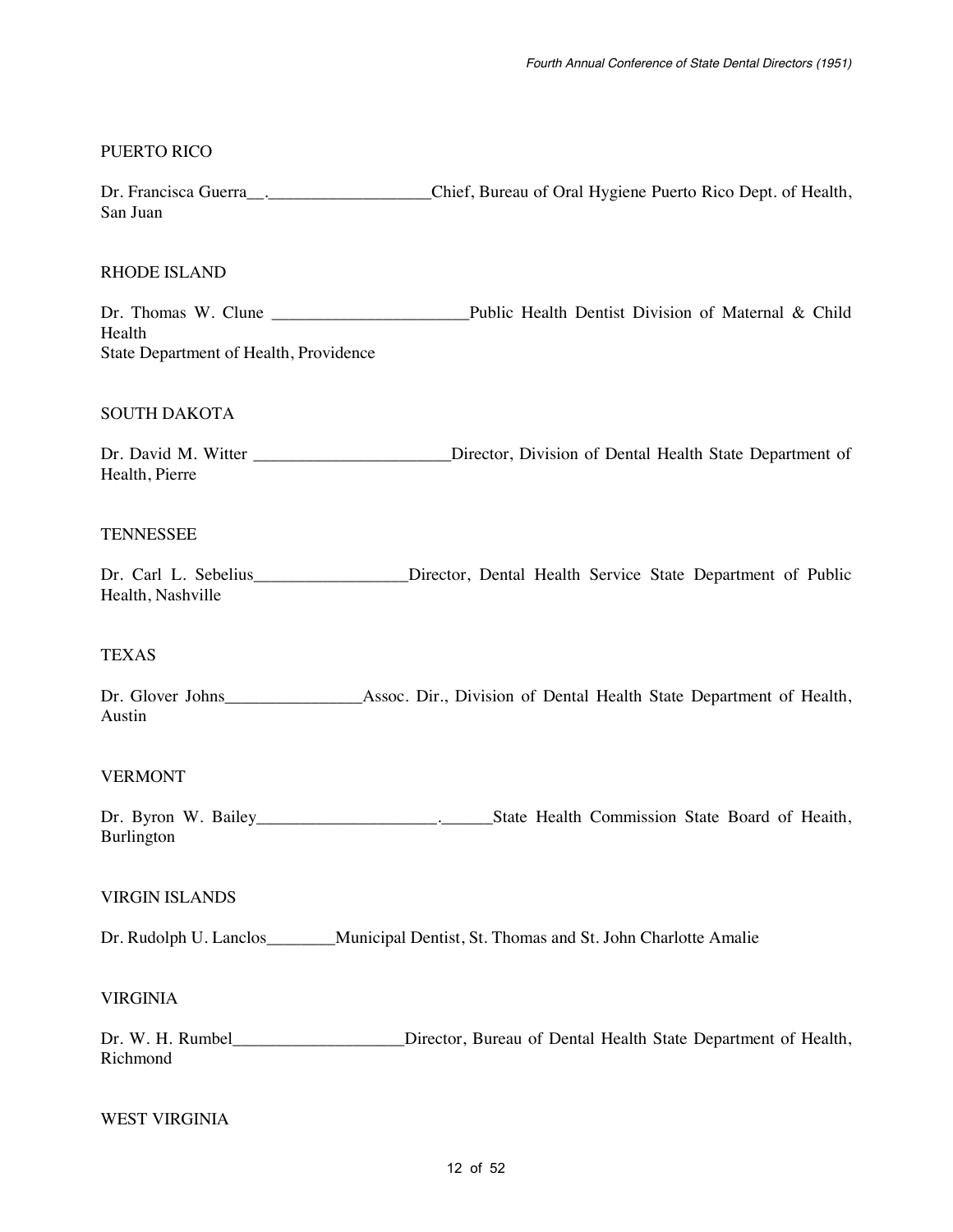Dr. N. H. Baker **Example 2** Acting Director, Bureau of Dental Health State Department of Health, Charleston

#### WISCONSIN

Dr. F. A. Bull\_\_\_\_\_\_\_\_\_\_\_\_\_\_\_\_\_\_\_\_.\_\_\_\_\_\_\_ Director, Dental Education State Board of Health, Madison

WYOMING

Dr. Timothy J. Drew\_\_\_\_\_\_\_\_\_\_\_\_\_\_\_Director, Division of Dental Health State Department of Public Health, Cheyenne

DR. KNUTSON: Has any State or Territory not been called'? I am sure there are representatives that have not arrived who will be with us later. We have with us today several special guests. One who came the longest distance is Dr. Lachner from Costa Rica. (Applause)

The next one we have has been a long way off since we had our last meeting, a man who is actively concerned with promoting public health training among dentists in foreign countries, Dr. Phil Blackerby from the Kellogg Foundation. (Applause) Incidentally, it would be my impression from what Dr. Scheele. said that Dr. Blackerby's efforts as a consultant to WHO on dental matters are paying off.

Next we have Dr. Phil Phair, representative from the American Dental Association, who needs no introduction. We are certainly glad to have you with us, Phil, to come here and get educated with us.

I have been asked to announce that out on the table in the hall are four sheets of paper on which you are to indicate which group you would like to be assigned to in the work sessions, which leads me to the leader of the work sessions. It is Dr. Nisonger. He is going to be our catalyst.

Now we come to what might be called the piece de resistance on the program. I say that because not so long ago I was scheduled to present the piece de resistance on a program in Wisconsin. They invited me out there to tell about recent advances in the prevention of dental caries. Now, out in Wisconsin they started promoting water fluoridation in 1945. Yet they asked me from the Public Health Service to come out there and tell them of recent advances in the prevention of dental caries. As you all know, the Public Health Service didn't get around to approving water fluoridation until five years later, in 1950.

You all know that Dr. Frank Bull has appeared before us, this group, and also many dental groups during the past five years, asking the simple questions: "What are we waiting for? Why don't we go ahead and fluoridate drinking water supplies?" He is not going to do that today, not going to try to sell you on water fluoridation. We have all, a bit late perhaps, come to the conclusion that he was right in 1945. Now what we want is some guidance and help in doing the job, in bringing about water fluoridation. It is going to be a big job, perhaps a bigger job than most of us realize. There are 16,000 community water supplies in this country that we would all like to see fluoridated this year. Most of those water supplies-in fact, over 10,000-supply people in communities from 500 to 5,000 population. So to give us some guidance, and tell us some of his experiences in actually promoting water fluoridation in communities, we have asked Dr. Frank Bull to come before us again. With that, Frank, will you come forward and proceed?

(Applause)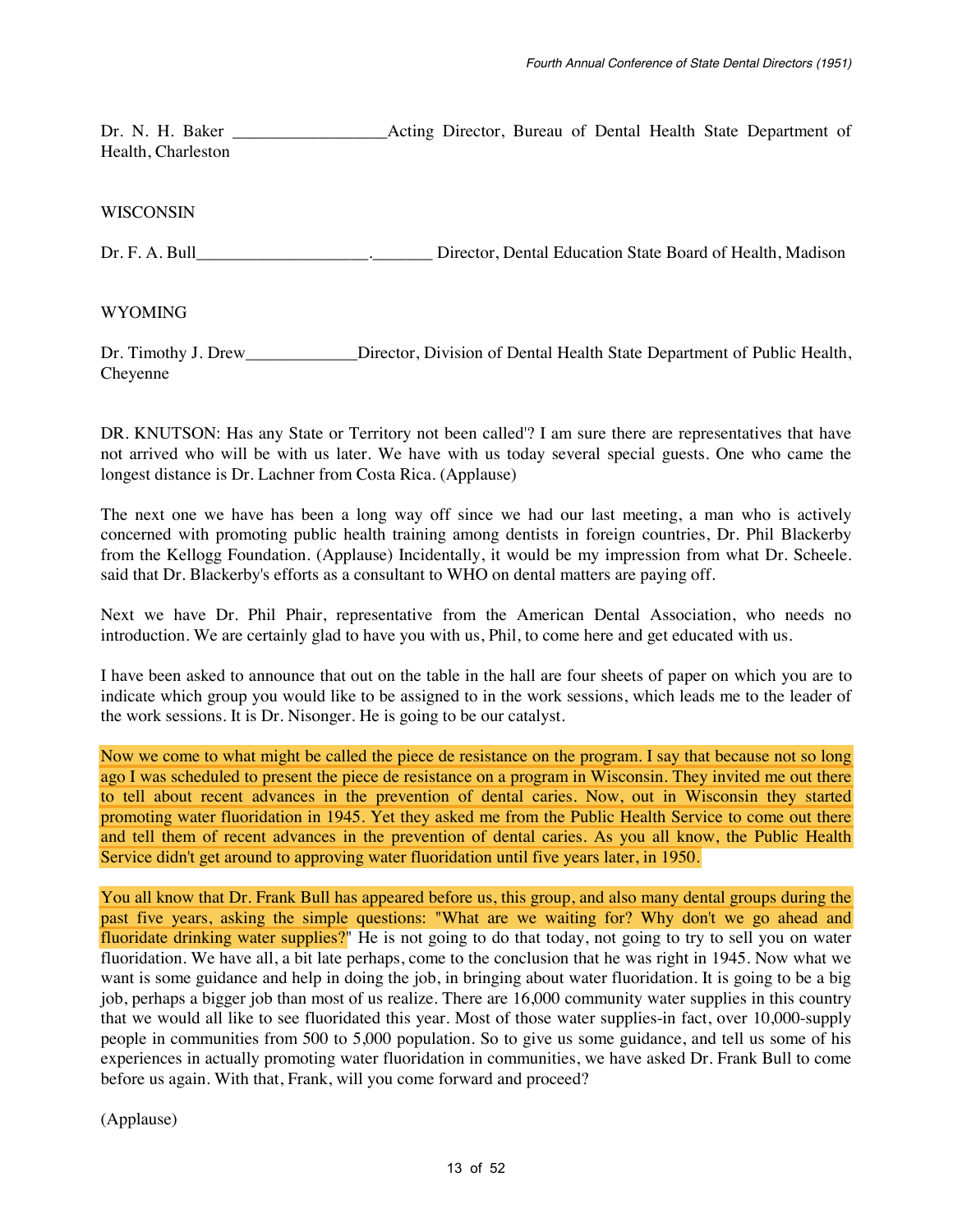DR. BULL: Dr. Knutson, Dr. Fulton, fellow public health workers, after hearing that introduction I am kind of anxious to hear myself talk.

A lot has happened since the meeting a year ago. Since the State and Territorial dental directors came out with a resolution endorsing fluoridation a year ago, practically all the top level health groups have come out with similar recommendations. Of course we in Wisconsin have believed for a long time that this is one of the great all-time public health programs. I hope we are right. I feel sure we are.

But now that all of these recommendations have been made, where does that leave us? Well, it leaves us just about where we started. No recommendation or policy ever helped the public. It is only when a policy or recommendation affects the attitude of the public that we are ever going to be able to bring about any improvement. I think we should give a little thought to that.

We thought we in Wisconsin had a pretty tough job in promoting fluoridation, but I think you in the other states are going to have just about as tough a job. I think our experiences are going to be repeated all over again, and **I think there will be quite a challenge to your promotion of fluoridation.** And how you handle this challenge will decide what kind of results you get in your communities.

I think the fact that we are new in public health - it has only been in recent years that we have really had some honest to goodness public health programs - has some bearing on the matter. We haven't had a background of experience in promoting public health programs, and I think that a little review would be in order.

If we study the history of all public health programs we find certain similarities. One is that they all started at the local level. Public health programs don't start at the national level. They all start at the local level. That is where they should start. John talks about the Public Health Service's being five years late. Well, most public health programs never had national level approval for 15 or 20, or even 30 years. So I don't think we have anything to apologize for on that, John. We needed that waiting period. We have had it, and it hasn't been too long.

If you study these public health programs you will come to another conclusion, and that is this: We have more data based on human experience with our fluoridation program than was ever collected on any public health program in the past. That is a thing we should stress, because when people start raising objections to fluoridation, if we cannot handle them with all the data we have on humans, not on guinea pigs, how would we have ever handled any of these programs in the past where you had practically no human experience?

Not my

highlight

I think there is another thing that comes in, and that is this: All of our past public health programs have been a matter of weighing the good that is in them against the bad. Now, every one that I know of had some bad, and quite a bit of it. Some of our oldest programs, like our immunization programs, are examples of this. Two years ago we really had a mess in Wisconsin with immunization. We had two county nurses that nearly went crazy, because they had so many sick children from an immunization program.

Now, we have never had any public health programs in the past that didn't involve some bad, and it was a matter of weighing it and deciding that there was also much good connected with it. This was the case with penicillin. We still know the trouble we have with penicillin, but the good is great and the bad is comparatively little, so the program is promoted.

Well, we are into a program, fluoridating the water, which has absolutely no bad connected with it. If you can't sell that, then you are certainly going to wonder how these other programs were sold in the past.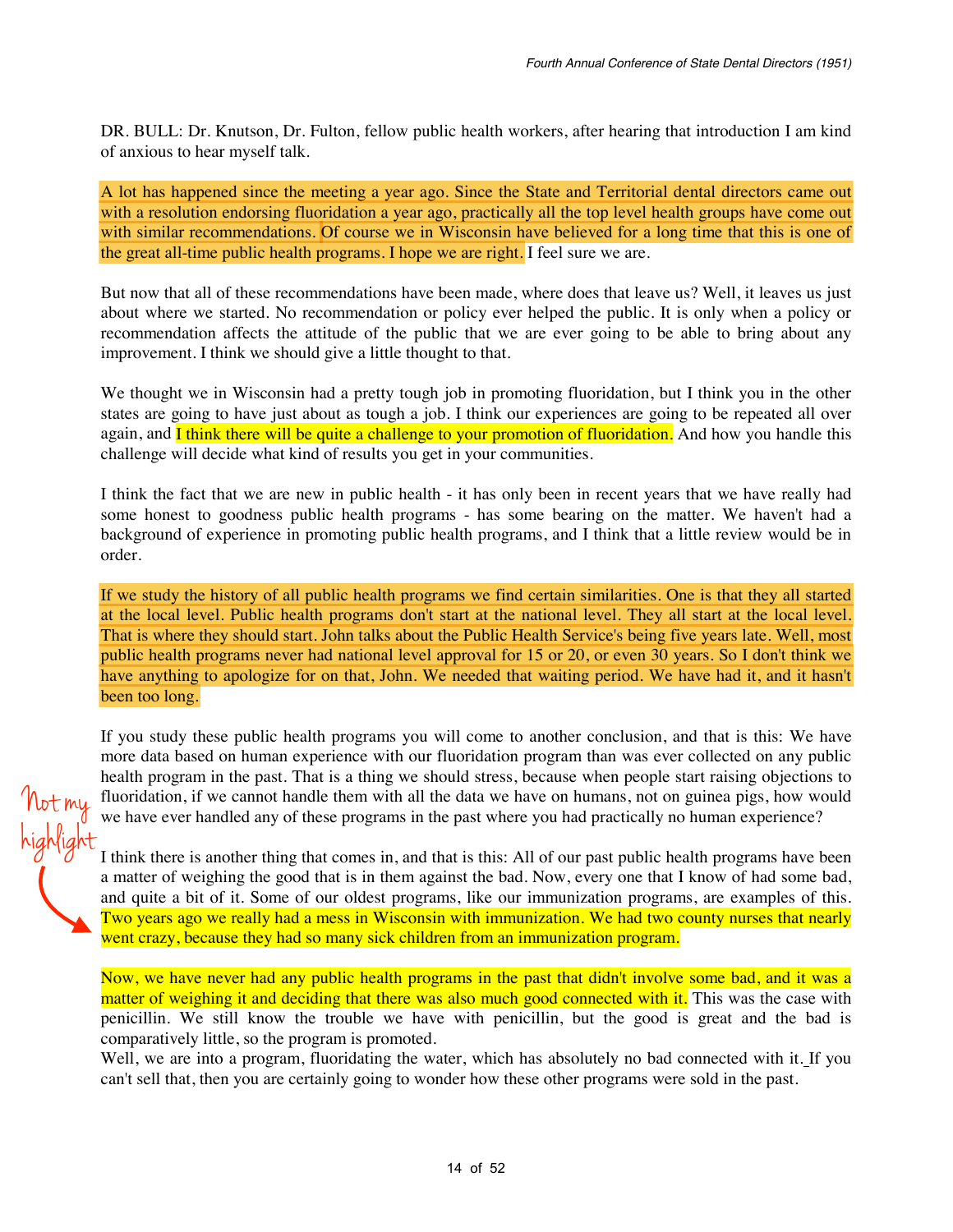I think there is another historical factor that is well to remember, and that is that none of these public health programs ever had a hundred percent approval when they were started. None of them even after 30 or 40 years of experience has received 100 percent approval. We still have people in high positions in health work who are against some public health programs, absolutely against them, but does that stop the program? If you let that sort of thing stop your program then you would be acting according to the approval of one-quarter of one percent of the people, and after all, that isn't democracy in action. But those things are from history. If we are going to be able to go out and sell fluoridation, we have got to know what is considered evidence, something like court work. After all, courts take into consideration past decisions when they are making a present-day decision. Well, we have to do that in public health. We dare not let these people write a whole new standard for us when we introduce our dental program. We must not let them say that it has got to have 100 percent approval, or advance as a valid objection the fact that it may possibly have some bad to it.

Well, perhaps that will give us a little more confidence in our approach to the program. I often wonder how these engineers - and it was the engineers, by and large, that sold chlorination of water supplies - did it. If we had one-half as much opposition to the fluoridation program as they had to the chlorination program we wouldn't have a fluoridation program today at all. They did a bang-up job. Here they were selling something that made the water stink, in most cases tasted bad, and had other offensive characteristics. They put it over, and they did one of the greatest pieces of public health work that has ever been done.

Surely in this modern age we should be able to do something with our fluoridation program. But one thing is going to happen to you, just as it has happened to us in Wisconsin and is still happening to us. You must be able to answer all of the objections that are brought up to fluoridation. Maybe in your state those objections haven't been brought up as yet, but they are going to be brought up. They will be brought up to test you out.

It is like a ball player who starts getting good and moves up in the leagues a little bit. The higher he gets the more they test him to discover a weak, vulnerable spot. If they find his weakness, that is what they pitch to. And that is exactly what will happen on this fluoridation program. If there is a spot you start to stutter on, that is the spot they are going to work on.

Now, this isn't something new. It has been true of every public health program that has ever been put into use. I can tell you that the state health officer we had for 45 years told me that the toughest program he ever ran into in public health was to discontinue the public drinking cup. You see, each of the programs has gone through pretty much the same thing, and we might just as well know it, because we are going to get it whether we want it or not. What are some of the objections that are brought up on this fluoridation program?

I think the first one that is brought up is: "Isn't fluoride the thing that causes mottled enamel or fluorosis? Are you trying to sell us on the idea of putting that sort of thing in the water?"

What is your answer? You have got to have an answer, and it had better be good. You know, in all public health work it seems to be quite easy to take the negative. They have you on the defensive all the time, and you have to be ready with answers.

Now, we tell them this, that at one part per million dental fluorosis brings about the most beautiful looking teeth that anyone ever had. And we show them some pictures of such teeth. `'tie don't try to say that there is no such thing as fluorosis, even at 1.2 parts per million, which we are recommending. But you have got to have an answer. Maybe you have a better one.

They are going to bring up the question of whether fluoride added to the water supply is the same as natural fluoride. And, incidentally, we never use the term "artificial fluoridation." There is something about that term that means a phony. The public associates artificial pearls or artificial this or artificial that with things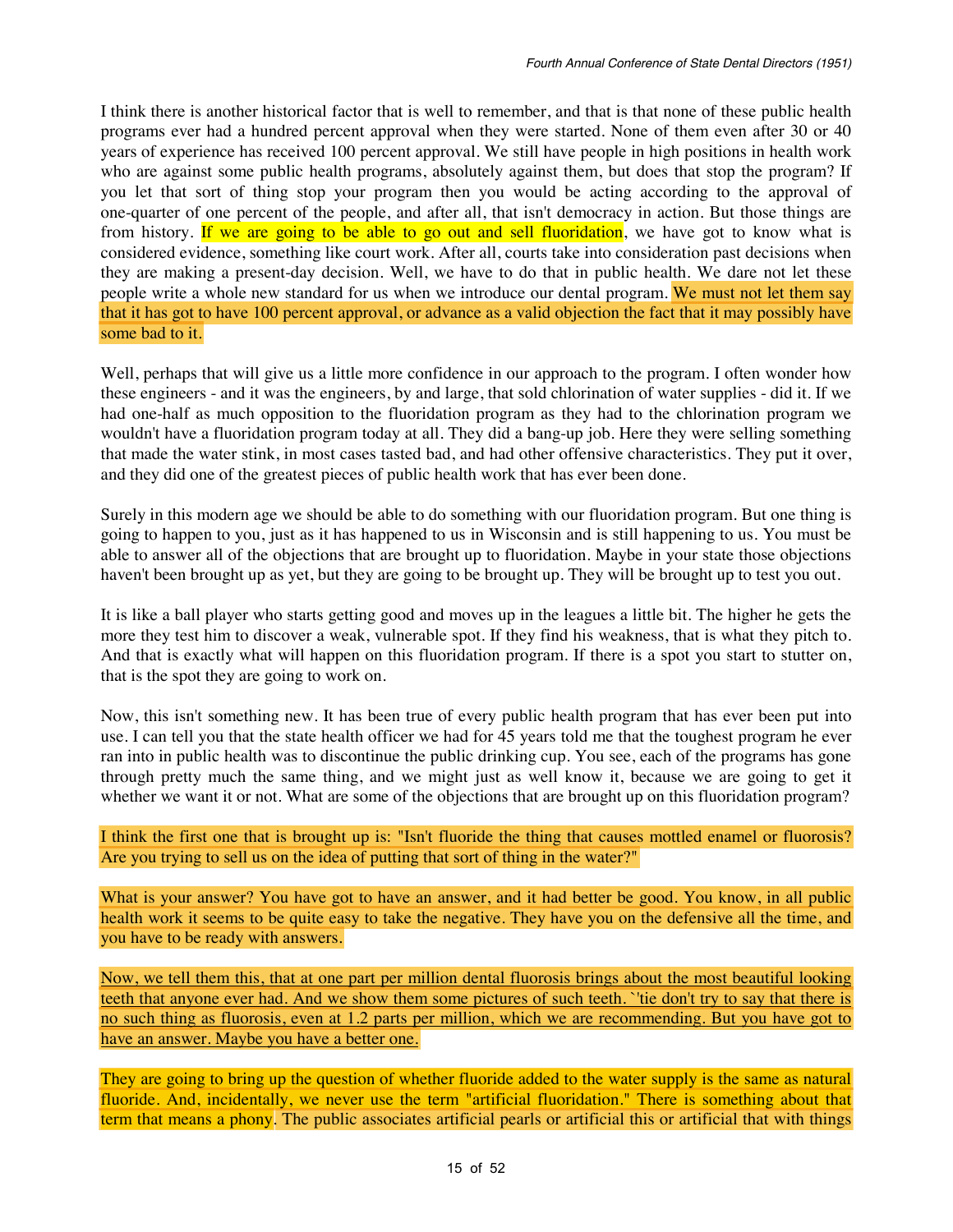that are not real or genuine. We call it "controlled fluoridation." In natural fluoridation you take whatever amount of fluoride happens to be in the water on a particular day coming from the ground. In some areas that will vary a great deal from week to week or season to season, but with controlled fluoridation you get just the exact amount you want.

Well, we now have enough evidence from cities that had demonstrations to show that controlled fluoridation has the same effect as natural fluoridation. Incidentally, we never had any "experiments" in Wisconsin. To take a city of 100,000 and say, "We are going to experiment on you, arid if you survive we will learn something" -that is kind of rough treatment on the public. In Wisconsin, we set up demonstrations. They weren't experiments. Anyway, there has been enough experience now to show that it doesn't make any difference whether nature puts the fluoride in the water or we do.

Now, in regard to toxicity, I noticed that Dr. Bain used the term "adding sodium fluoride." we never do that. That is rat poison. You add fluorides. Never mind that sodium fluoride business, because in most instances we are not adding sodium fluoride anyhow. All of those things give the opposition something to pick at, and they have got enough to pick at without our giving them any more. But this toxicity question is a difficult one. I can't give you the answer on it. After all, you know fluoridated water isn't toxic, lout when the other fellow says it is, it is difficult to answer him. I can prove to you that we don't know the answer to that one, because we had a city of 18,000 people which was fluoridating its water for six or eight months. Then a campaign was started by organized opposition on the grounds of toxicity. It ended up in a referendum and they threw out fluoridation. So I would hate to give you any advice on that deal. (Laughter) It's tough.

I don't believe you can win approval of any public health program where there is organized opposition, I mean clever, well thought up opposition. I think it is possible to beat almost anything, and I know that is what has happened to us. So when you get the answer on the question of toxicity, please write me at once, because I would like to know. We have answers, but apparently in some places they don't work.

But in that there is a lesson, and it is this: If we had let such things interfere in the promotion of our fluoridation program, we wouldn't be the kind of people that those men who went before us and promoted more difficult public health programs were. We still have good sized communities that will not chlorinate water. They just won't do it. By and large we are getting our water chlorinated, but you will hit spots where even after 30 years you still cannot do anything along certain lines. So we can expect that same kind of problem in fluoridation.

I am sure we have a few communities in Wisconsin that will be the last ones in the United States to fluoridate their public water supplies. Whenever you get a community that talks about the wonderful water it has, look out. (Laughter) You are getting into trouble. You go to that community, and you'd swear that the only thing the water was any good for was to run under a bridge, but to the people who live there it is wonderful water, and if anyone attempts to add anything to that water - and I am talking about chlorination as well as fluoridation now - you are up against something.

Now, while some of these objections to fluoridation are made by sincere people who want information, there are a lot of people who just throw them out as stumbling blocks to fluoridation.

Another question - the difficulty in maintaining the correct amount of fluorides in your water - is generally a sincere question. People may hesitate just on that thing**.** They are concerned. Well, you have to reassure those people. The fact that in our small communities that are fluoridating. I am talking about communities of 500 people-they are able to maintain to within one-tenth of one part per million the correct amount of fluorides in the water is a powerful argument. It is an argument not only on that question, but on the belief that you need chemists, and I suppose biochemists and astrologers (Laughter), in order to carry out this program successfully.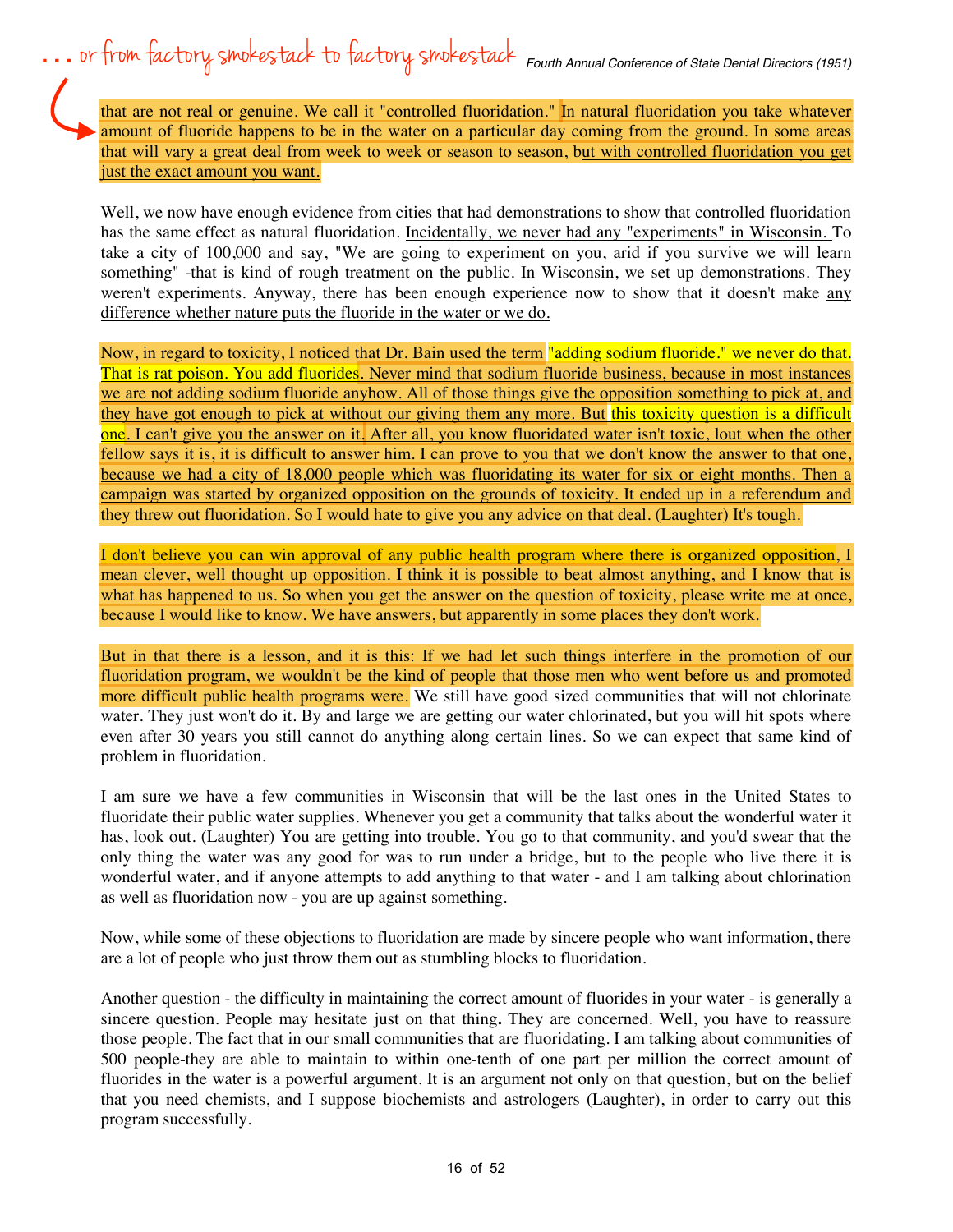Of course we are not trying to belittle the chemist's or the engineer's part in this picture. We want adequate controls, and we have them. We make sure of this by checking them at a higher level, where better and more exact tests can be run. But our experience has been this, that if a community is large enough to have a public water supply, that supply should be fluoridated and can be fluoridated efficiently and economically.

Another charge sometimes made is that you are handling something that is bad, dangerous, and that the workers have to take all kinds of precautions. That isn't so. Of course, we don't want these fellows inhaling the dust, whether it is sodium fluoride dust or whatever it is. We don't want them inhaling the dust 24 hours a day or even for shorter periods. But with ordinary, just ordinary, precautions there is no danger involved in handling fluorides.

Now, the cost is going to be a factor wherever you go. And on this cost item you have got to know a little bit more than just the cost of fluoridation. You have got to know some other costs, because people are going to talk as if the only thing that costs them anything in this community is fluoridation**,** and its estimated cost sounds like a lot of money to them. That is a stumbling block, you see.

We tell them this: There is only one thing wrong with fluoridation. It is too cheap. And I believe that, I honestly believe that. It has been a drawback to fluoridation. People just can't conceive that for so little money such a great amount of good can come.

Now, every once in a while, the engineers, and the waterworks men particularly, are really going to give you the business. They will say, "Well, if we can get this reservoir in over here and a new 10-inch line from Padukahville in, and one thing and another, then we will go along with fluoridation." They have many reasons for stalling, and they are all good. But don't pay a bit of attention to a single one of them. because if you do the waterworks people will stall you from here to doomsday, and don't think we haven't had that experience and in the form of a postgraduate course. They have got more ways of keeping fluorides out of the water than you will ever imagine, but we simply say this: If your water is good enough for people to drink today, then you should have fluorides in it today.

They are always going to drill another well or change this and that, and then they'd be very happy to consider fluoridation. Well, don't hold still for that. Or they need more installations in their community. which may be a fact. But you see, the fact that a good size community needs several installations shouldn't hold anybody up. The per capita cost, even where several installations are needed, would probably be only 30 cents per capita. We think nothing of going to a community of 400 people and saying, "You should fluoridate your water," when we know it is going to cost them \$50 per capita to get their equipment. So why should we let these big communities stall us?

You know, some of the big cities spend money on things without even thinking about it. There is more money that just trickles through their fingers than the whole fluoridation program costs. For example, Milwaukee usually buys 10,000 tons of salt and sand a year to spread on the icy streets during the winter. That costs money. Well, this year they used 50,000 tons, five times as much as usual, and that means five times the amount of help spreading it on the street, and about 10 times the amount of help to go around and shovel it up afterwards when spring finally came. It cost hundreds of thousands of dollars. Well, they dug up the money for that stuff. Another eight inches of snow costs the town \$200,000, \$300,000, or even \$400,000. Don't let them try to fool you into thinking they can't afford the money when it comes to health. (Laughter)

One question that a community should ask is the effect of fluoridation on the industrial uses of water. Right here I have got to say something. We might as well face it-we are going to have to live down for quite a while some of the things we have been saying the last three or four years in regard to fluoridation. You heard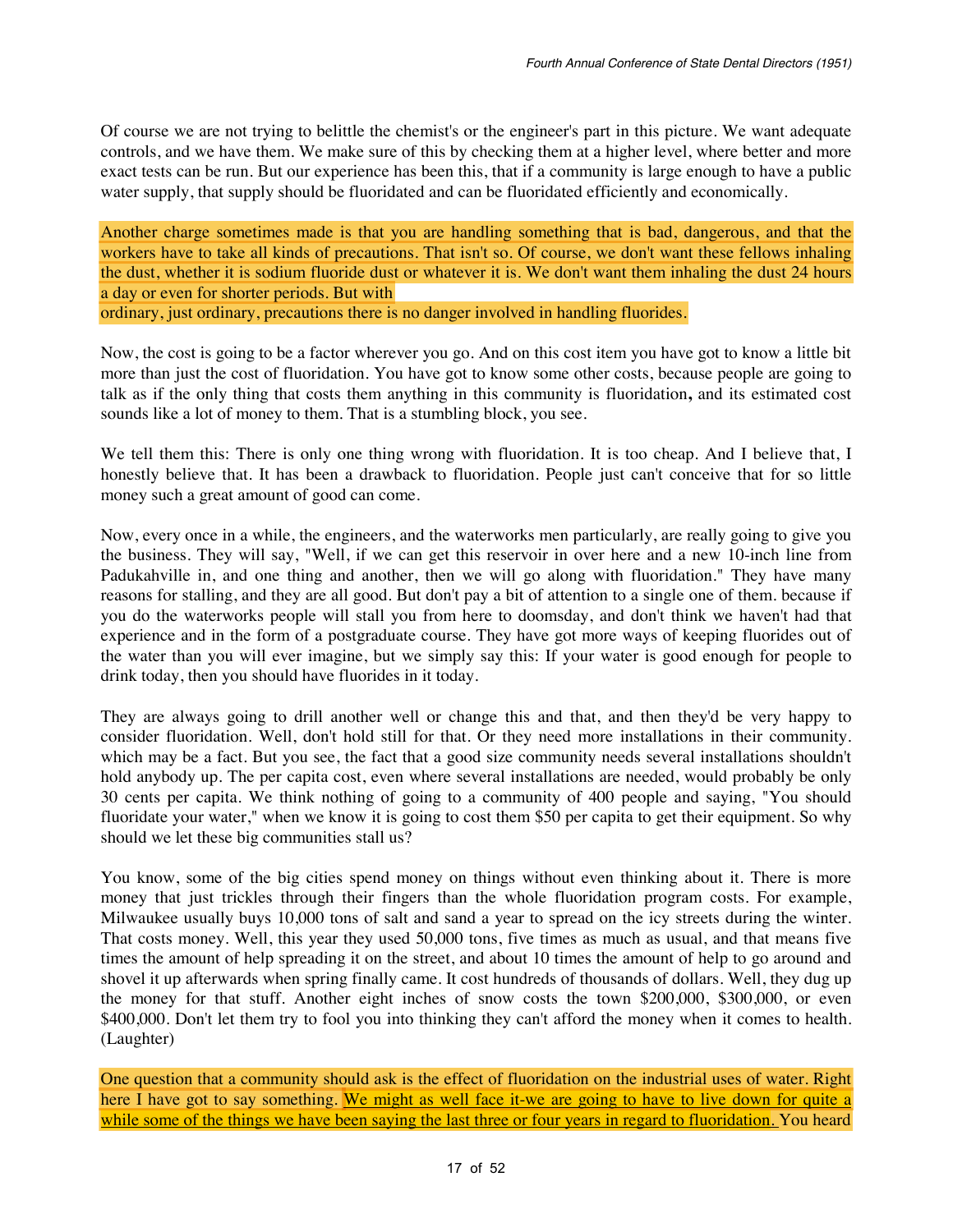## And a comedian too

Dr. Scheele say something about the fact that the Public Health Service's attitude had changed. Well, you know a lot of letters have been going back and forth, and a lot of this stuff is in print, and people are going to show it to you, telling where this fellow is against fluoridation; it is experimental; it is this, that, or the other thing; or someone has come out with statements that are hard to live down.

I suppose we have all made statements that we'd like to live down, especially that "I do" we all went through. (Laughter) But when you get a state coming out with an official policy that reads something like this, I won't read the first part of it; it is standard-"Since there is some indication, although not of a specific nature at the present time, that some interference may be encountered with industrial processes where fluoride treatment is applied, it is recommended strongly that communities considering the adoption of the practice investigate locally to determine whether or not interference with industrial processes will result because of fluoride treatment."

I can kill fluoridation with that. Either we know about these things or we don't. Now, naturally we don't know anything about what fluorides are going to do to some industrial processes that are developed 50 years from now. We don't need to know that. We do know that there is no known industrial process-unless you are an antique collector and pick up.one of these old ice making machines like they use down in Charlotte, North Carolina (Laughter)-there is just no known industrial process that fluoridation has any effect on.

Why not say that to the people? Why, we have had deans of dental schools coming out with the statement, particularly in reference to sodium fluoride, that high pressure boilers would blow up. Some day you have got to live some of those things down.

The question of taste and odor being added to the water is an important thing a community wants to know about, and you have got to assure and reassure the people. We simply tell them that you can't taste 100 parts per million in the water, let alone one. You can rig up a test or demonstration for that quite simply.

You also hear of fluoridation's being wasteful. Some of the engineers will advance that argument. They generally do it in a weak sort of way. If you grab hold of it and squelch them they will forget it. If you don't know quite how to handle it they will pursue that line of argument a little further. Sure, fluoridation is wasteful, just as a lot of things we do are wasteful, but unfortunately we don't know any other way of doing them. We chlorinate all the water in a community-maybe 175 gallons a day per capita-and the individual drinks a quart. You have chlorinated all that other water for no reason. You are going to do the same thing with fluoridation. You are going to fluoridate 175 gallons per capita daily and drink a quart or a quart and a half. If there were any great expense involved, you would be up against a valid argument, but the fact remains that to do all of that, to do it the wasteful way as they might call it, will in most communities cost only 10 cents per capita annually.

One thing that is a little hard to handle is the charge that fluoridation not needed. They talk of other methods, and when they get through adding up all the percentages of decay that we can reduce by such methods, we end up in a minus. When they take us at our own word they make awful liars out of us. And that will be brought up. Cut out sugar and do this and that. We simply tell them this: With all that we think we know about the prevention of dental caries, we are having more of it today than we have ever had in the history of mankind. Instead of being on the decrease it is on the increase. And if they want to do something on a mass basis they must go into their urban areas and start fluoridating the water.

Another thing that will be brought up is that all of the dentists, all of the physicians, all of the public health people, and especially research workers, are not for fluoridation. Well, that is a correct thing to say. But you have got to have the answer for it. All of our physicians aren't for immunization, either. And all of our physicians are not for the use of iodine in goiter prevention. We don't have all our physicians in back of any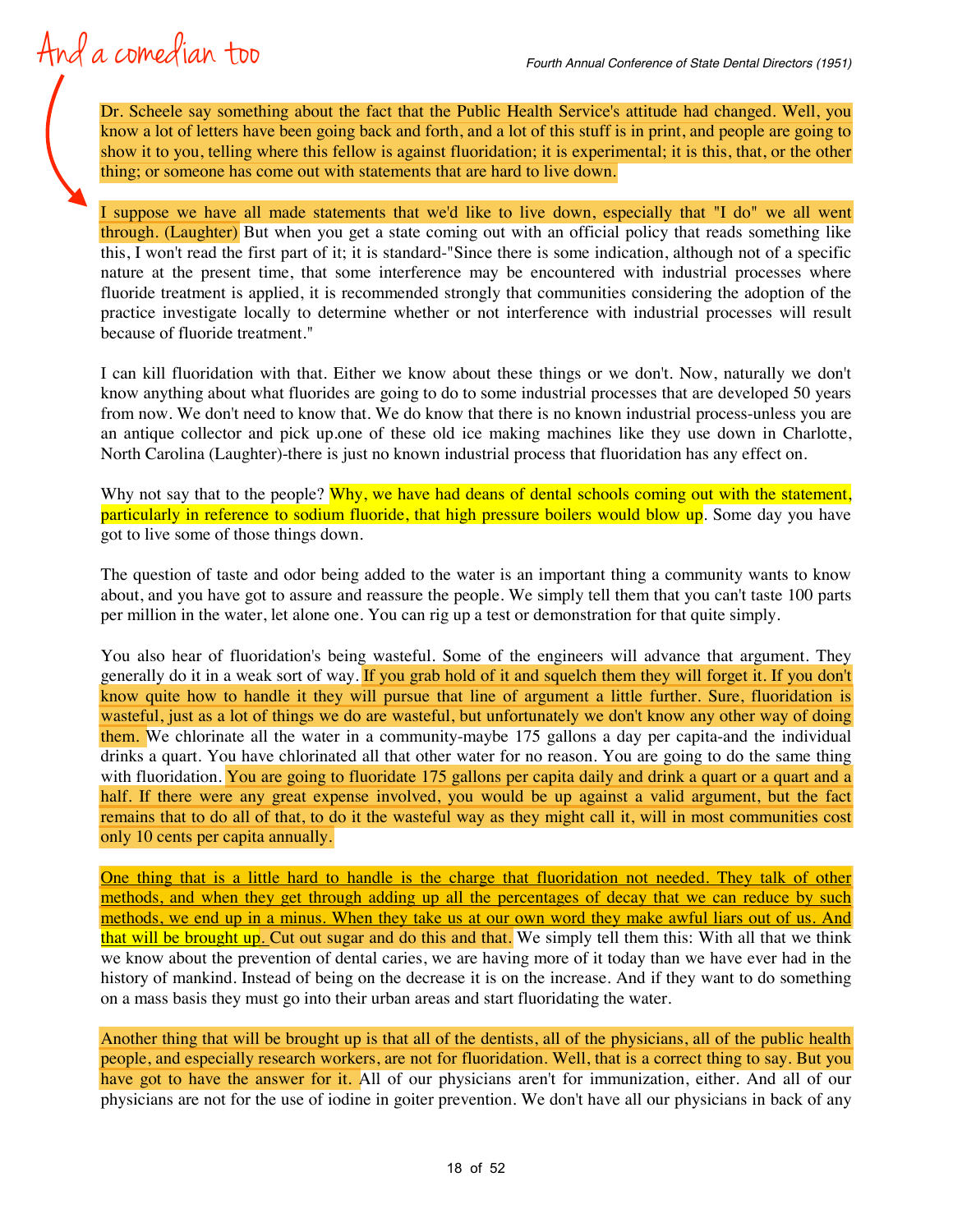of our public health programs, and we are never going to have all of our dentists for them either. But the great majority of them are for them, and we adopt our policies accordingly.

As far as the research workers are concerned, I suppose fluoridation will always be an experiment, at least during our lifetimes. Maybe that is just as well. But there has to be a time, you know, when the research fits into common sense.

If you have had any experience with people who are interested in inventions you know they never get them perfected. There is always another thing to be done, and on and on. We would never make any progress if we held still for that. The unfortunate thing is that some of the research workers are going around the country telling the public they cannot recommend fluoridation. That is going to happen in your community. It is happening all over the United States, so you are going to have to combat it. We tell them this, that if the evidence we have on fluoridation isn't sufficient for its general use by the public, then we shouldn't have any public health program. We shouldn't have one, because we have so much more data on fluoridation than on any of the others. Just think of penicillin. How old is penicillin, seven or eight years? Well, we knew a lot about fluoridation seven or eight years ago, too. But they practically brought penicillin up to its peak in seven or eight years.

Medical men are a little more used to public health programs than we and are not quite as afraid of them. People are going to say to you, "Isn't it a fact that you don't know all about fluoridation? Do you know how this thing works?" We say we don't know all about it. But still you want us to try it, they say. That's right. We don't know all about anything. Why, even one of our oldest public health programs, the chlorination of public water supplies, has been undergoing changes. I think in the last couple of years the engineers have re-evaluated their chlorination techniques and are doing things differently. We aren't to the perfection stage on anything. If you let the people know that, then they will back up, but if they think they have made a point you can't answer, then you are a little bit behind the eight-ball.

Another tough question is that of the liability of the water department. We never had that one until pretty recently, when someone thought it up. Maybe it is an honest thing, too. I wouldn't know. But you are going to have to answer it. The water department will say, "What is our liability in fluoridation?" Well, we say "You are going to look bad if they start suing you because you are not doing it." (Laughter) You pretty nearly have to turn the thing around. If they get you answering questions for them, then they have you on the defensive, and you are like any salesman, you are sort of up against it.

I think several state attorney generals have ruled that there can be no liability in connection with a thing like fluoridation as long as what the water department is doing is an accepted procedure and it is doing it within accepted standards.

Well, we could go along with this for some time, but I am sure you will have some questions that will be more pertinent than these things I am bringing up.

So you have got along to the stage where you have sold yourself, and after all, if you haven't, then don't start in on this deal. If you are not convinced, if you are not ready to go out and do battle on this thing and maybe be called a few names along the route, you'd better not get in it. But now you have got to the stage where it is the thing to do. The question you will ask is: How am I going to do it?

Of course it would be sort of presumptuous on my part to be telling you how, but I can give you a few of our experiences, and you can take them for what they are worth.

First you need a positive policy by your state dental society and your state board of health. Now, I mean a really positive policy. Don't put any ifs, ands, buts, or maybes in the thing because the minute you do you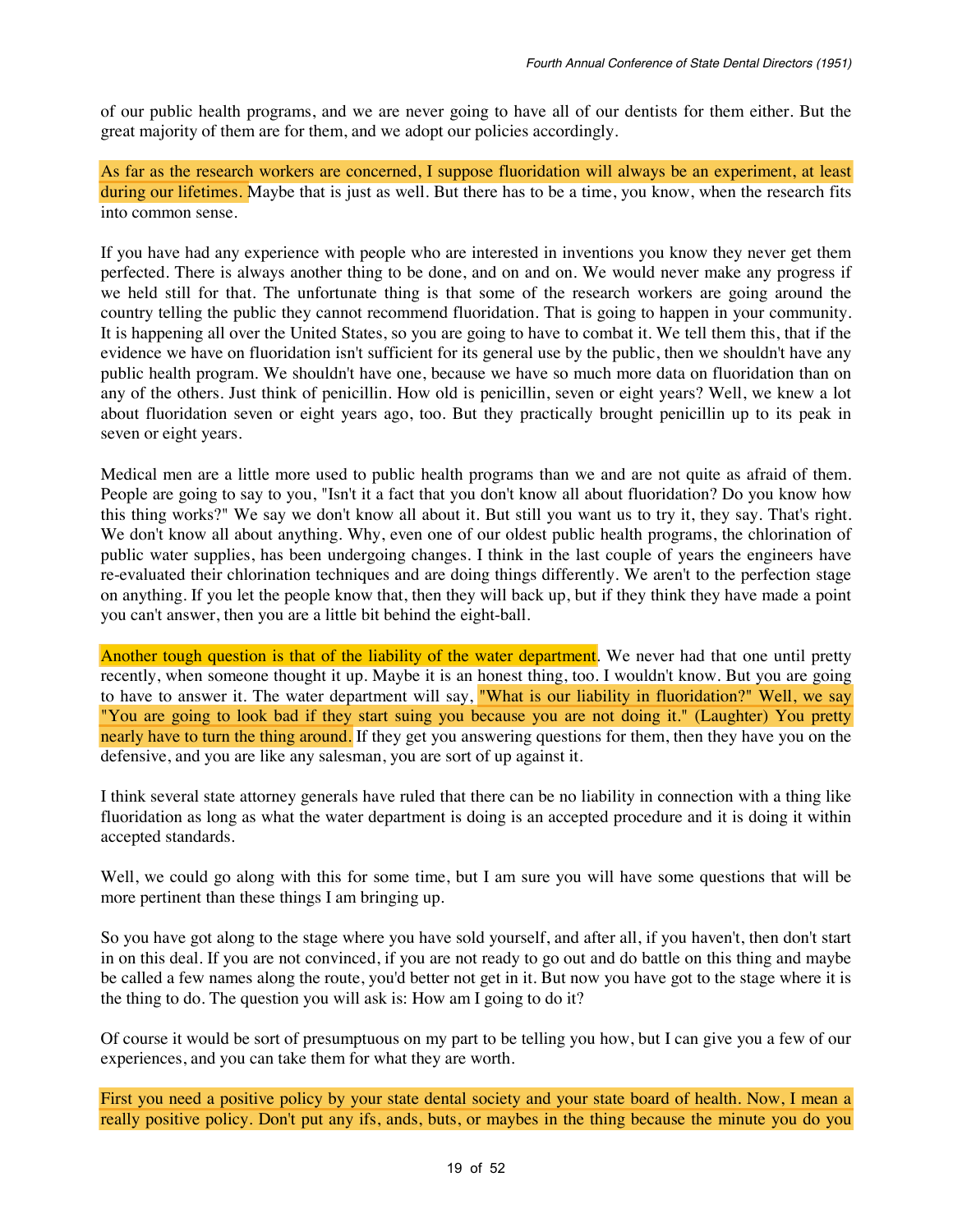kill it. You simply give ammunition to the fellow who is against it. Say you recommend fluoridation within certain limits where there are proper controls that's definite to the public. I could read you some policies that could furnish plenty of ammunition to the opponents of fluoridation. Let's not do that. You have got to get a policy that says "Do it." That is what the public wants, you know. What kind of public health program is it if you say to the community "If you want to do it." You have to go to the public and say "Do something or don't do something," and make it emphatic. Otherwise they wouldn't need public health people. What are we here for?

You need a state fluoride committee. In Wisconsin that has been, I believe, the most important thing in our set-up. We have a state committee on fluoridation established by the state dental society. And we have got, outside of myself, I think the best dentists in the state on that committee. Now, that committee is not just a list of names; those fellows really have a job to do.

You need teamwork in your state department of health. You are not going to get any place if your state health director, or your dental director, or the engineers are against it. Between these two groups, your state board of health, with the dental department taking the lead, and the committee of your state dental society, there are a lot of things to do. One is the collection of all the data on fluoridation. Those data should be made available to the component or local dental societies, lay groups, and so forth.

There is a lot of publicity that the local fellows can't handle that must be gotten out from the state level. They don't know how to do it, or they are afraid to do it or something. Those are things that can come from the state board of health or the fluoridation committee of the state dental society. And that committee can assist in the pre-fluoridation surveys to be made in a community.

Now, why should we do a pre-fluoridation survey? Is it- to find out if fluoridation works? No. We have told the public it works, so we can't go back on that. Then why do we want a pre-fluoridation survey?

Well, gentlemen, what is going to happen five, six, or seven years from now, when we may have a little recession? I mean a lot of people without much cash in their pockets, will be looking around for some way to cut down expenses. The alderman is going to sit on the council and say, "You know my dentist just sent me a bill for 68 bucks for my kids. We have been fluoridating our water, and I don't see that we have done a bit of good. I am still getting these bills. Let's throw fluoridation out."

How can you counteract this? You want your pre-fluoridation data so three, five, or any year from now you can go back into those same areas and do the same type of survey and show the people what they have got for their money. And we owe it to the public to do that. We have no right to be spending public money unless we can show them that what we have done has done them some good.

Have you had any programs on fluoridation at your state meetings? I don't mean programs on fluoridation where most of the members get up and say: "It's all right, but it is experimental. Don't do it now."-- or give some other excuse. How can you expect the dentists of your state to go very far on fluoridation when they have never even heard anything on it? They assume if a thing is important they hear about it at a state meeting.

Since 1944 we have had a positive presentation on fluoridation - I want to stress that, positive presentation on fluoridation - at every annual meeting we have had, and we are going to have it, on our 1952 meeting. You just don't go out and tell dentists, any more than you can go out and tell people, that this is the thing to do and they automatically go ahead and do it. You have got to keep this thing before them, and you have got to make it look important enough so you have it on the state meeting level. And when you have it on that level, don't get somebody on the program who ends up with, "But I don't think you should do it." (Laughter)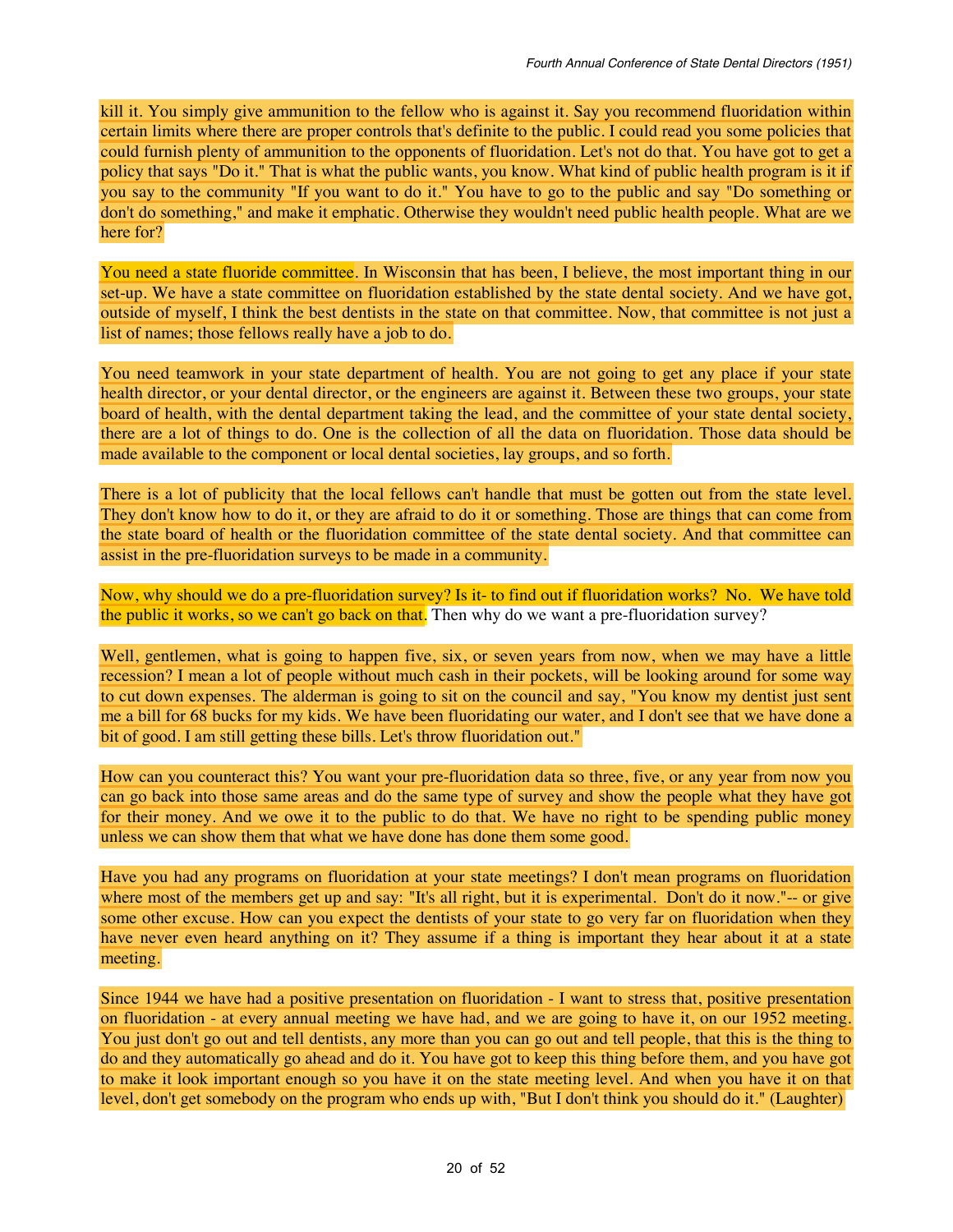You are laughing now, but in your state someone may come in and say just that. I am talking about June of 1951. I am not talking about 1945. I just came back from a meeting in Seattle, Washington, and a fellow said, when he got through with his presentation, "But I couldn't recommend that anybody do this."

Now, what are we trying to do? Are we trying to promote this thing, or do we want to argue about it? If we want to argue about it, let's get up a debate before our dental organizations and talk the thing out. But when we are inviting the public in and the press in, don't have anybody on the program who is going to go ahead and oppose us because he wants to study it some more. Unfortunately, that is happening right along.

Your local component dental societies also have got to have programs on fluoridation. Who can supply them? The committee from the state society and your state board of health can. When they have the first meeting at the local level, that is the time to get the press in, and as a rule we don't even wait for that. If we are going to present something this evening in a certain community, we get over to the newspaper office this afternoon. They like that. You invite them personally to this meeting. They will want to write about fluoridation. Have a little material. You know that series of articles that was gotten out by the Cleveland Press on fluoridation? That was a terrific piece of publicity. Show the newspaper people some of those things. They get warmed up. They are pleased that you came in. You remind them how the press has been one of the greatest factors in the promotion of public health. You tell them how fluoridation helps the poor devil who can't afford proper dental care, and all that. You will have a pretty sympathetic press. Have them at the first meeting.

And at that meeting you have to have a definite program. There are certain things you have to put over at the local level. I think some of the things you should include are a discussion of the public health aspects of fluoridation, noting that we haven't got enough dentists to take care of the present dental caries, how much dental caries fluoridation prevents, and its economic aspects. That is something they all understand, and is a strong point to make before the lay groups. You can tell the people that after this thing gets going it is probably going to cost \$7.00 to fluoridate the water for an individual throughout his entire lifetime. Now, that fellow sitting at the meeting has paid some dental bills. He knows how little he gets for seven bucks, and he can understand that language.

There again is a place to promote or emphasize community responsibility. You have got a program which is ideal. The people can afford it, but nobody can put it in effect but the community. Now, do they want to do something? After all, it is the finest kind of public health education when you get down to where the local fellow can do something for himself, and in most cases they are apt to do it.

You have got to come out of that local meeting with a resolution from your local dental society on fluoridation. You have got one from the state. You have got one from the state board of health, and you have got one nationally, but that doesn't mean much at the local level. The dental authorities in a community are the local dentists. They are the ones who treat the dental ills of the community, and they are the ones that the people have a right to look up to.

Another thing you have got to come out with at the local level is a committee to follow up the fluoridation program. They passed a resolution on it, but again that is just a resolution. It won't help anybody till you get it working. How are you going to get it working? If you don't have a definite group to follow this thing up, then you might just as well have never started, because somewhere along the line it will just die out. So the local committee is a must.

In addition, the state committee and the state director can do a lot before the medical groups. I suppose we have appeared before every medical society in the State of Wisconsin. Now, the local man generally isn't in a position to do that. He is afraid that when he gets before the medical fellows, they will have a lot more knowledge about things than he has. Well, from your state level you can have a man come in who knows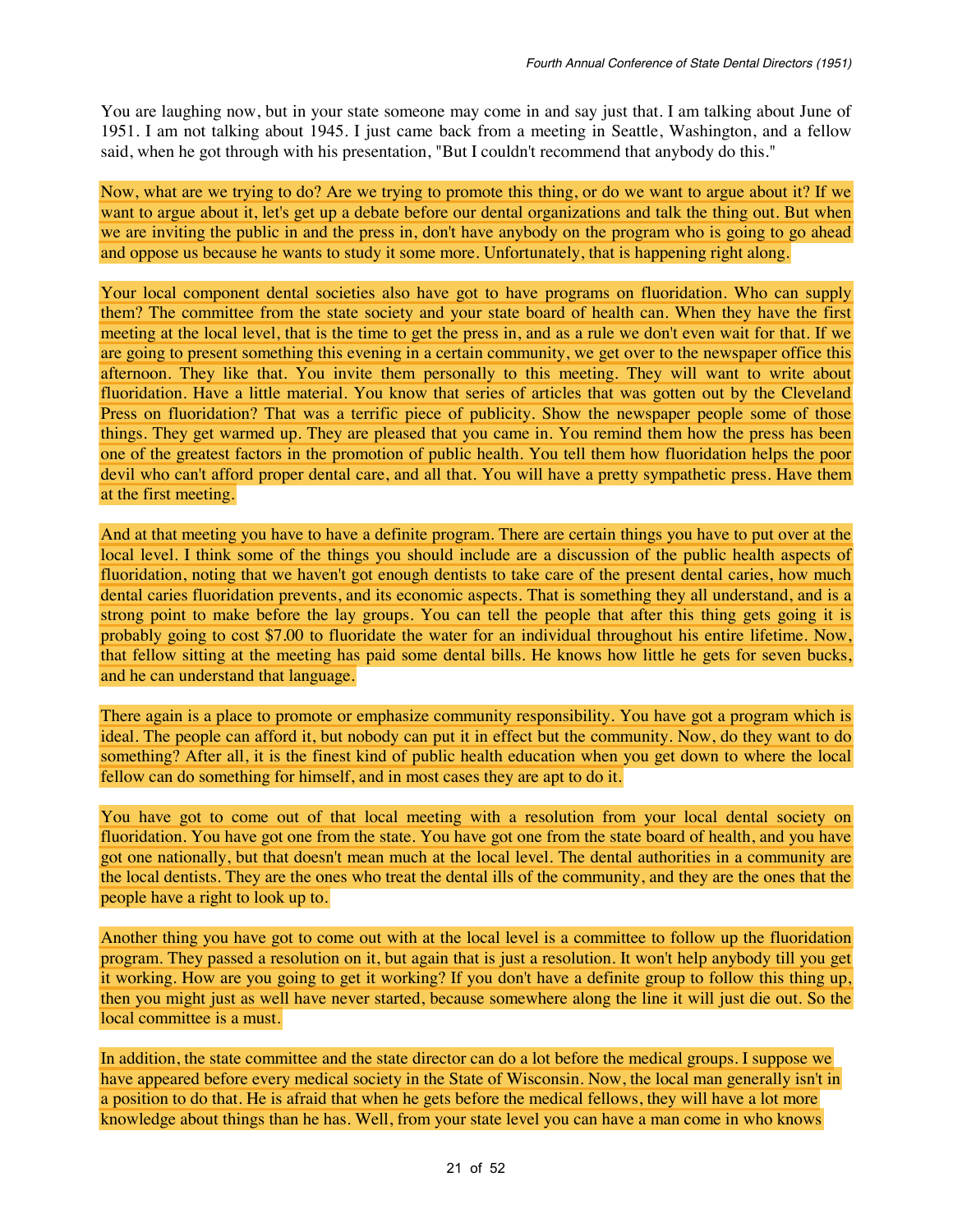how to present fluoridation, and let me tell you this: The medical audience is the easiest audience in the world to present this thing to. They are used to carrying or, public health activities. This worry about toxicity toxicity doesn't mean much to them because of all the human experience we have had.

So you come out with a resolution from your county or local medical organization. You do the same thing with your local board of health. In many places the next thing to do is go before lay groups, service clubs. PTA's, and always invite the public officials, water men, aldermen, mayors, anybody you can get. Have them at as many of those meetings as you have meetings.

Now, this is before any proposal is made to the council to adopt fluoridation. In other words, it is a sort of lobbying procedure you are carrying on, just as if you are going to present a bill before your state legislature. You know there is a special way of doing that if you expect to get it done. You ,can't just walk up to a legislator and say "Here is a bill." It gets no place. The same way with fluoridation. Have the press at every one of those meetings. Then we have a sample ordinance all drawn up, because you can have six months delay just on that. Have one all drawn up, so that all they have got to do is either to strike something out, or add what they want, put in the name of the town at the top, and it is an ordinance on fluoridation. Otherwise that thing is going to get lost in the shuffle.

Now you are at the stage to present the ordinance to your city council or your community council. The officials have had an opportunity to listen to this proposal on the way up. They have head an opportunity to hear questions asked about it. They have heard the answers to those questions. They have seen the reaction of the PTA groups, of the service groups, union groups. It doesn't make any difference what groups; public health is everybody's business. It isn't just the physicians, the dentists, and nurses business. It is everybody's business, so talk to anybody that is interested.

Then our technique has been to ask the council for a meeting, and have either a local dentist or a representative from the state health department or the state dental society present. You have one meeting of the community council as a question and answer, explanation session, before they have to vote on the question. They resent being handed a resolution and being asked "How many yes and no." They don't want that. They want a little time to think this over. They have that meeting. It is explained to them. At the next meeting it is voted on.

We have the representatives from all the groups that we can get to attend the meeting where there is the question and answer period. Why? Because it shows interest. And the local officials are pretty apt to go along if the people show enough interest.

Now, what about the small community where you have one dentist or two - dentists or no dentists? After all, because there isn't a dentist in a community, that is no reason you can't fluoridate the water, as long as there is a public water supply. Maybe you will promote a physician if there is one there, or maybe you will just pick out an influential citizen and work through him. Have a meeting at which you can explain the program and talk it over.

Now let's get into a couple of don'ts. We have had a little experience on some things to avoid. Don't use the word "artificial," and don't use sodium fluoride. You don't know what a community is going to end up using as its fluoriding agent. But don't let them raise the question of rat poison if you can help it. And certainly don't use the word "experimental."

Don't try to promote fluoridation from the state level in the local community. Communities resent that. We made just that error in one of our earlier experiences. We learned a lesson from that. You build a fire under some- body at the local level. Now, where dentists don't seem to be interested, don't let that stymie you. After all, this is a public health program, and just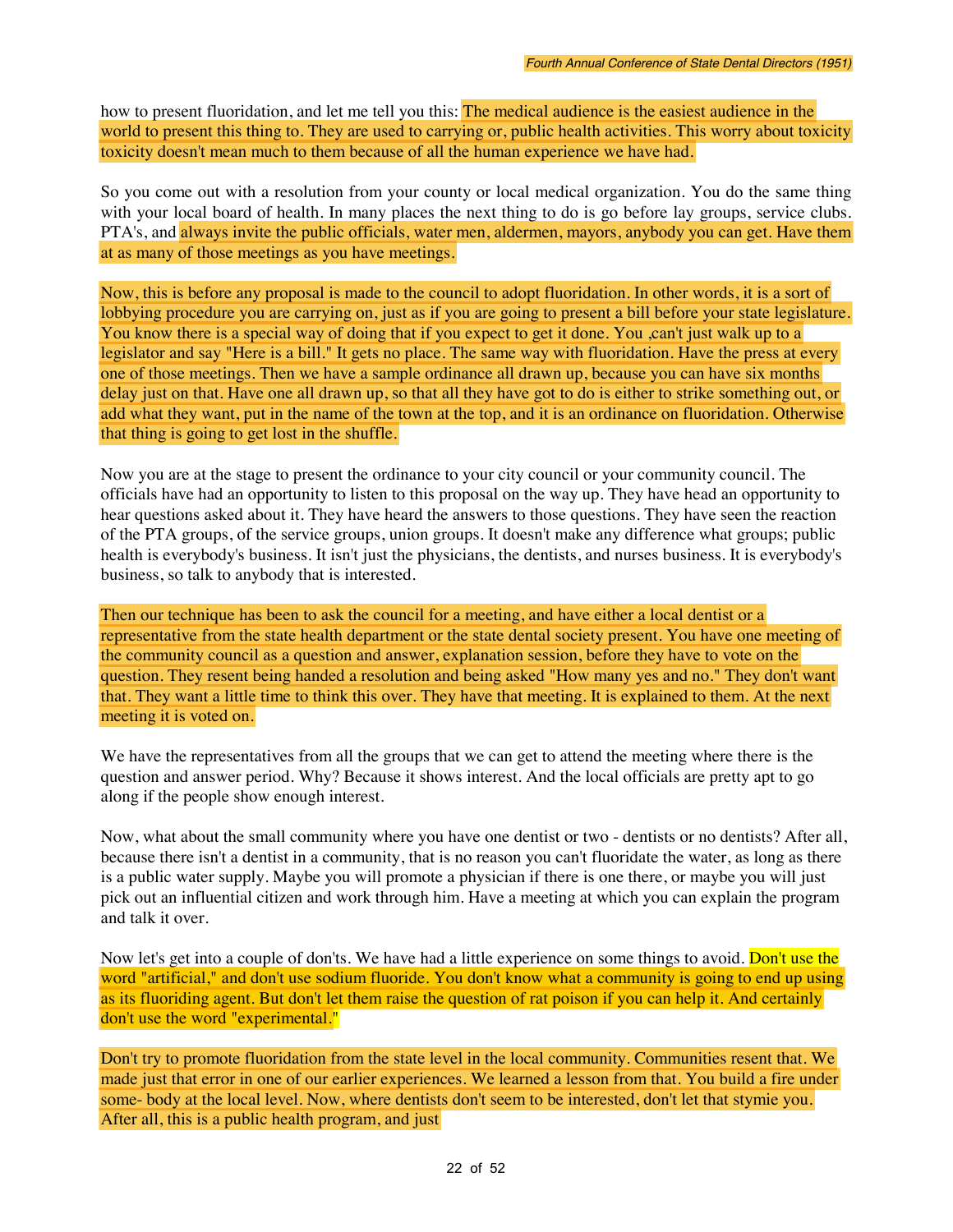be, - use some dentist isn't interested, that is no reason why the public should be denied this benefit: What we do in a case like that is to arrange to have the PTA or some group ask for some of us to come in and talk about fluoridation. In this way you get in without forcing yourself, and you can build a fire under the dentist. That is promotional work. It is being done in all kinds of programs. It isn't something we just thought up.

Frequently, after an inquiry from a physician, you can go back to the community and say to the dentist, "Isn't it going to look bad if the physician promotes this program?" You say, "I got a letter from hire, He wants me to come in and see him about fluoridation. I don't like to do that. This is a dental matter and should be kept that way. Well, maybe he will move. If he doesn't, go to the physician. Go to anybody.

If you can guard against the negative approach, you will save yourself some trouble. By that I mean you have got to be positive. If there is anything in your mind that you can't hit directly, then don't say it, because that is not the way to talk to the public on a public health program. If we were to tell the people that maybe they should immunize or if the physicians of the community are in accord they should immunize, what kind of foolishness would that be? It is either a public health program or it isn't.

If it is a fact that some individuals are against fluoridation, you have just got to knock their objections down. The question of toxicity is on the same order. Lay off it altogether. Just pass it over, "We know there is absolutely no effect other than reducing tooth decay," you say, and go on. If it becomes an issue, then you will have to take it over, but don't bring it up yourself.

Now, there are times when you get the wrong people promoting a program, and that is bad. I know we have had that experience and that we don't know just how to handle it, but we do try to avoid it. You know, sometimes a dentist in a community, no matter how enthusiastic he is about fluoridation, is just the wrong fellow to promote it. Or some civic group or some public-minded citizen may be the wrong one. So you have to get in there and kind of feel your way around, so that you do not create any more obstacles than you are going to have anyway.

And certainly don't stress the cost: It is just too cheap. Even when you are talking to these people, they are going to have to pay \$1.00 or \$1.50 per capita to install the equipment. After all, this is health, and let's not minimize the importance of it.

Now, when you go into a local community on any of this promotional work, have a pretty good idea of what the waterworks set-up is there. In other words, if it is a community that is going to need six or eight installations you should know 'that before you go in, and you should have a pretty good idea of what these installations are and what they cost and what they look like. Don't think because you have read a couple of articles that you are going to be able to know all the answers, because you aren't. You have got to know what these things look like and what they cost, how complicated they are, and similar details. If you don't have any other place to find out, come on up to Wisconsin and we will show you.

We recently had people from seven states come to Wisconsin to look over some of our outfits. I don't think there was one state out of the seven where the engineer really believed us. So we just took them to several little installations where the village barber is the waterworks man or the hardware man is the waterworks man and turned them over to him, and let the engineers question him, find out what he is doing and how he is doing it. Until they saw that, I don't think they believed us. I don't think some of you are any different from them. It is one of those things you have to see, and I think we should make an effort to see it.

In our large communities we have engineers and chemists, so there are fewer problems. But you have got to sell yourself on the idea that fluoridation can be done and done properly in a small community. Unless you are sold you are going to have a hard time selling anyone else. Now, be sure you get your public officials in on your first meeting. Say it is a local dental society meeting. Invite your alderman and your mayor. Let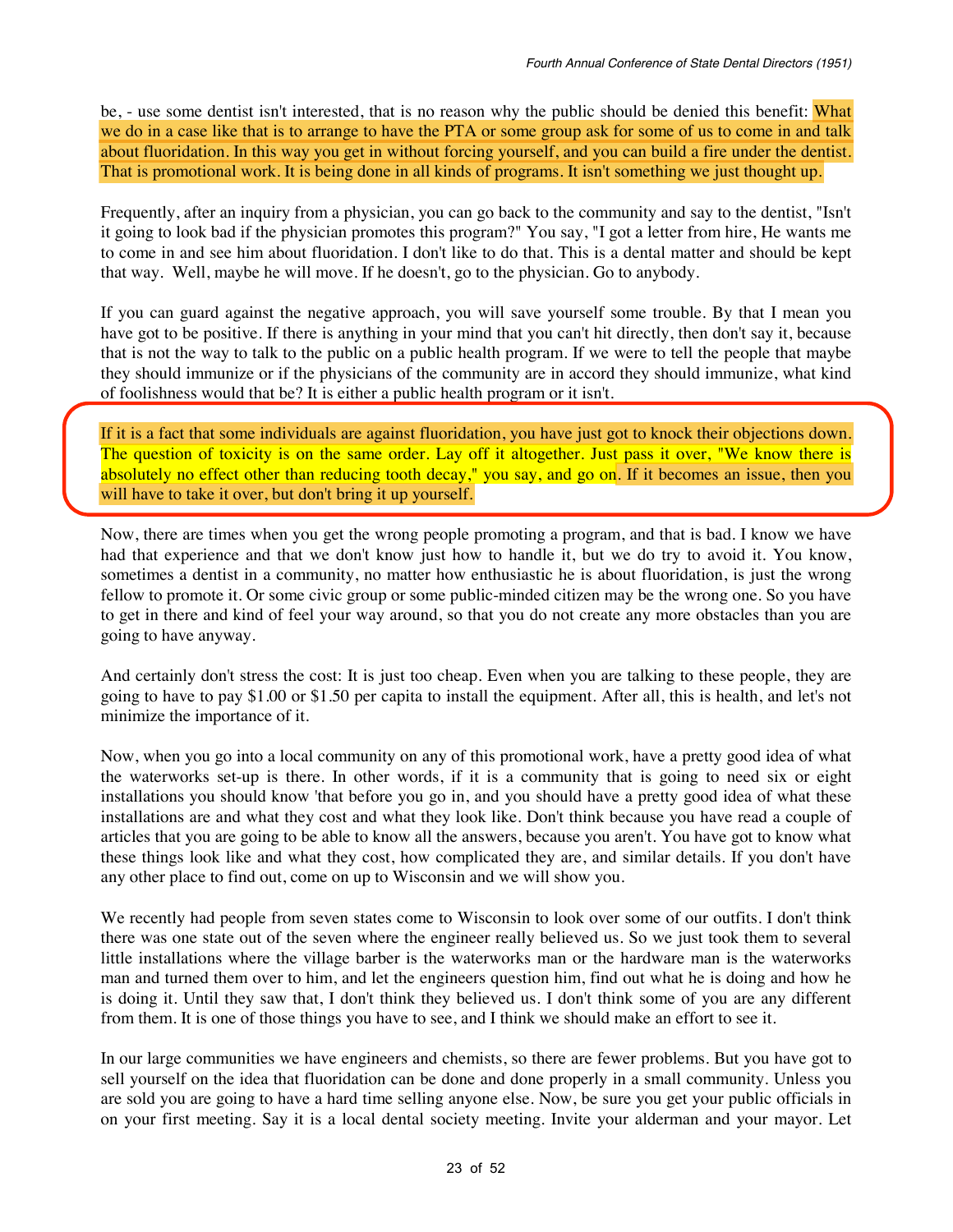them hear this thing discussed - not the second and third time it is discussed in a community but the first time. Have your water man there. And don't believe all the water man tells you. They are not going to believe all you say, so why should you be so prejudiced? Those fellows will frequently confuse the issue. For instance, it is not unusual to have one of them get up and say, "We estimate that fluoridation will cost up at least \$30,000 the first year." What are you going to say? You are not supposed to know anything about the water department or anything else. The thing to do, if you know what you are talking about, is to say, "Listen, let's leave those jokes to the radio comedians. Let's get down to some common sense. Here is a community 20 miles from you. You need one more installation than they need, and theirs cost them \$2,000 or \$3,000."

Well, then the waterworks man says, "We thought we'd have to enlarge the building." If you are going to invest in big trucks and probably subsidize the railroad for a boxcar in order to bring the stuff up, you can get into some pretty good expense account. But don't let them give you that kind of argument.

How can you stop such talk? By having at least some idea about the expense. You don't have to be a dentist to know that a fellow can get an upper denture for somewhere under \$200. Now, when you say you can't get one for less than \$2,500, even the man in the street knows you are lying. Some individual may charge that much, but he is the exception. And by and large we can do the same thing about engineering.

Whether a thing is going to cost \$500 or \$700 isn't a thing for us to be quibbling about, or whether at is going to cost \$4,000 or \$5,000. But we should have some idea of what the cost will be. And certainly don't fail to push community responsibility. They will let you do this whole business, and you will end up a flop just like we did where we tried to do it all ourselves. You have got to get that impressed on them. Your local dental society, the PTA, any of them - this is their baby. If they want to do something for their children, they have to take action. How? They have got to get an ordinance passed.

Let me tell you the PTA is a honey when it comes to fluoridation. Give them all you've got. They will pay you lack. We had one community where for a year and a half the council had let this thing be tabled. Then the PTA got together and said, "I wonder what we can do about it." The local dentist called me up and asked when I was coming through. He said he would get some of the PTA people together.

They said, "What can we do?" We said, "How many of these PTA people can you get down to your council meeting on Monday night?" They didn't think they'd have any trouble getting a couple of hundred. "Well," I said to this dentist, "How much does that room hold?"

He said, "Fifty."

I said, "That will be good. Get them down." They were down. The council pulled it out from underneath the table, put it aboveboard, voted, and they got fluoridation.

Now, Milwaukee has given us the run-around for so long I don't know whether we will ever get fluoridation there. One year they leave the whole business out of the budget. Nobody knows it. The whole budget goes through, and a couple of months later we find we are stuck a year. Nobody was following that thing closely enough.

Then they let the bids. It takes them three months to let the bids. It takes three months to decide who was the lowest bidder. A month later they decide the bids weren't right. They say they just want bids on equipment this time, not the installation. They can install it themselves. This is the kind of thing that happens. You might as well be prepared for it. You may not have it, but we certainly have.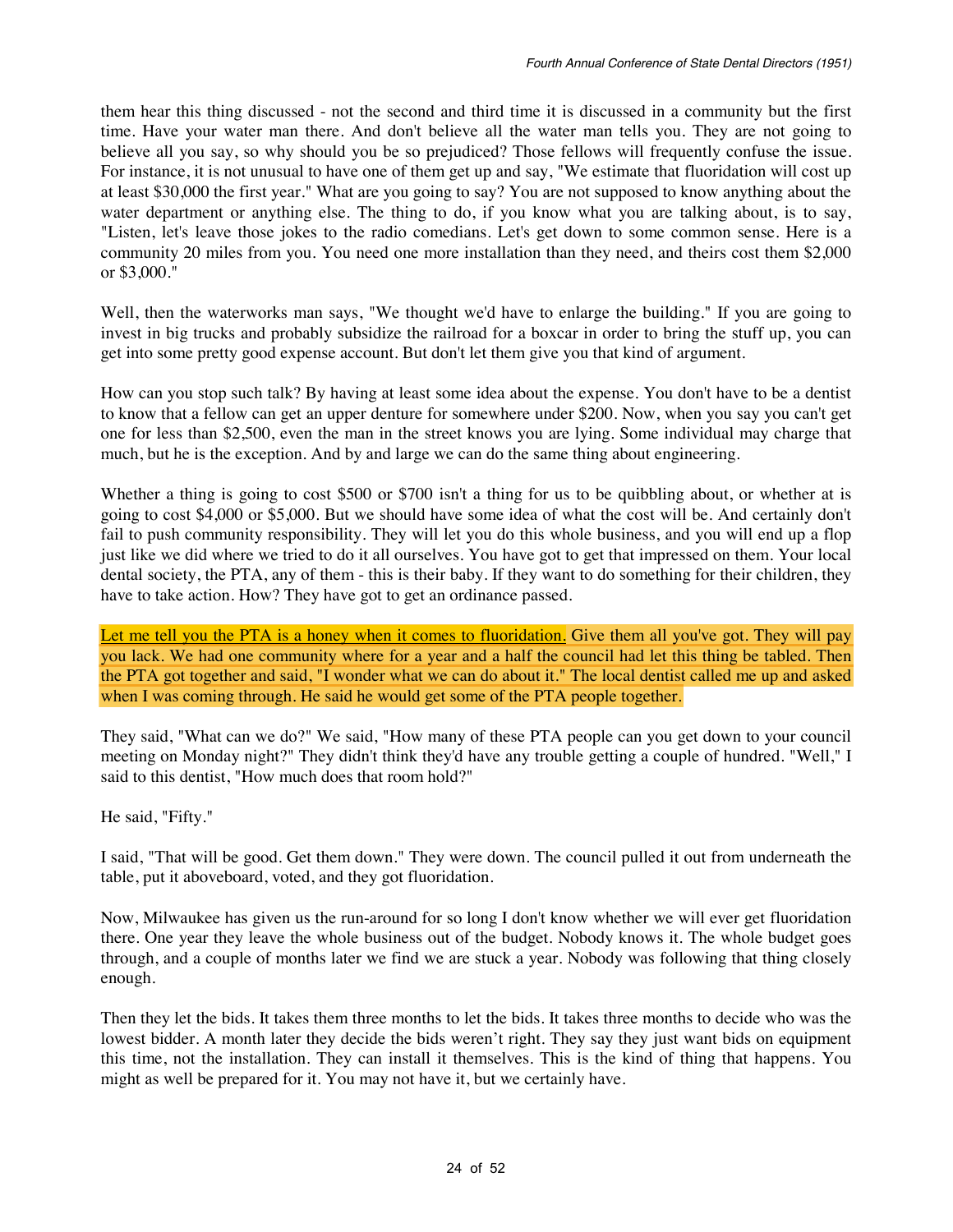I think one mistake that is made at the local level is in some individual dentist's trying to carry the program alone. That makes the other dentists resent it. It makes the lay groups resent it. So make it a community thing as much as you can. And a be sure not to present the ordinance to the city council before you have had an opportunity to really sell them. They will resent it if you do.

If you can - I say if you can, because five time we have not been able to do it-- keep fluoridation from going to a referendum. After you have just a little experience you will find you can walk into a mayor's office, and after about three sentences you know whether he is for fluoridation or against it. He is never going to say he is for or against it, but you can detect that. It is the same way with the waterworks men. They will say, "Well, it the people want to do it, let them vote for it." If we get public health by referendum God help us, because I think that on most of these programs you can beat anything that requires money. When a mayor brought that up to me, I said, "How would it be if we submitted to referendum at the same time the question whether your salary should be \$7,000 a year or \$3,000." I said, "How do you think that referendum would come out'!"

He said, "Probably come out \$3,000."

I said, "Sure."

After all, this isn't a thing you are going to try to sell to every individual member of the community. The community elects people or appoints people to carry out certain duties, and they expect them to perform those duties just like with the health set-up in the community. If you health officer is sold on fluoridation, your dentists are sold on it, your medics are sold, you should present it to the council. It is their duty and obligation to either adopt or reject it instead of passing everything to a referendum. If you are going to have government by referendum, what do you have the city council for?

Then there is this matter of not trying to make fluoridation your whole dental problem. I think you will find fluoridation much like the topical applications in that it is a good entering wedge for a dental health program. At the same time don't tell the people that you are just starting on the fluoridation program in order to promote something else, because you are never going to promote anything that comes up to fluoridation in an urban community.

I think maybe one of the things about fluoridation is that it's been too big for the whole profession. I don't think the profession yet grasps the significance of fluoridation. When you stop to think that suddenly something has come in the picture that has the possibility of knocking out two-thirds of the dental decay of the urban population, you are talking about the prevention of more decay, gentlemen, than the entire dental profession has been able to repair. This thing is tremendous. Let's not understimate it. But by the same token, let's not over estimate it. It doesn't do the whole job.

In our small communities, frequently we use this technique when we are trying to get them to fluoridate. We say, "Of course it really isn't necessary for you to fluoridate, because you are only 12 or 15 miles from Padukahville, and they are fluoridating. After all, your people have got to go somewhere and shop, and they can go over to Padukahville and do their shopping and pick up a couple of gallons of water and use it for their children. You mention about their going shopping in another little town 10 miles away, and they hit the ceiling. But you are giving them an alternative, and frequently that is the most effective approach.

We have frequently said this before a city council, if they didn't seem to be very impressed with what was going on: We have got the data here. Of course if you don't care to fluoridate your water, then we had better begin thinking about a program of care, and we have got the thing pretty well figured out. It will cost us about \$68,000 a year." You get into the big brackets, and then they begin to pay attention. If they don't want to do the one you tell them, they are certainly interested in the other. They are not going to say they don't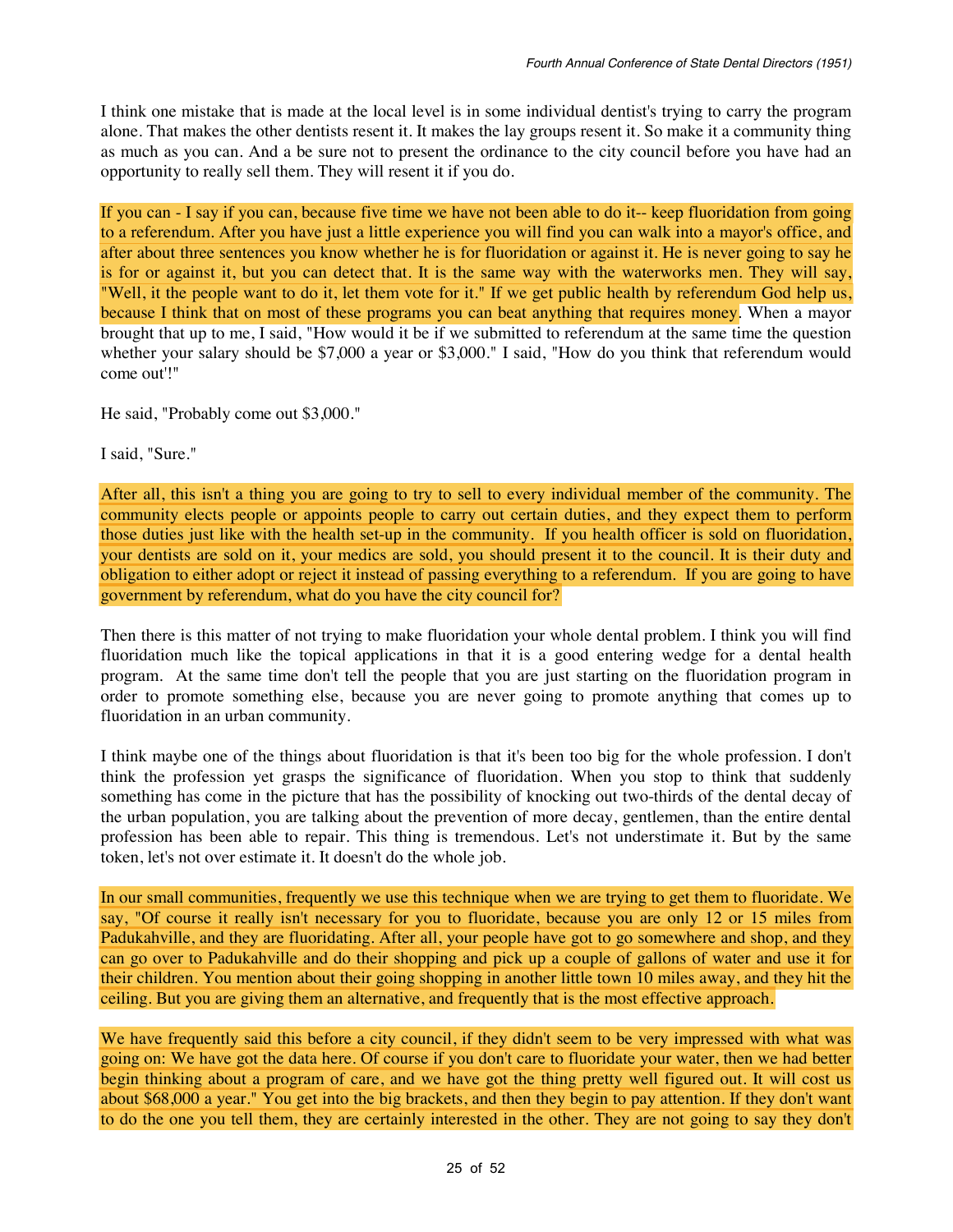care about dental health. None of them will say that. If you will give them an alternative, sometimes that is a factor in helping things along.

I think I have exhausted what little I know. If you have any questions, maybe we could get more out of them than we could out of further talk.

(Applause)

DR. KNUTSON: Thank you very much. Again you have done a masterful job. As Dr. Bull has indicated, he is willing to answer questions, but before the questions start, let's give Frank a chance to get a drink of water. Let's take five minutes' recess.

(Whereupon a short recess was taken.)

DR. KNUTSON: We have about 15 minutes in which to ask questions. Questions are now in order.

DR. FRANKLIN M. ERLENBACH (Connecticut): I haven't a question. I have an observation to make on one point Dr. Bull made in his address. I mention it, because it happened to me only recently before our General Assembly or at least a committee of the General Assembly considering the fluoridation problem.

The observation I believe Dr. Bull made was that the charge will he made that there is no accurate way of keeping control of fluoridation processes. That statement was made by a waterworks official before a hearing group of our General Assembly, at which I happened to be present. My response to that was this, that if that were true, then the waterworks officials had better do something quick about their other processes, because the same equipment companies are furnishing the equipment for fluoridation as for chlorination or any of the other processes. I assume it made its mark, because there was no response.

My other thought is this, that perhaps it might be wise for this body to consider a specific committee to be appointed to help-out other dental directors with some of their problems. I mention that because just recently, again at this same hearing, there was an observation made about the New Jersey situation. I did not at that time have available the information that I subsequently got through direct contact with Dr. Ludlam. I called him on the phone. He very promptly sent the material of the Atlantic City meeting to me, and it did help me in putting over my point.

I wonder if perhaps a smaller group might be appointed from this body to handle specific problems as they arise from the different dental directors so they would have some place to turn to for consideration of problems in their different states. Maybe that will come up later.

DR. KNUTSON: Dr. Bull.

DR. BULL: The first one, I think, Doctor, is an example of our trying to do too much alone. Before our state legislature or a big city council I would not answer questions on testing. I would have the director of our state laboratory of hygiene there. They are going to pay attention to him. They figure, "This man is a dentist, what is he doing talking about the technical phases of waterworks operations?" I think they are right. Some of the medical problems should be handled the same way. If you have a good M.D. as health director, refer the medical questions to him. I think that is an example of utilizing everybody to the best advantage.

I think we have a tendency to make the mistake: of supplying all the answers ourselves, even if we do know them because frequently those we are talking to don't pay much attention to us. I think the same thing applies to costs. The companies that manufacture equipment have engineers in the local areas, usually by districts. They are available to give a community a definite bid on what it will cost to furnish the equipment and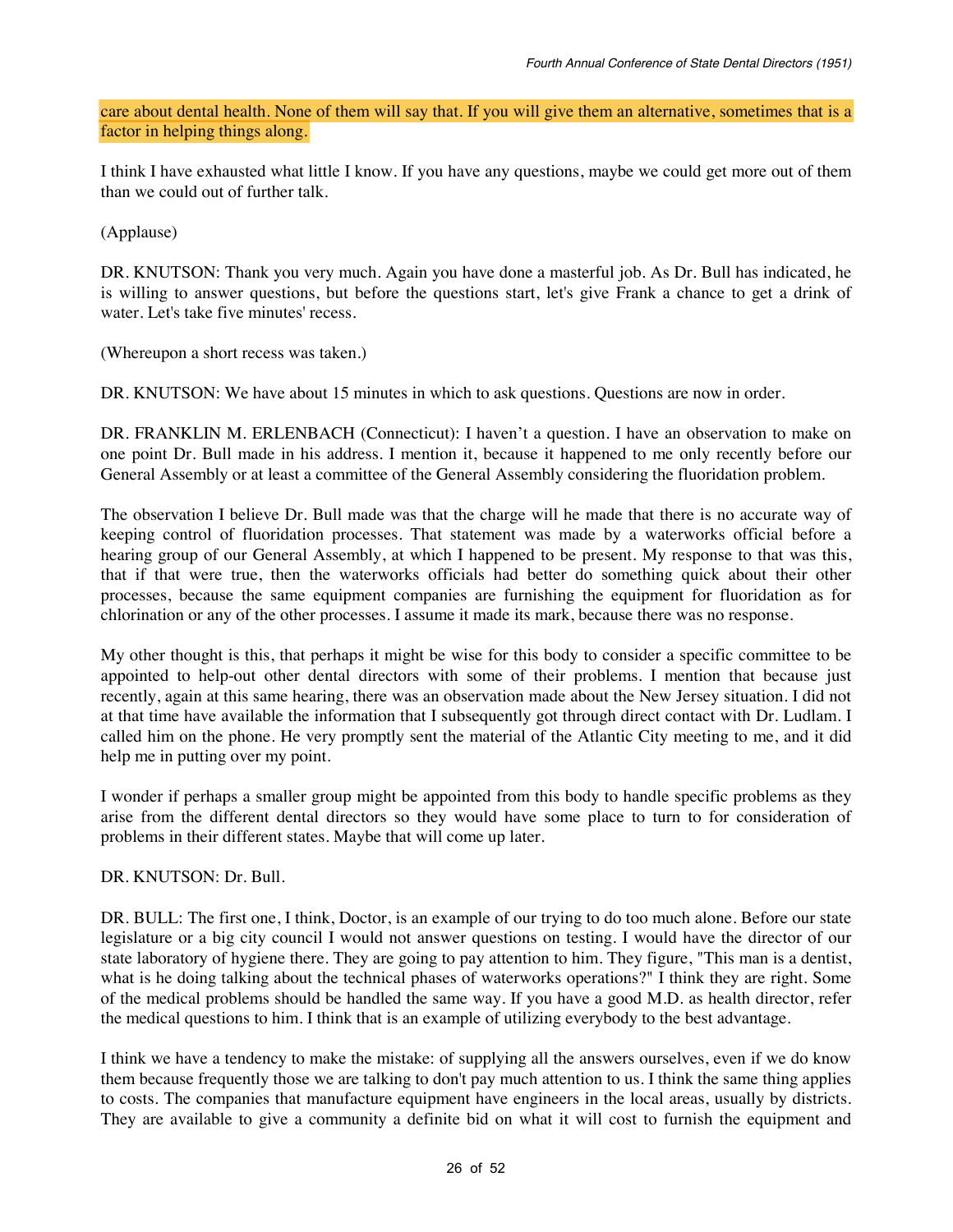install it. Now, if I say that it is going to cost \$700, they say, "Sure, that guy says \$700, but it will probably end up costing us \$7,000." If they have an estimate from the representative of the company which will install it, which has installed other equipment in the area, and is a nationally known outfit, then there can be no doubt or argument about the cost.

I think the state dental directors and sanitary engineers who recently visited with us in Wisconsin were impressed with the way our engineering division talked, with the way our state laboratory of hygiene talked, with the way our medical director talked about this subject. I think that it is only by that kind of cooperative endeavor that you get results.

DR. FLOYD H. DeCAMP (Florida): May I ask Dr. Bull one question?

DR. KNUTSON: From now on will you address your questions directly to Dr. Bull?

DR. DeCAMP: I would like, Dr. Bull, for you to go back to Milwaukee and do something to the vitamin products company of Milwaukee which recently passed out this pamphlet, a copy of a speech which Raymond Girado of Michigan made some 15 months ago. This copy was sent to the mayor of Tampa, where they were all ready to put the final touches on fluoridation for the city of Tampa, serving 200,000 people. The medical societies had approved the plan, but the mayor and the city council got copies of this speech, and they tried to turn thumbs clown on this thing at once. We were stymied. By a strange coincidence, the vitamin products company of Milwaukee has an Orlando, Florida, branch which had a booth one month ago at the state dental society meeting in Hollywood, Florida. They were advertising their vitamin products. As a side issue they gave to each one of the dentists a copy of this speech. We have that to cope with. and those things have gone to many dentists and officials in the State of Florida. I am sure you will be getting some of them. Frank, can't you do something about it?

DR. GLOVER JOHNS (Texas): We have something parallel to this. We had some 30 or 40 cities discussing fluoridation. Various ones had procured equipment and were thinking and talking about it. The University of Texas had a research project on some white mice. I must say there was no animus in the University of Texas work. But there was the rumor that this research project indicated that fluoridation of water supplies causes cancer. That has knocked the pins from under us. We don't know how to combat it.

DR. BULL: I wish I knew the answer to these questions. The only thing I can say, Dr. DeCamp, is that you don't know how fortunate you are if all you have is the Girado letter. I don't know why they didn't include a letter from about two-thirds of the deans of the dental schools of the universities saying fluoride is rat poison and shouldn't be used. I think you are fortunate you have only got that one thing, because we have had many more. We have had some of that kind of help from the higher levels. But that is Just one of those things. Incidentally, this fellow Girado is a dentist. He made about 20 million dollars from his vitamin products business. The naturopathy business is having its heyday right now. But you can get that same kind of literature, Doctor, on immunization. You can get that same kind of literature on using medication to prevent gonorrheal blindness at birth or on using iodine to prevent goiters, or anything that you can think of. Pasteurization of milk is another example. Here we are supposed to be the great dairy state of the union, or pretty close to it, and we have communities which will not pasteurize milk. We had one community which just recently decided to pasteurize. Now, how did we finally get them to do it? It happened only because the health officer's wife and child came down with a terrific case of undulant fever.

You see, you are going to go through all that, and you have just got to knock them down the best you can. That is all there is to it. Now, as the doctor from Texas mentioned, we have had, I think, every known disease or disability of mankind attributed to fluoridation. We have gone from cataracts to cancer. Well, maybe we went at this thing wrong. You know, there are data that definitely show that our fluoride areas are the healthiest places in the United States. We didn't feel that it was the right thing to do to take that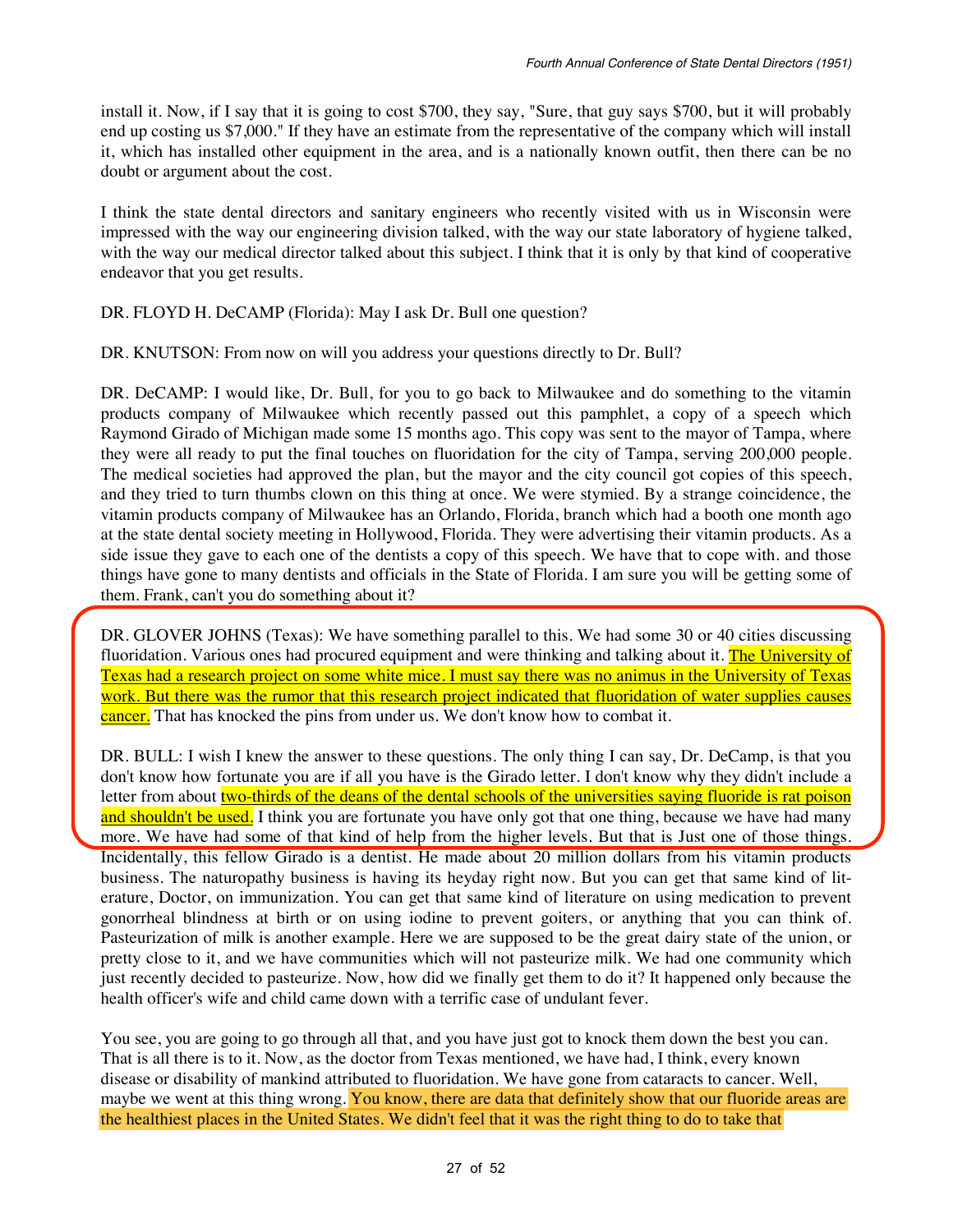information and go out and say to these people, "Fluoridate your water, and you will have less heart trouble." For the 10 leading causes of death in our area, the fluoride belt is the best belt to live in except for accidents. (laughter) It seems if you mix whisky and a hot rod car with fluorides, you are more likely to end up in a ditch.

When they brought this cancer charge up to us, we discovered that the least cancer we have in Wisconsin is in our fluoride area. When they threw this thing at the fellows in Texas it was discovered that Texas has a cancer rate about one-half that of the rest of the United States. In Texas as in all of our states that have large fluoride areas, the cancer rate is very low.

You know it was a technique in advertising years ago to take the weakest point and stress it as the best part of the thing that you were trying to sell. You take an automobile. Every time you went around the corner the rear end fell off. You'd see billboards showing how they had a rear end in that car that could haul 50 tons of freight. They do the same thing with

this. That is the sort of technique that is difficult to knock down. When we had this information, you know how we handled it on this rat business. We said it was unfortunate it didn't kill every rat that got fluorides. What do we care what happens to rats? We know what happens to humans. You know these research people-they can't get over their feeling that you have to have test tube and animal research before you start applying it to human beings. They can't get over the fact that nature set this thing up and set it up in human beings. We have millions of those human beings who have been using water with high amounts of fluorides over generations. They think you have got to go back to the rat again.

DR. JOHNS: There was no animus. The University of Texas hasn't said a word. It was just rumor. The University of Texas is now sorry it happened and doesn't know how to stop the rumor.

DR. BULL: But any of those rumors might stop you. If you can't knock them down right off the bat, the time element works against you. No matter how much you have behind this program, it can all be forgotten by just an innuendo of some kind. We have had the same experience where a city voted to fluoridate because another city had fluoride in the water and ended up by throwing it out. I don't know the answer, Doctor. But of course we have got to remember this. We can't feel sorry for ourselves. These same things happened with every public health program we have today.

DR. JOHNS: We are preparing a refutation statement of three or four pages. Is that good technique?

DR. BULL: Yes, anything you can do is good technique. I think the best technique is the reverse technique, not to refute the thing but to show where the opposite is true.

DR. JOHNS: We are showing that in the statement.

DR. BULL: That is the best technique. When they say yes, you say no.

DR. FRED WERTHEIMER (Michigan): This is not going to be in the nature of an argument, Frank. You and I stopped arguing-at least I did last October. But since Dr. DeCamp brought the publication of the vitamin company up, and it came from Michigan, I think I had better do a little explaining. The title of it is, "They Didn't Know The Gun Was Loaded," and it was read at a meeting of the Detroit District Dental Society a year ago last February when they were holding a meeting to decide whether or not they wanted to recommend the fluoridation of the water supply. It did more to sell the dentists of Detroit on the idea of fluoridating than it did to kill it. It is so ridiculous I think all you have to do is show it to intelligent people, and they will be in favor of fluoridation.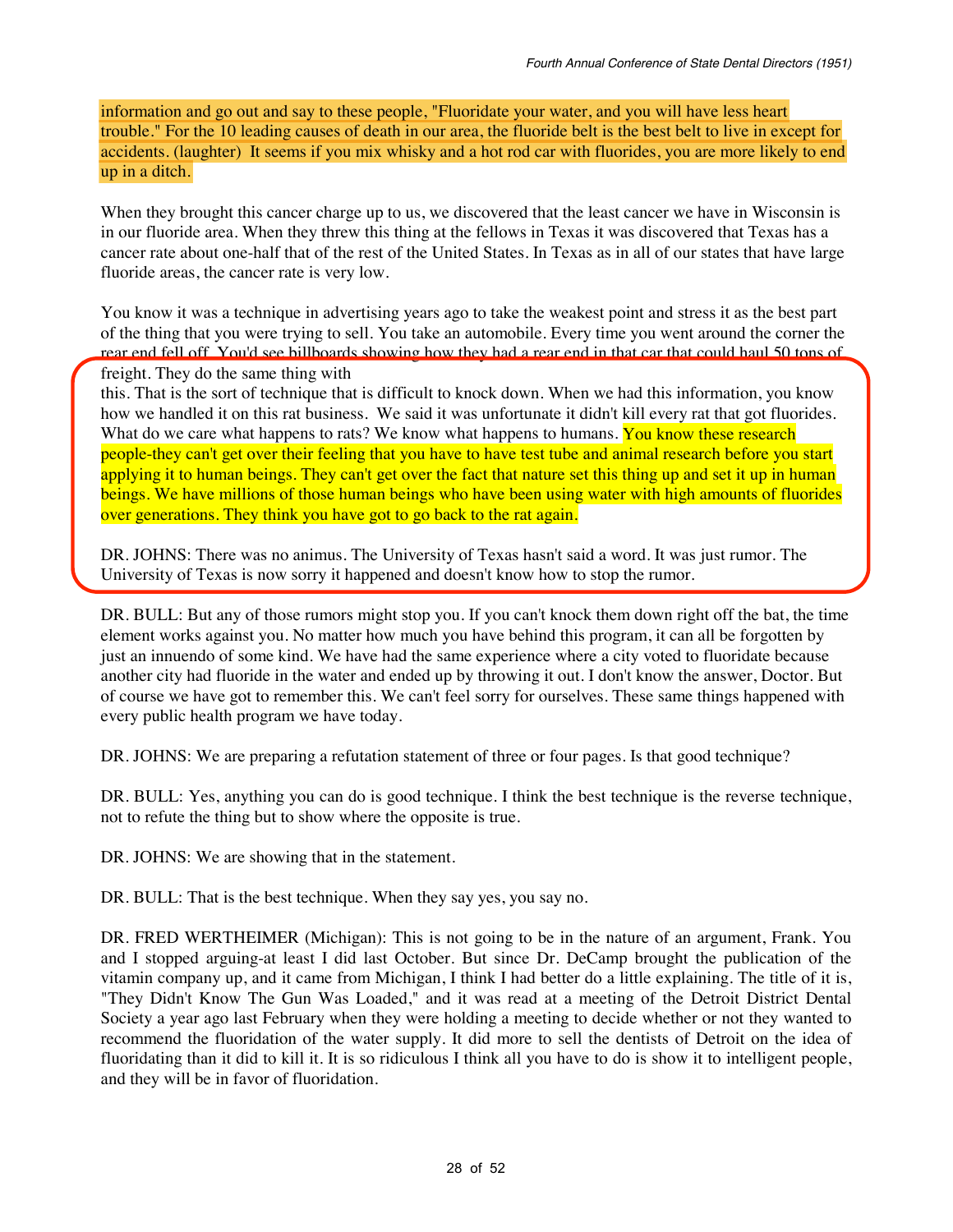It was written by, as you said, Raymond Girado, an excellent dentist. He has been a personal friend of mine for 25 years or more, but he has been in ill health and has taken up naturopathy, or something like that. He is opposed to adding anything. He is opposed to chlorination. He threw all the sugar out of his house, and his wife wouldn't stand for it, so now he has a sugar can, and it has a great big sign on it, "Poison." He doesn't use sugar, but his wife does. I wouldn't be concerned with articles like his at all.

DR. BULL: I tell you, it is all right to talk about not being concerned with them. Nevertheless, this all brings out one thing. We are living down some past history a lot of us helped create. These fellows can just take the statements of the American Dental Association or the U.S. Public Health Service or the deans of dental schools or research workers around the country, and they can prove to you that we are absolutely crazy for even thinking about fluoridation. You are going to have to live that down. There is no way of avoiding it.

How are you going to stop half-page newspaper advertisements that start like this: "Will Manitowoc Bite?" Or newspaper advertising like this, "Poison." You can't stop it. And in some places it may take 20 years to get anything done. I don't know how it is in your state, but we are just bypassing Manitowoc, for example, because of the organized opposition there. What is the use of working there? They aren't going to do anything. You go up and get in a fight. Go on and work some place else. We could have spent six years trying to get Manitowoc to fluoridate its water and not have gotten anything done. That wouldn't be the smart thing to do. In the meantime you go out and pick up a hundred places.

But don't think you are going to get them all, and don't think you are going to be lucky enough that none of this past history will catch up to you. And remember this. There isn't a program in public health today that hasn't got this same kind of stuff against it, even those that have been in operation for 25 years, and we are just starting. There is no short road on this thing. But if we go out and work we will get most of the communities to fluoridate.

DR. DAVID B. AST (New York): I would like to go back to the question raised by our friend from Texas and the mouse cancer problem. The point was made that it would be advisable to publish a refutation to the alleged rumor. I wonder whether that is the best procedure, since the publication of a refutation will bring this information to the attention of the very group that is looking for every possible opportunity to capitalize on information with which it could fight fluoridation. If this thing is rumor it does get around, but it doesn't reach the entire public. If a refutation is published it will reach a very much larger number of persons. I wonder if it would not he preferable for a refutation to be prepared at the University of Texas and made available to those who make inquiry for it, and for the dental directors to write to the University of Texas for that information. So if the question comes up in their community they will be well heeled with information to answer the question rather than to publicize this rumored information.

DR. JOHNS: May I answer that? The University of Texas is not saying anything. They haven't published anything. The University of Texas is not willing to say anything. They say, "We haven't done anything. Therefore, we haven't anything to say." They are right about it. They are on our side.

Now, in regard to the refutation, we are going to send it generally to our health units, some 45 or 50 in the state and to certain selected people, but I don't know of anybody in Texas who has anything to do with water-that doesn't know it. It reached Chicago three days after we knew about it.

DR. AST: It was up in Albany, too.

DR. BULL: I think Dave has got a point there.

DR. JOHNS: We have thought about that, yes.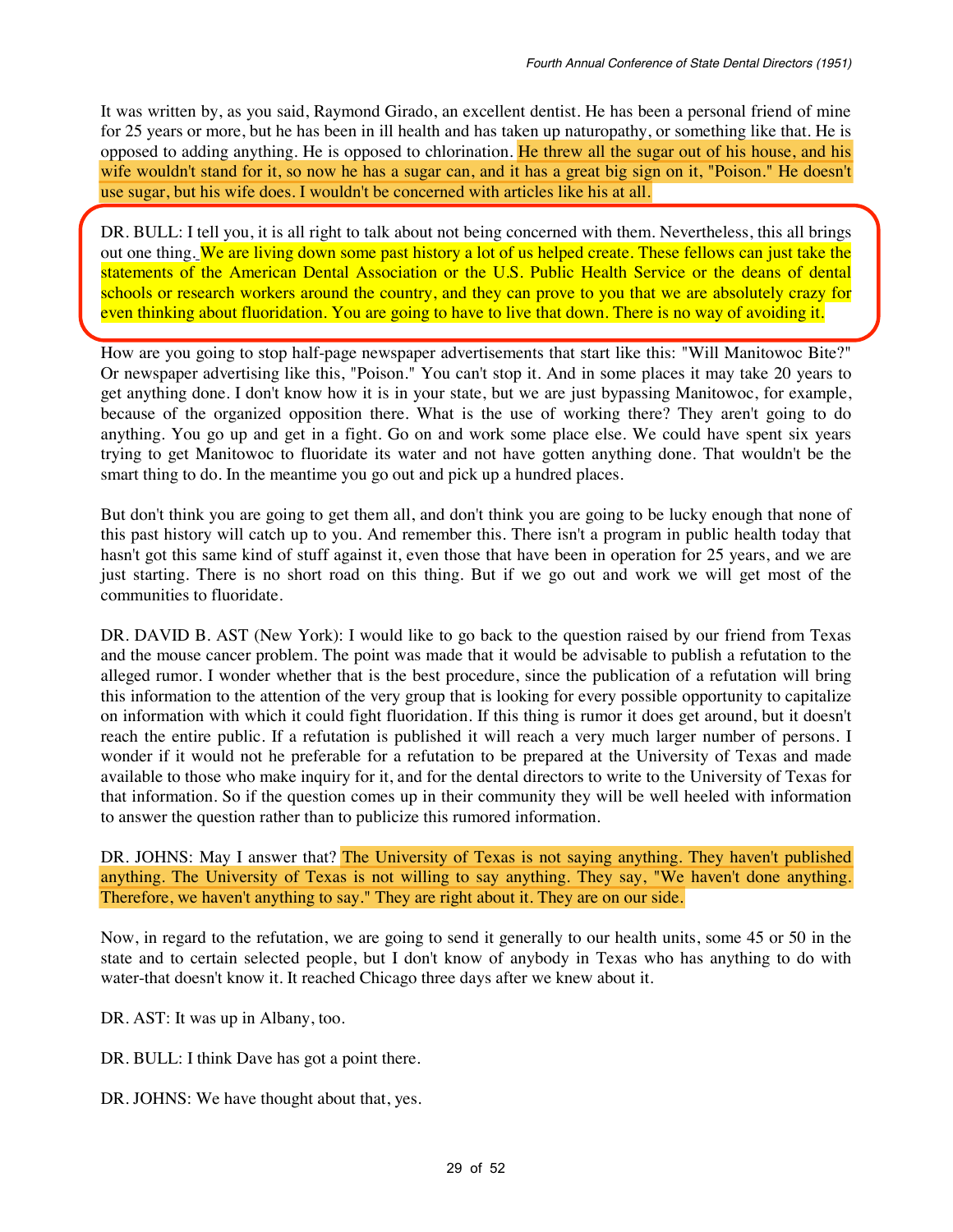DR. BULL: There is this, Doctor: When I talked about refuting this thing I didn't mean bringing up the argument and knocking it down. When this thing came out we never mentioned it in Wisconsin. All we did was to get some publicity on the fact that there is less cancer and less polio in high fluoride areas. We got that kind of information out to the public, so that if the opposition did bring up this rumor they would be on the defensive rather than having us on the defensive.

I think Dave's point is that we shouldn't bring up their argument and then refute it, but all you have got to do is look at the cancer statistics in the United States. When you take a state like Texas, where they have a cancer rate of about half that for the rest of the United States, you certainly have some information to work with. Leave theirs alone. That is what I had reference to when I talked about the positive presentation of fluoridation. We have found that if you let the other person get you on the defensive, he's got two strikes on you to start with. Now, if you can swing that around the other way you do a lot to head off some of these objections.

DR. WERTHEIMER: You said something about having an ordinance ready for city councils. I am wondering why that is needed. In our state the councils have full authority, without an ordinance, to decide whether they want to fluoridate or not. We have 10 cities, 10 communities, actually fluoridating. Eighteen when I left were waiting delivery of equipment, and they were coming in at the rate of two or three every day for approval. None of them has ever been done with an ordinance. I was just wondering if you need it.

DR. BULL: Well, again Fred, I am talking about a local situation. I don't know how it will apply to other states but in Wisconsin we require an ordinance. Why do we do that? If a particular community does not carry on the fluoridation program the way the standards are set, we don't go to the waterworks man, but we go to the council and say, "In 60 days we are going to stop your fluoridation." We say, "Now, either your water department is going to put the right amount of fluorides in the water or we are going to stop it." We have a sheet printed so that when a city is considering the fluoridation of its water, it will know what procedure to follow. The fist step is to have an ordinance adopted. Then the plans and specifications for the equipment and its installation are furnished the state board of health, and those plans must be O.K.'d. In our state the ordinance is a must. Whether or not that will be so in your state I don't know. It takes official action. We wouldn't want our water department doing a lot of things by itself.

DR. WERTHEIMER: We have an ordinance where they can't fluoridate or add anything else without their plans being approved by the state health department. Up to now we have felt it was all that was necessary.

DR. BULL: That happens to be our case. We found that especially in our small communities a part-time city attorney or someone who acts in that capacity draws up the ordinances. It may take him thee months to draw one up on his own, so we provide a sample ordinance which he can use. It states just what amount of fluoride we allow them to have, It can't exceed 1.5 parts per million although we recommend 1.2. It is all in there. Otherwise you have endless correspondence on one point or another.

DR. KNUTSON: It is time to eat. Thank you again, Frank, very much.

(Applause)

(Whereupon, at 12:20 o'clock p.m., the meeting was recessed, to reconvene at 1:30 o'clock p.m., this date.)

#### **WEDNESDAY AFTERNOON SESSION**

#### **June 6, 1951**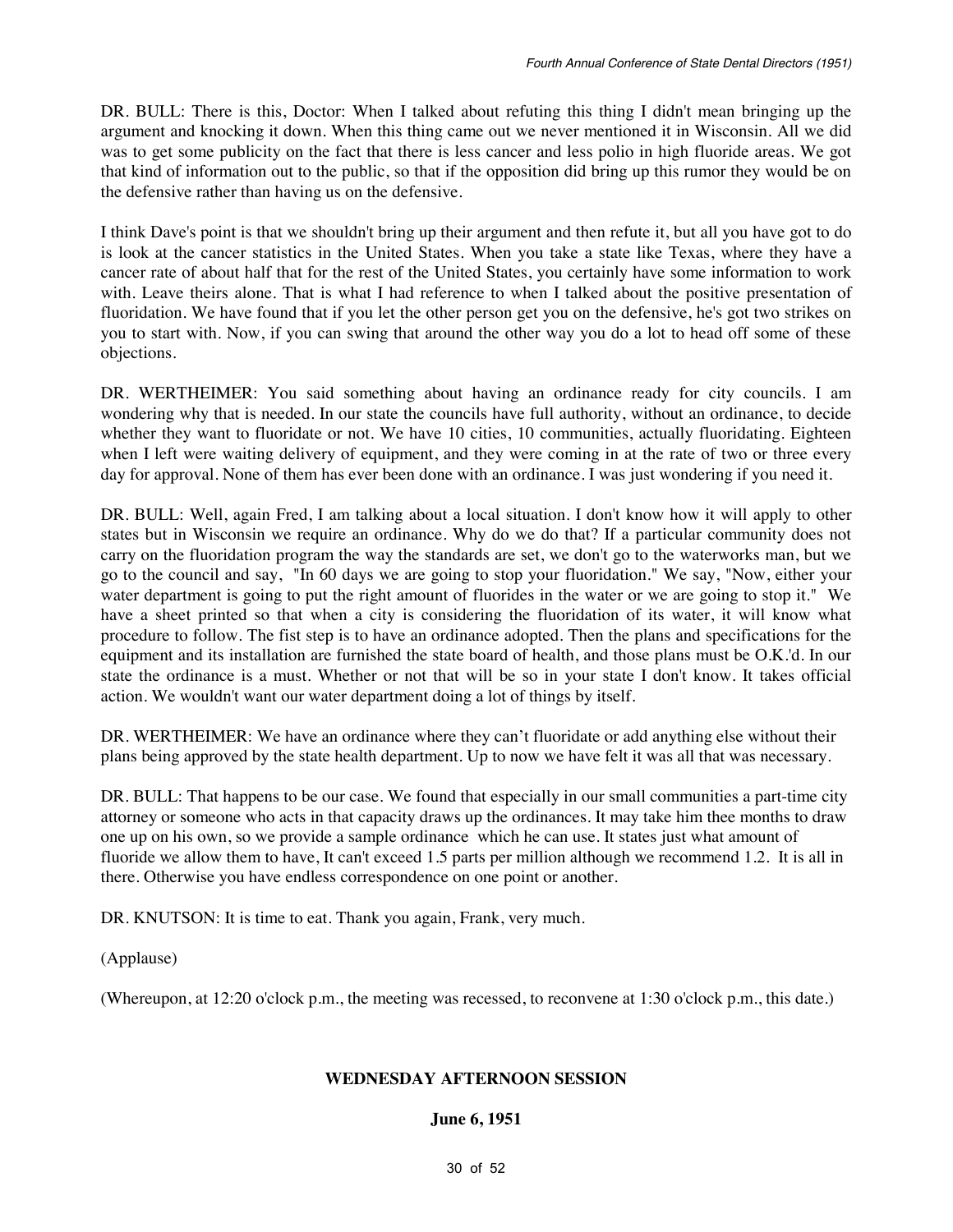The conference was reconvened at 1:30 p.m,. Dr. John W. Knutson presiding.

DR. KNUTSON: Our next speaker is Mr. Maier, Sr. Sanitary Engineer, a member of our staff, that is, the staff of the Division of Dental Public Health. Mr. Maier.

MR. F. J. MAIER: Mr. Co-chairmen, and ladies and gentlemen: This year might well mark a milestone in the history of fluoridation. As you know, for several years past, the State of Wisconsin has been adding more fluorides than all the rest of the country combined. Probably after this year, although not because Wisconsin will be less vigorous in pushing it, that will no longer be true because there will no longer be any place in Wisconsin to fluoridate.

One question that is almost always asked in communities considering fluoridation is: "What does one part per million mean'?" In Wisconsin, we were told, the fluoridation promotion groups that go around to the different communities take along a half a keg of beer. Then say adding one drop of water to this beer, they illustrate "one part per million," because there are a million drops of beer in the keg. Wisconsin can illustrate it in this way because everybody there understands how much is in a keg of beer. In other parts of the country we had to resort to other means.

Dr. Bull's discussion, it seemed to me, was confined to answering three questions that are almost invariably asked at all meetings where you are trying to promote this procedure.

They always ask: "Will it do any good? Will it do any harm? How much does it cost?"

In order to answer those questions completely, it is almost necessary to get additional data from your state sanitary engineers. This will involve principally the fluoride content of these supplies that are deficient in fluoride.

There have been several instances already where groups have promoted fluoridation of the local water supply only to find that the supply already contained the optimum amount.

The state sanitary engineer would be the only person to ask for an opinion as to the quality of the operation of the local water plant. He has dealt with the waterworks operator for many years, and he has an instant reaction when you ask him what lie thinks of the work of that particular person who will control the success of the program in that town. Then, of course, in order to answer the question about costs, he will have to know pretty much in detail what fluoride compound is the best one to use in the community, and what type of feeder and what type of other equipment to use.

We in the Public Health Service are speaking of supplementing the fluoride content. That, of course, involves knowing how much is already in and how much you want to deliver to the consumers.

We believe that the optimum fluoride content varies in different parts of the country. In those places where the environment stimulates a higher water consumption, the fluoride content, we believe, should be lower. We will show the first slide which includes the complete data we have so far on those places in this country where the fluorosis index has been measured. (see Page 30)

The biggest difficulty with this, and the biggest drawback, and the most obvious reason for criticism, is the lack of data. Of course, we are all working to get more data. These show that as the temperature rises, the fluorosis experience increases with the same fluoride concentration in the water. The criterion that we have been using is that if there is some 10 to 20 percent fluorosis in the community, that would not be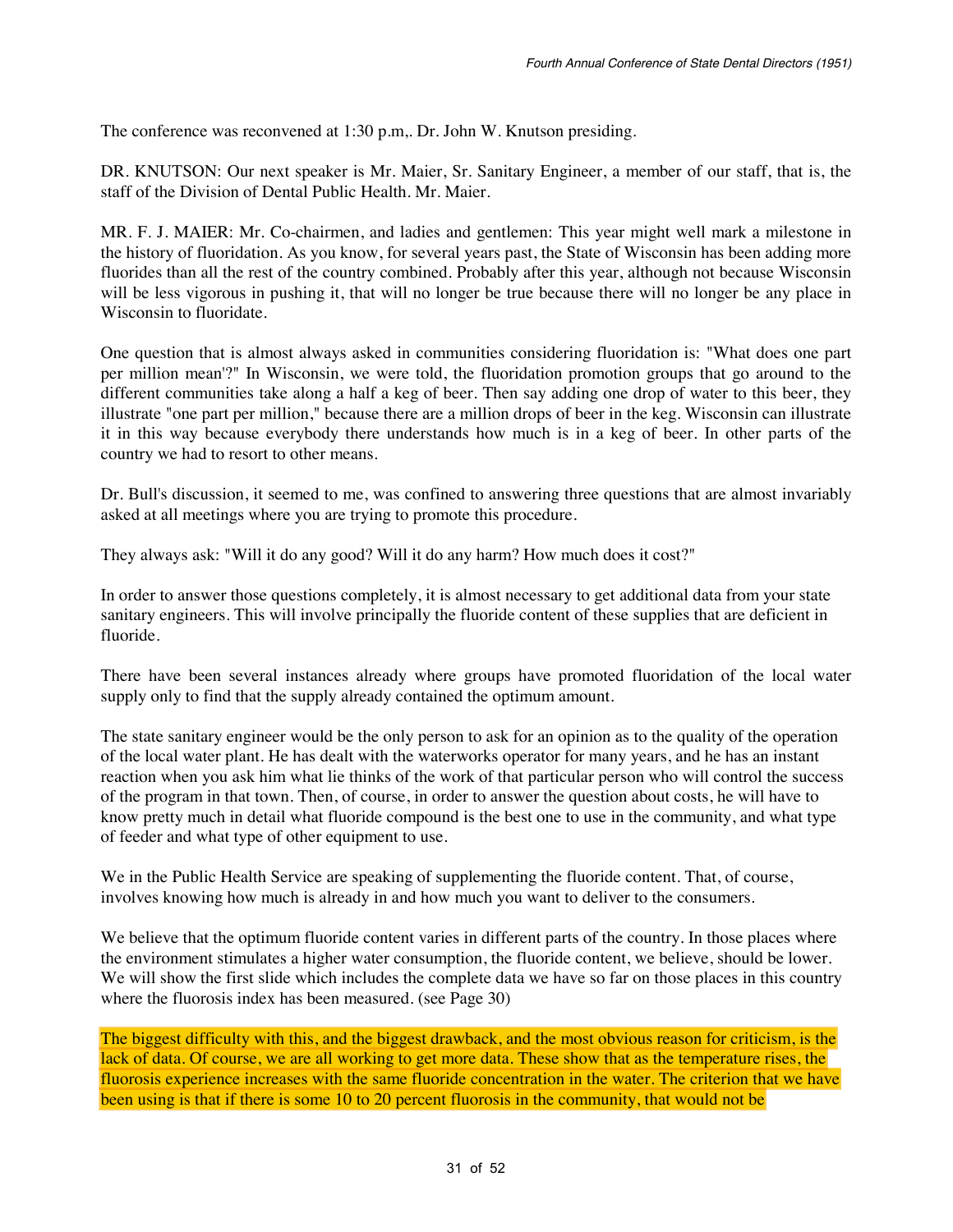objectionable, because in those places the degree of intensity is not greater than the accepted designation of "mild."

However, the data we have recently accumulated seem to indicate that the temperature might not be the best means of measuring this phenomenon -that is, in places where the daytime temperature is very hot, and the nights are rather cool, you will get a mean temperature which is misleading. It would be much better to measure this with the mean daytime temperature. Such data are not available at the present time from the weather bureau reports.

From the standpoint of costs, of course, we are mostly concerned with the type of fluoride to add and what size feeder to use.

From the engineering point of view, where you have a problem that can be solved equally well in two different ways, and one can be done cheaper than the other, we always try to use the one that can be done less expensively

Table 1 includes the compounds which are possible sources of the fluoride ion. The first one (calcium fluoride) we can probably rule out be cause of its very low solubility.

The last one (hydrofluoric acid) we would like to rule out also, although it is being used in at least one place.

That leaves us then with three sources of fluorides, sodium fluoride, sodium silicofluoride and hydrofluosilicie acid. From the last column you can see that sodium fluoride costs a little over twice as much as sodium silicofluoride, and hydrofluosilicic acid costs three times as much.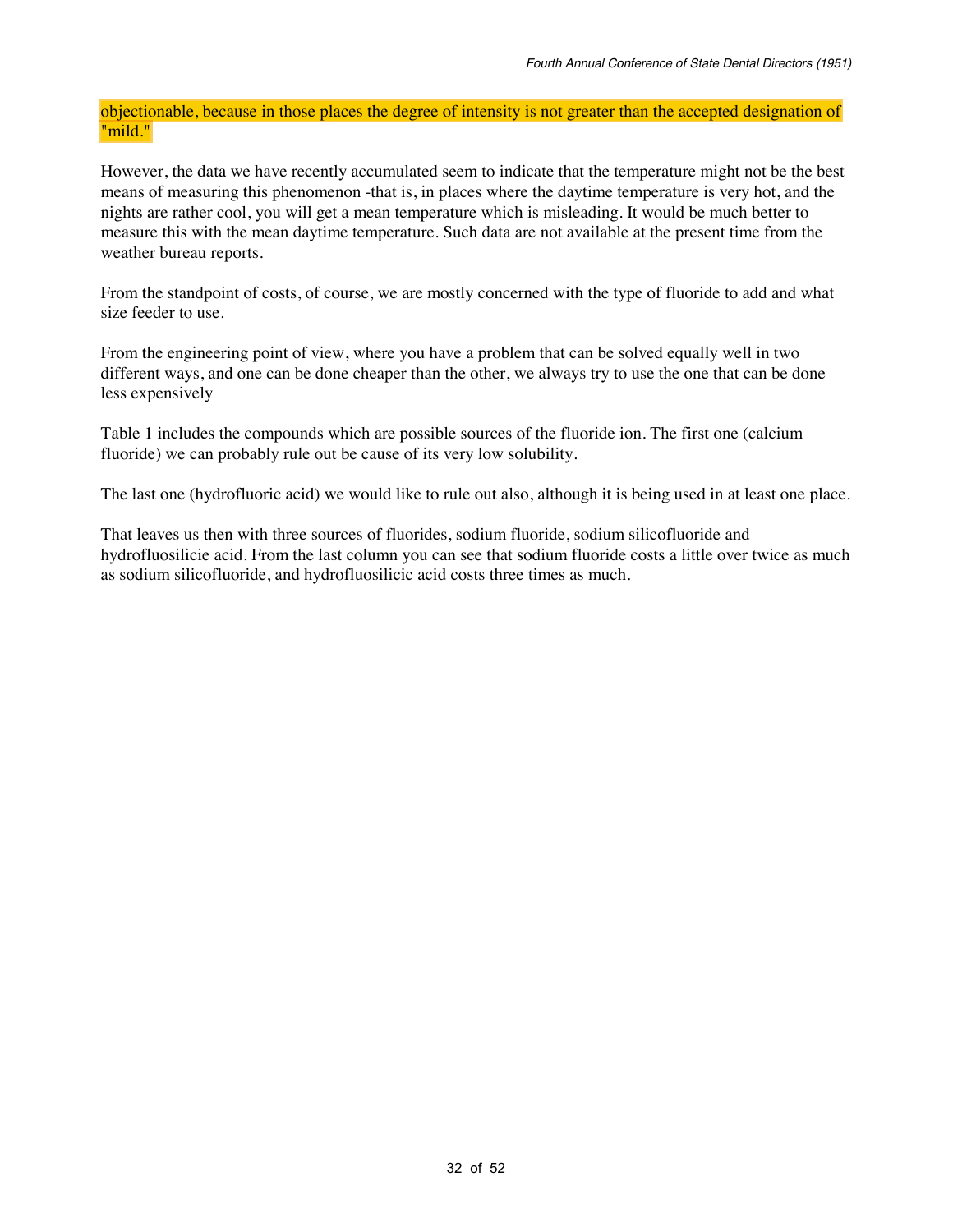| Chemicals                                            | Formulae                         | $\%$<br>fluoride<br>in pure<br>Chemical | % Purity<br>in Comm.<br>Chemical | $\%$<br>Fluoride in<br>Comm.<br>Chemical | Solubilit<br>y<br>g/100ml<br>@ 25°<br>C(3) | PPM F<br>in Sat.<br>Solution @<br>$25^{\circ}$ C | Gal.<br>Solution<br>req'd @<br>$77^\circ$ F. per<br>M.G. of<br>$1.0$ ppm $F$<br>water | Cost<br>cents/lb<br>$\bullet$ | Cost<br>cents/lb.<br>Comm.<br>Avail F |
|------------------------------------------------------|----------------------------------|-----------------------------------------|----------------------------------|------------------------------------------|--------------------------------------------|--------------------------------------------------|---------------------------------------------------------------------------------------|-------------------------------|---------------------------------------|
| Calcium<br>Fluoride                                  | CaF <sub>2</sub>                 | 48.8                                    | 98.0                             | 47.7                                     | 0.004                                      | 19.1                                             | 52,500                                                                                | 2.0                           | 4.2                                   |
| Sodium<br>Silicofluoride                             | Na <sub>2</sub> SiF <sub>6</sub> | 60.64                                   | 98.8                             | 60.0                                     | 0.762                                      | 4572                                             | 219                                                                                   | 6.0                           | 10.0                                  |
| Sodium<br>Fluoride (90%)                             | NaF                              | 45.3                                    | 94                               | 42.5                                     | 4.05                                       | 17,200                                           | 58.2                                                                                  | 11.0                          | 26.0                                  |
| Sodium<br>Fluoride (98%)<br>Hydrofluosilicic<br>Acid | NaF                              | 45.3                                    | 98                               | 44.4                                     | 4.05                                       | 18,000                                           | 55.6                                                                                  | 11.5                          | 26.0                                  |
| Hydrofluoric<br>Acid                                 | $H_2SiF_6$                       | 79.0                                    | 30                               | 23.7                                     | $ -$                                       | Fed directly                                     | 3.35<br>Sp Gr 1.26                                                                    | 7.0                           | 30.0                                  |
|                                                      | HF                               | 95.0                                    | 60                               | 57.0                                     |                                            | Fed directly                                     | 1.42<br>Sp Gr 1.24                                                                    | 13.5                          | 23.7                                  |

### Table 1

Consequently, we are very much inclined to use sodium silicofluoride extensively wherever possible.

In order to understand the subject of the best combinations of fluoride compounds and feeders, we ought to know something about the various types of feeders.

Devices for feeding fluorides accurately have generally been adapted from those machines originally designed for feeding a variety of chemicals in water treatment and industrial plants. Feeders can be broadly divided into two types: (1) solution feeders, where a measured quantity of accurately prepared fluoride solution is delivered during i specified period; and (2) dry feeders, where a predetermined quantity of the solid material is delivered during a given time interval. The choice of a feeder depends on the rate at which fluoride is required. This rate, in turn, is determined by the water consumption and the fluoride content of the untreated water. Solution feeders are used for smaller supplies and dry feeders for larger ones. There is, of course, a wide area within which either type would be equally successful.

Solution feeders in single units have heretofore been used for supplies delivering up to about 2 million gallons a day. Such units have a maximum delivery rate of about 400 milliliters per minute. When sodium fluoride is used, the solution strength is usually brought up to 3.0-3.5 percent, although this concentration can be made much lower, if desired, where the water supply is very small.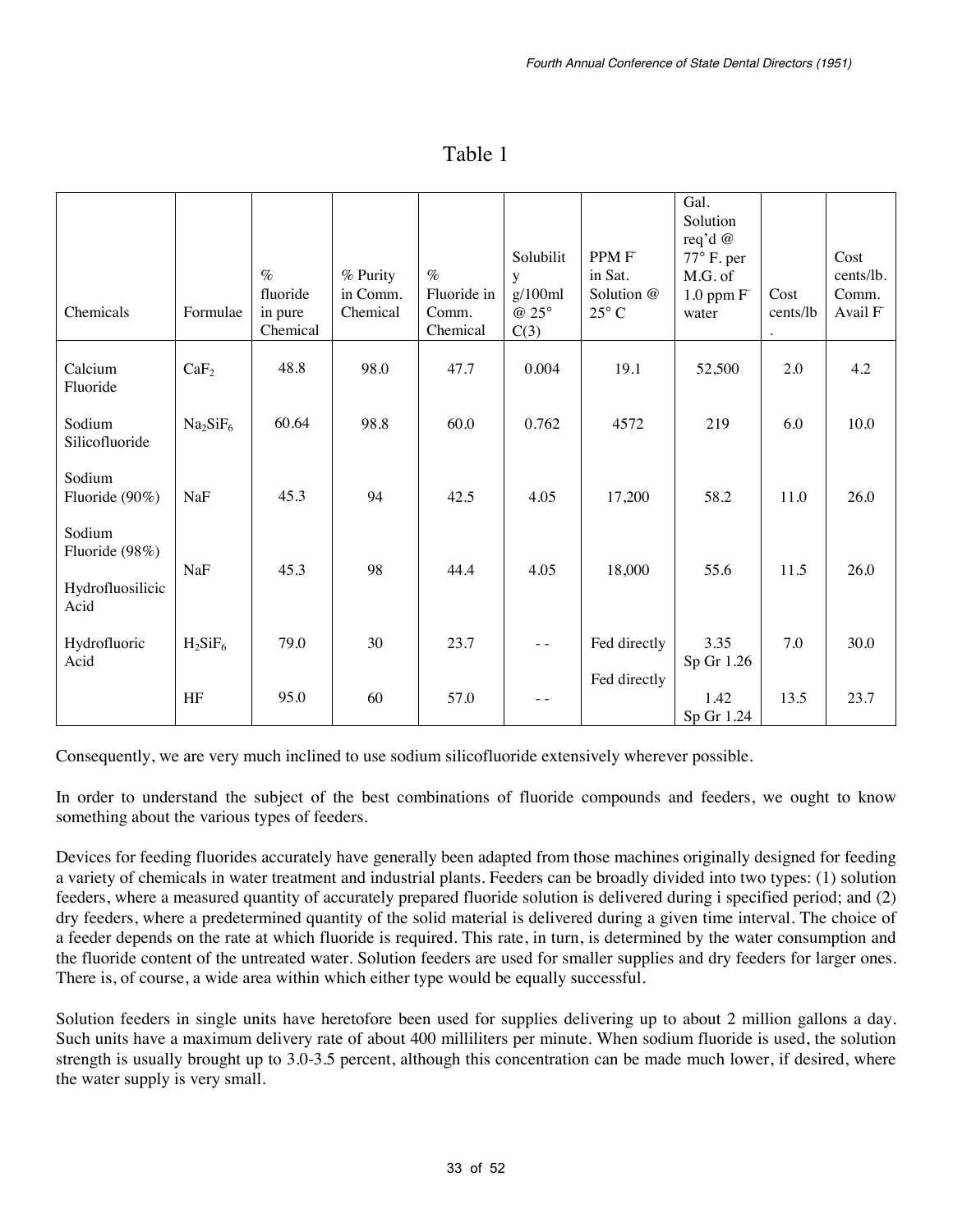A more concentrated solution of sodium fluoride can be obtained with a recently developed saturator, in which water passes down through a bed of crystalline sodium fluoride. The sodium fluoride rests on a straining device so that a saturated solution of the fluoride can be withdrawn by the feeder. For this purpose, a sodium fluoride of larger particle size (20-40 mesh) has been produced which permits an increase in the rate of flow of water through the bed. The withdrawal rate must not exceed the rate of flow through the fluoride. A similar grain size for sodium silicofluoride would be most desirable.

Dry feeders are of two general types: (1) volumetric feeders which deliver a measured volume of dry chemical within a given time interval; and (2) loss-in-weight feeders (gravimetric) which deliver a measured weight of chemical within a given period.

Single volumetric feeders have been used for supplies delivering between 2.0 and 5.0 million gallons a day. Disk type volumetrics, however, can deliver up to 25 lbs. of sodium fluoride per hour and roller types, up to 18 lbs. per hour. If these maximum rates could be used, up to 32 6 million gallons a day could be treated. The volumetric feeder is utilized while resting on scales. The hopper holding the dry chemical may be fitted with a dust collecting system.

Gravimetric, loss-in-weight feeders have been used for the larger supplies. They are capable of feeding up to 5.000 lbs. per hour, which exceeds the greatest demand on any supply in the United States. On the other hand, they are capable of feeding accurately as little as 10 lbs. per hour. They are fitted with solution boxes and their built-in weighing mechanism provides a constant indication of the rate of feed. The hoppers are generally filled from the floor above and are fitted with dust collectors.

In places that deliver between, say, 100 gallons and 8,000 gallons of water a minute, it appears that sodium silicofluoride, fed dry in a volumetric feeder, would be the best method.

However, it is true that volumetric feeders are more expensive than solution feeders in the range of something like \$400 to \$800.

But if we consider that you are fluoridating a water supply of 20,000 people, it can be shown very easily that in one year you will have saved \$1,000, at least, just in the difference in the cost of the chemicals involved. That is the difference between the cost of sodium silicofluoride, fed dry, and sodium fluoride fed as a solution in a solution feeder.

It is quite obvious that in a town of 20,000 people, it would be very advantageous to use a dry feeder. However, in the case of a town of, say, 1,000 people, it would take about eight years to pay off the difference in cost between this solution feeder and the volumetric feeder. 'that may lie quite desirable in some cases - in most cases, perhaps, when you consider that the life of the feeder is somewhere between 20 and 30 years. So it is quite obvious that this method may be desirable even in towns of a few thousands.

At the present time there are two methods being used for the control analysis of fluorides. One is the standard method which is specified in the American Water Works Association Standard Methods for the Examination of Water and Sewage wherein the sample and a series of standards are treated with a zirconium-alizaren reagent.

This is a much more accurate method, we believe, because the shades of color are deeper, brought about by the greater length of the tube.

However, this method is laborious in that these standards have to be made up every time a sample is examined. It involves considerable effort to make up these standards.

Many plants are now using a device where the standards are previously made up in sealed glass tubes, and it is only necessary to treat a small amount of the sample with the reagent. By inserting a slide underneath the tubes, the color of the samples can be compared with the color in the various tubes.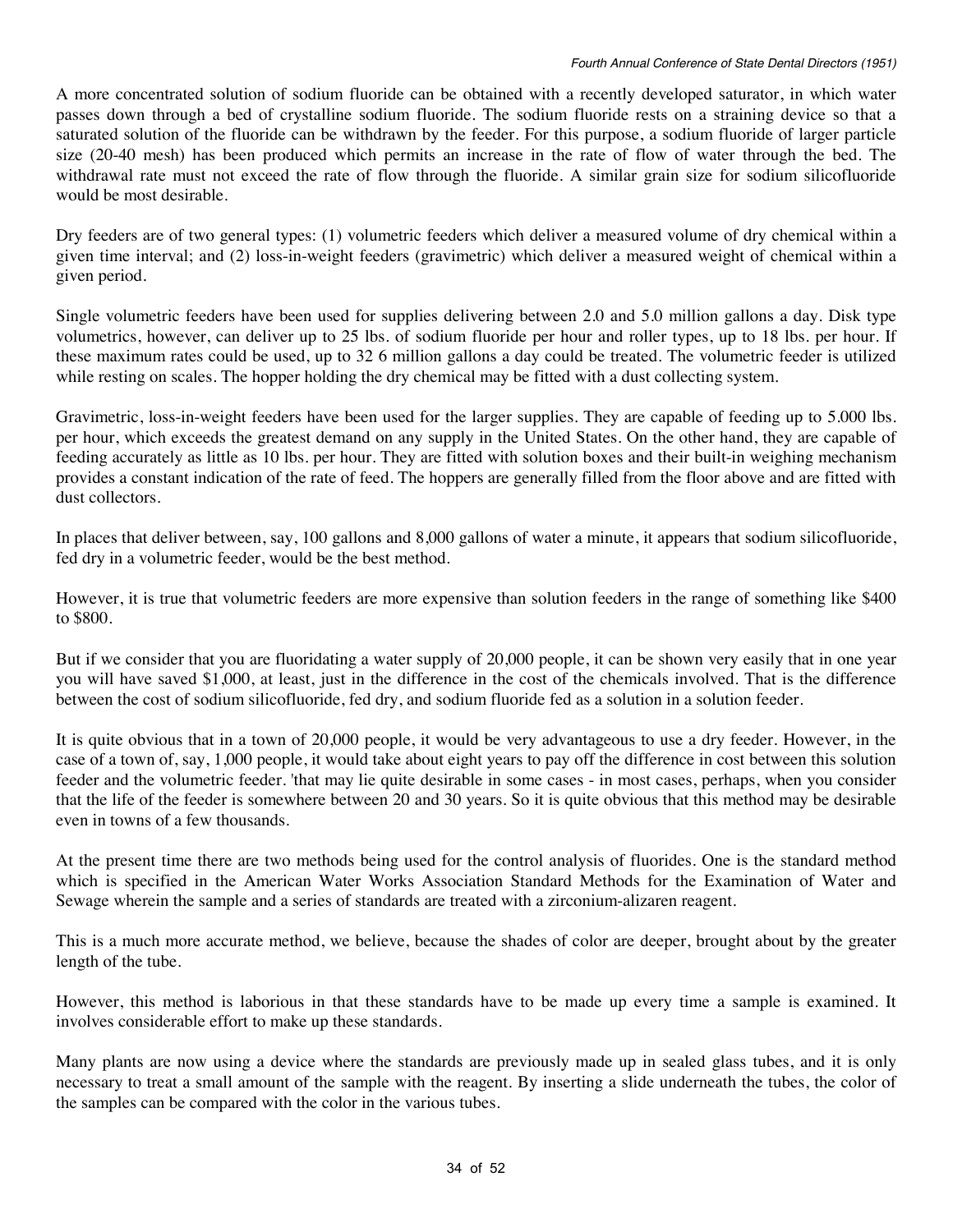This is a much quicker way from the standpoint of untrained operators, and probably more satisfactory. It eliminates a large number of errors. However, it is not much more accurate titan perhaps one or two-tenths parts per million.

Another consideration is that these operators must not be colorblind.

As shown in Table 2, interference by other ions using the present standard method (Scott-Sanchis) is considerable. In addition, a 0.10 part per million free chlorine residual considerably decolorizes the lake, producing an apparent increase in fluorides. It has been reported that water containing 1.8 parts per million chlorine can be dechlorinated by adding one drop of 0.1 N sodium thiosulfate per 100 ml. of sample. Ultraviolet rays obtained either from sunlight or lamps will also dechlorinate the fluoride sample.

#### TABLE 2 Upper Limits of Ionic. Interference Using Scott-Sanchis Reagent to Give Maximum Error of Approximately 0.02 ppm. Fluoride

| Fluoride Reading Too<br>Low If More Than: | Fluoride Reading Too<br>High If More Than |
|-------------------------------------------|-------------------------------------------|
|                                           |                                           |
| 500                                       |                                           |
|                                           |                                           |
|                                           |                                           |
|                                           | 150                                       |
|                                           | 0.5                                       |
|                                           | $1.6 - 3.3$                               |
|                                           | 0.3                                       |
|                                           | 0.02\$                                    |
|                                           | 0.02\$                                    |
|                                           | 0.10<br>150                               |

\*Ref.15. †Ref.16. ‡Ref.14.

The state laboratories will have to determine just what errors are involved in each community so that the operator will know the actual fluoride content of each sample.

The state sanitary engineer will also have to approve the safety equipment provided for the operator for each installation when plans are submitted to him.

If reasonable care is used in handling the fluorides so as to produce the least dust, little danger to the operators is involved. Actually, the greatest hazard occurs in the larger plants, where the fluorides are dumped from a barrel into a hopper opening which is at floor level. In such installations a dust exhaust system should be made part of the hopper equipment and, when filling hoppers, the operators should wear masks.

In smaller plants where the hopper or solution tank is replenished by means of a scoop, little or no dust is generated if the fluorides are handled carefully. Here, too, however, a mask should be worn. Rubber gloves should also be worn and the hands washed after each filling. Spilled fluorides should be wet-mopped and discarded.

The point of application of the fluorides will also have to be studied by the state sanitary engineer, principally from the economic standpoint. At some water plants the treatment itself is an effective fluoride removal method. This is particularly true of places that are using other chemicals for softening the water.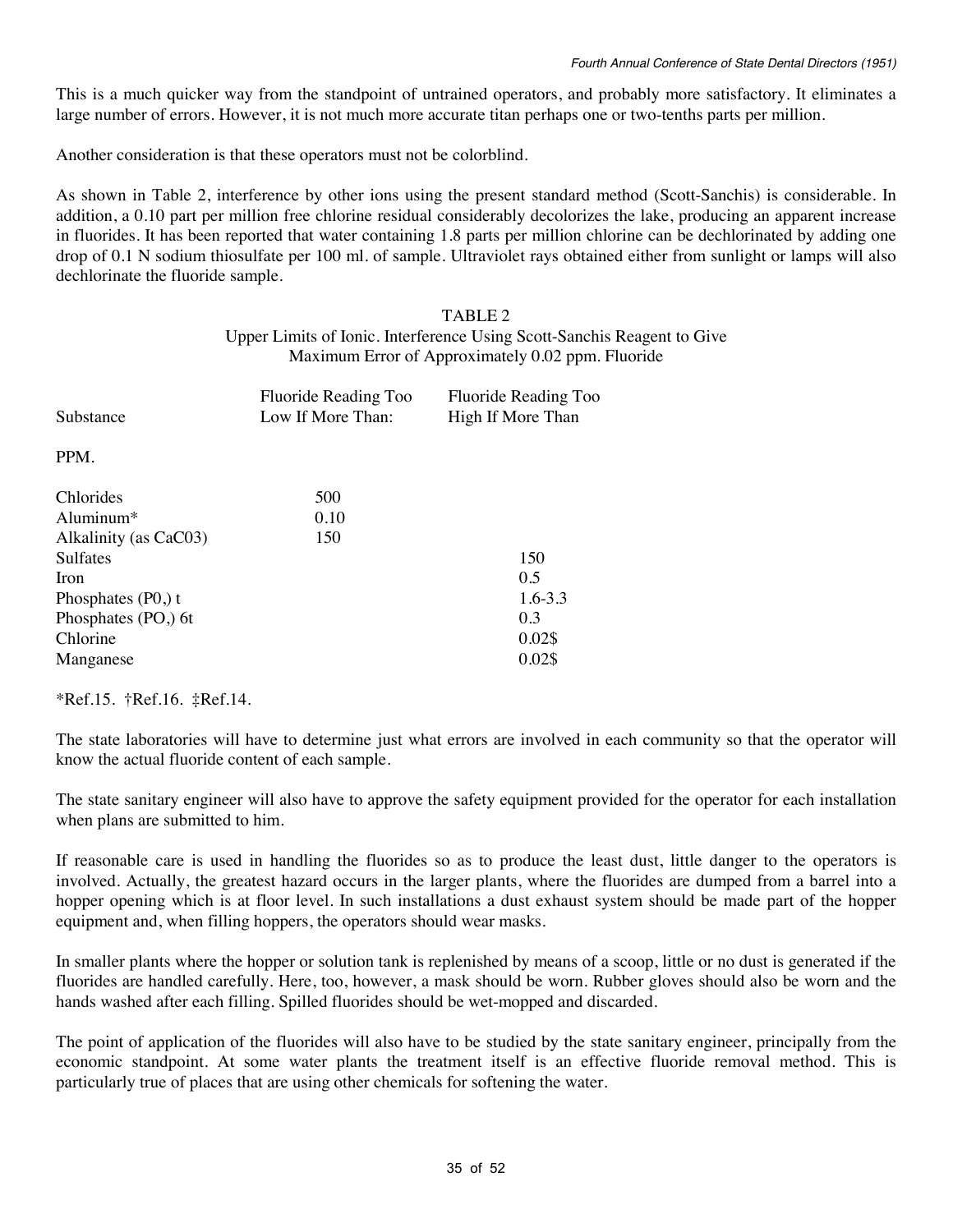In those cases, it is, of course, better to add the fluoride after those processes have been completed. It is better to do it after filtration, if filtration is involved.

DR. FULTON: I think Mr. Maier will be perfectly willing to answer any questions, if you wish to ask them.

DR. BULL: There might be one point that might have some significance. Mr. Maier spoke about using these dry feeders where small amounts of chemicals are needed.

Well, that is a thing that you have got to watch, because if you have a small community with a dry feeder, the chemical starts caking up and feeding problems start.

Everybody within a hundred miles of that community is going to be saying, "Well, they tried to add fluorides over there, and they had an awful time with it."

We have got to be interested in a small community getting something that is fool-proof and that will work. We have found out that in the small communities the dry feeder is no good. It has given us a lot of grief.

We are still hearing about the trouble they had at Evansville and at Sun Prairie. They installed dry feeders, and when they fill them up there is enough chemical in there to last a couple of months. Since the feeder is in a wet, damp building, the chemical gets all caked up.

We have talked to the engineers who are selling the equipment, and we have come to an agreement with them, that when they go into these small communities to give estimates, they will not talk about dry feeders.

Sure, the salesmen would like to sell them because there is a bigger commission on them. It is an \$800 job, or up; whereas, the solution feeder would probably be \$400, \$500, or \$600. But in the interest of fluoridation they have gone along with our suggestion. In our small communities, the State Board of Health will not okay plans for these small dry feeders, just because they have given us so much trouble.

MR. MAIER: What limits do you use?

DR. BULL: We do not set any particular limit. But in communities of 1,200 and less-we certainly would not talk to them about anything but a solution feeder. Generally these communities have no industry which uses a lot of water, so their per capita gallonage is low. It may be 50 or 60 gallons per day, or less. When you get into big cities, it is 175 or 200 gallons per capita a day.

Now, in a large city, we do not concern ourselves, because they know how to handle the equipment and have trained help. But in a small community, where the barber is going to operate the feeder, if anything goes wrong, he throws up his hands. We found that if we use sodium fluoride or the hydrofluosilicic acid we do not have any trouble.

QUESTION: Mr. Maier, I wonder if you could give us some information on the availability of the various types of salts.

MR. MAIER: You probably heard that the supply was limited; so did we, and it has been for almost a year. The situation is gradually improving, though. At the present time it appears that the supply is barely keeping up with the demand. As the demand increases, somehow they find a source for it.

QUESTION: Does that apply to sodium fluoride and sodium silicofluoride ?

MR. MAIER: Yes. The sodium silicofluoride is perhaps more difficult to obtain than sodium fluoride. The reason is, we think, that the manufacturers have not yet realized the potential market.

We are in a state of transition. This is a new use for an old product.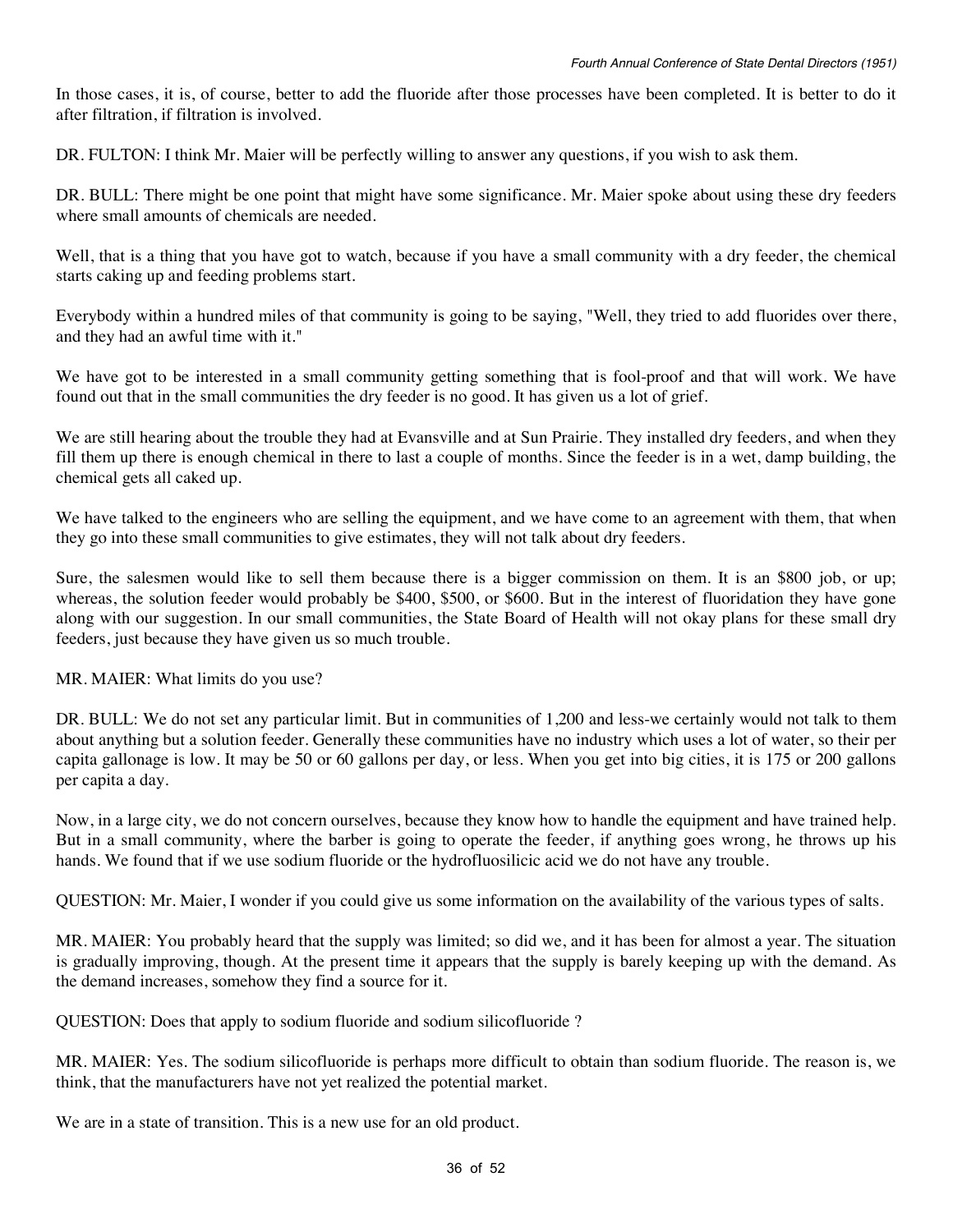We have, of course, tried to make the manufacturers aware of this. There is more fluoride now being thrown away in the fertilizer industry, and other industries, than the whole country will ever use for fluoridation of water supplies. There is also a Federal ceiling price on sodium silicofluoride. This price is now at a point where it is not attractive for those manufacturers who are now discarding these fluorides to add equipment or to convert equipment to the manufacture of a useful product.

We are now attempting to get the people in OPS and NPA to come to a decision as to what increase in price should be involved to attract new producers. That has not yet been done.

QUESTION: How difficult is it to get the various types of feeders? Are the machines available? How long does it take to get the type of feeder that is needed?

MR. MAIER: As far as we have been able to learn, there is no difficulty whatever in getting feeders. They are available. You do not need a Defense Order. The procedure of trying to get bids on a feeder takes longer than the delivery.

QUESTION: How frequently do you take samples?

MR. MAIER: The Conference of Sanitary Engineers has recommended that at least one sample per day be taken in the smallest places. That, of course, implies that the system has been stabilized and that several months have elapsed since the beginning of fluoridation.

In the beginning, of course, and for several months afterwards, there should be many more samples taken all over the distribution system in order to determine whether the optimum fluoride concentration is reaching all points in the distribution system.

QUESTION: Does the company install the machines or give consultant service, or is the machine just bought and installed by the local people?

MR. MAIER: That depends entirely- -on how the town wants it done.

Generally, in a small town they hire a consulting engineer who draws up plans and specifications. Then bids are let, and they buy a machine. Then, with the drawings that the consulting engineer has made and the State has approved, the town will either hire a contractor to put it in or do it themselves.

In the larger cities, of course, they generally have their own engineering staffs, and it is a routine matter for them to do the whole job.

QUESTION: Could you give us an estimate of the cost of removing sodium fluoride, if there is too much of it?

MR. MAIER: It is very difficult to say. There is only one plant that is doing it, and-that is our own in South Dakota. We are having some difficulty with it, which increases the operating cost beyond what we thought it would be originally.

The process is being changed now, and whatever figure I would give you would be out of date. We will be glad to talk to you about it a year from now. I could give you a figure, say \$50 a million gallons, but that is not strictly accurate.

QUESTION: How long will it be before the project in Texas is completed ?

MR. MAIER: The project will be completed by this fall. Construction has started on it. Our equipment will be in in a matter of a couple of months.

QUESTION: Do you have to take all the fluoride out, or can you cut it down ?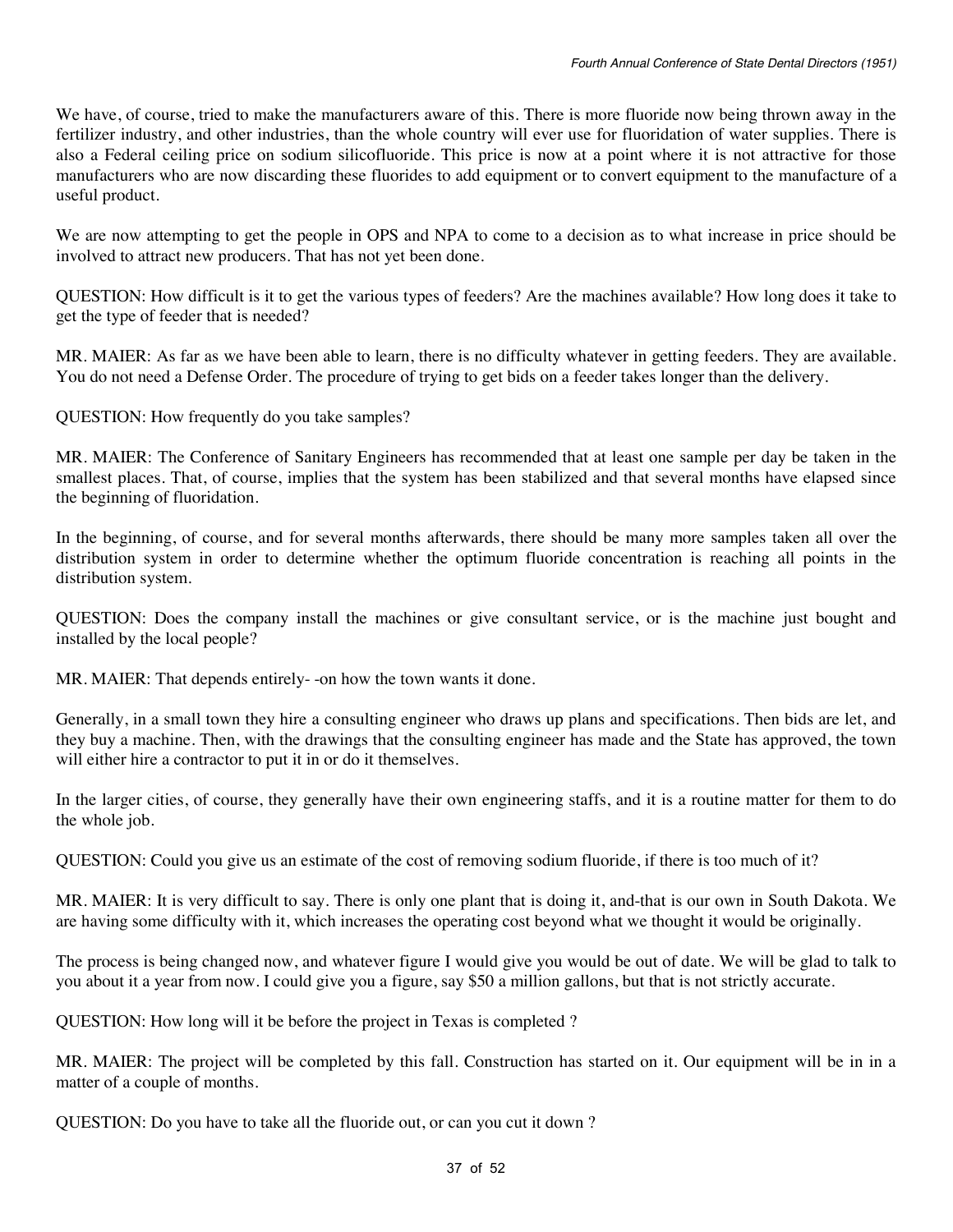MR. MAIER: We are not taking it all out. We do take it all out during part of the cycle, then make it up later on. You see, the cycle starts with practically a zero effluent and then the media gradually loses its effectiveness. We will then continue the cycle until the equivalent fluoride content of the total quantity of water delivered is one part per million.

QUESTION: What are you using to remove it?

MR. MAIER: Where?

QUESTION: In Texas.

MR. MAIER: We are going to use activated aluminum oxide.

QUESTION: Have the engineers set a maximum as to whether they would approve a project using fluorides in natural form, say at 2.5 parts per million? Would the engineers approve a water supply containing that much? Have they set a maximum?

MR. MAIER: The Public Health Service drinking water standards specify 1.5 parts per million as the maximum.

QUESTION. If it is over that, do they have to restrict the community from using that water supply?

MR. MAIER: No. What could the community do?

QUESTION: We have that situation. That is the reason I am asking that question, whether engineers will refuse to let them use the water.

MR. MAIER: No. That is generally done only when it is bacteriologically unsafe.

I have never heard of a community being refused the use of water because of its chemical analysis. You see there are other things in the water besides fluorides that have a much more serious systemic effect. Water contains a number of substances that are undesirable, and fluorides are just one of them.

QUESTION: Is there a practical method to remove excess fluorides where the water supply is soft to start off with?

MR. MAIER: Yes.

QUESTION: Does the ordinary domestic water softener have any effect on fluorides?

MR. MAIER: The so-called salt regeneration method was investigated very early in our work on fluoridation and, fortunately, it had no effect.

QUESTION: Could you give me a reference as to how to remove fluorides from soft water?

MR. MAIER: I could do that.

QUESTION: Could you give me some reference where I could get some information on it?

MR. MAIER: Yes: I can give you a copy of some papers which we have.

DR. FULTON: Thank you very much. (Applause)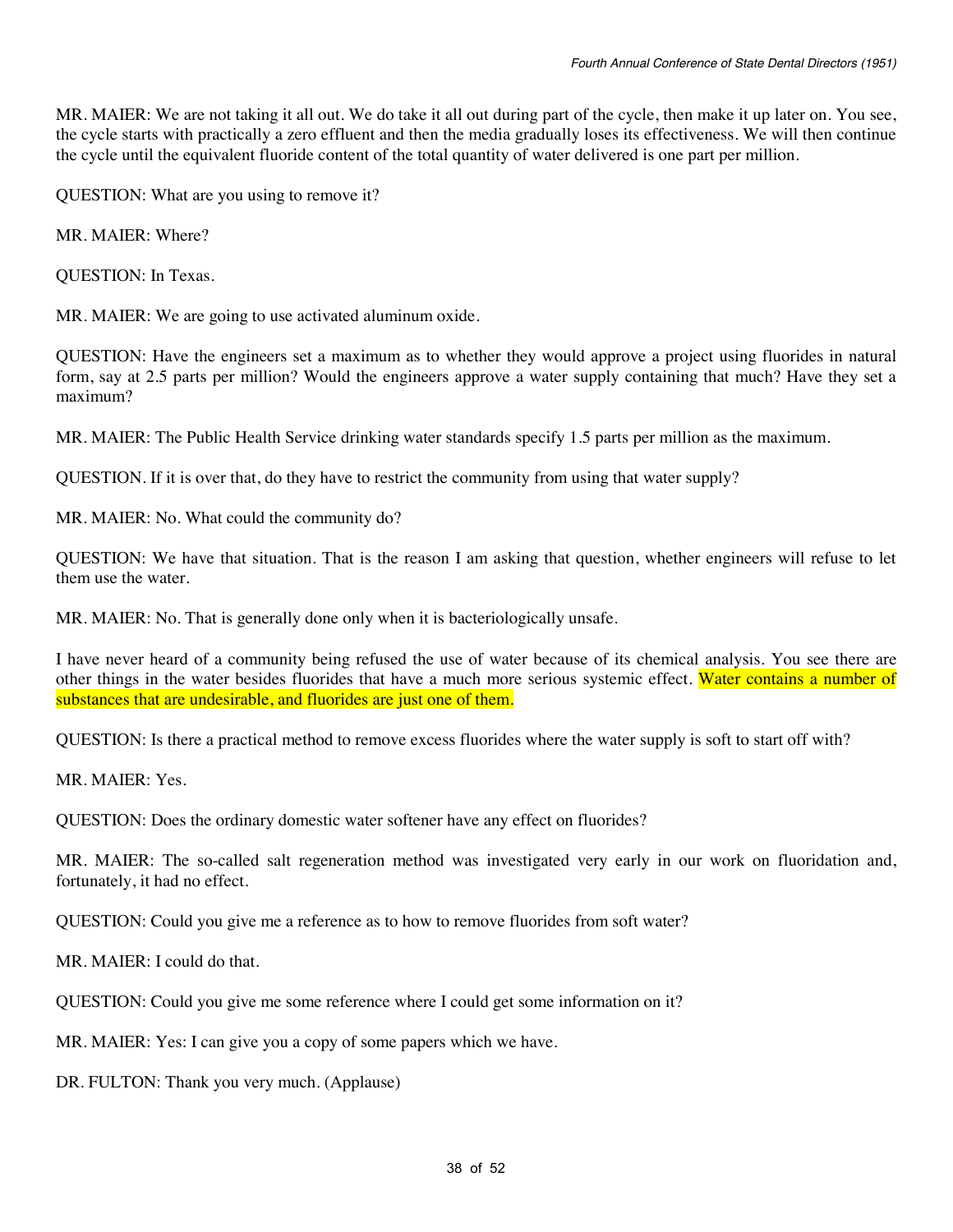DR. FULTON: You men were strong for the group discussion method of examining a topic that was started first last year, and wanted it continued, so it was decided to continue it this year, as your second day's program shows.

To lead this discussion, to put it together and see that it works, we think we were fortunate in getting one of the outstanding men in this field in the country, a man who has had worlds of experience in workshops, seminars and group dynamics. He comes from my old school, Ohio State. Dr. Nisonger has been since 1946 the Director of the Bureau of Special Adult Services at Ohio State. He has been teaching since 1919. He has been in adult education for at least fifteen years-at least since 1936, and probably before that.

In the next hour he wants to discuss with you his plan for the group discussion of water fluoridation. I want to present to you Dr. Herscshel W. Nisonger of Ohio State University.

DR. HERSCHEL W. NISONGER : Dr. Fulton, Dr. Knutson, and members of the conference: I am honored to be invited to take part in this conference.

I want to say right from the beginning that I claim no expertness in the field of dental health education, or in water fluoridation. I hope, as I go along, to learn the terminology so that I do not get too badly mixed up.

I am reminded of a story of an Italian woman in Cleveland, Ohio, who was living with her daughter. This daughter was expecting a baby.

The Italian lady went down to the store to buy some diapers. She ordered two dozen. When the saleslady came to her with the bill - I suppose I should say that we have a sales tax of three percent n our State - the saleslady said, "That will be \$6 for the diapers and eighteen cents for the tax."

The Italian lady looked somewhat confused, and then she said, "Well, I won't need the "tax" because we use safety pins at our house." (Laughter)

Now, as Dr. Fulton said, you at your last year's conference used a portion of the time for work groups or work discussions, and a decision was made to continue that this year and even expand it. We will have all day tomorrow, Thursday, and the larger part of the next day, Friday, for group discussions and reporting on the results of those discussions.

As the first step in the planning for these discussions, I sent you a communication asking you to do two things; first, to indicate the questions you would like to have discussed in the area of water fluoridation, because that would be one of the central themes in this conference; second, I asked you to list any other questions or problems that you might want discussed in the general field of dental health education.

I would like to say now that the response you made was excellent. We have the questions. They will be here in a few minutes. I just received the high sign that they would be here shortly.

Now, if you will notice on your program, in the area of water fluoridation, we rather arbitrarily made a division grouping of that general subject. We felt that if we simply gave you a list of questions about water fluoridation with each group discussing the same set of questions, we might not arrive at the specific objective that we would like to arrive at in this series of groups.

I want you to understand there is no ironclad division in these groups. It seemed they should be areas that we would like to have the respective groups consider.

Group One: "What facts about water fluoridation and topical fluorides should be made available to the different groups?"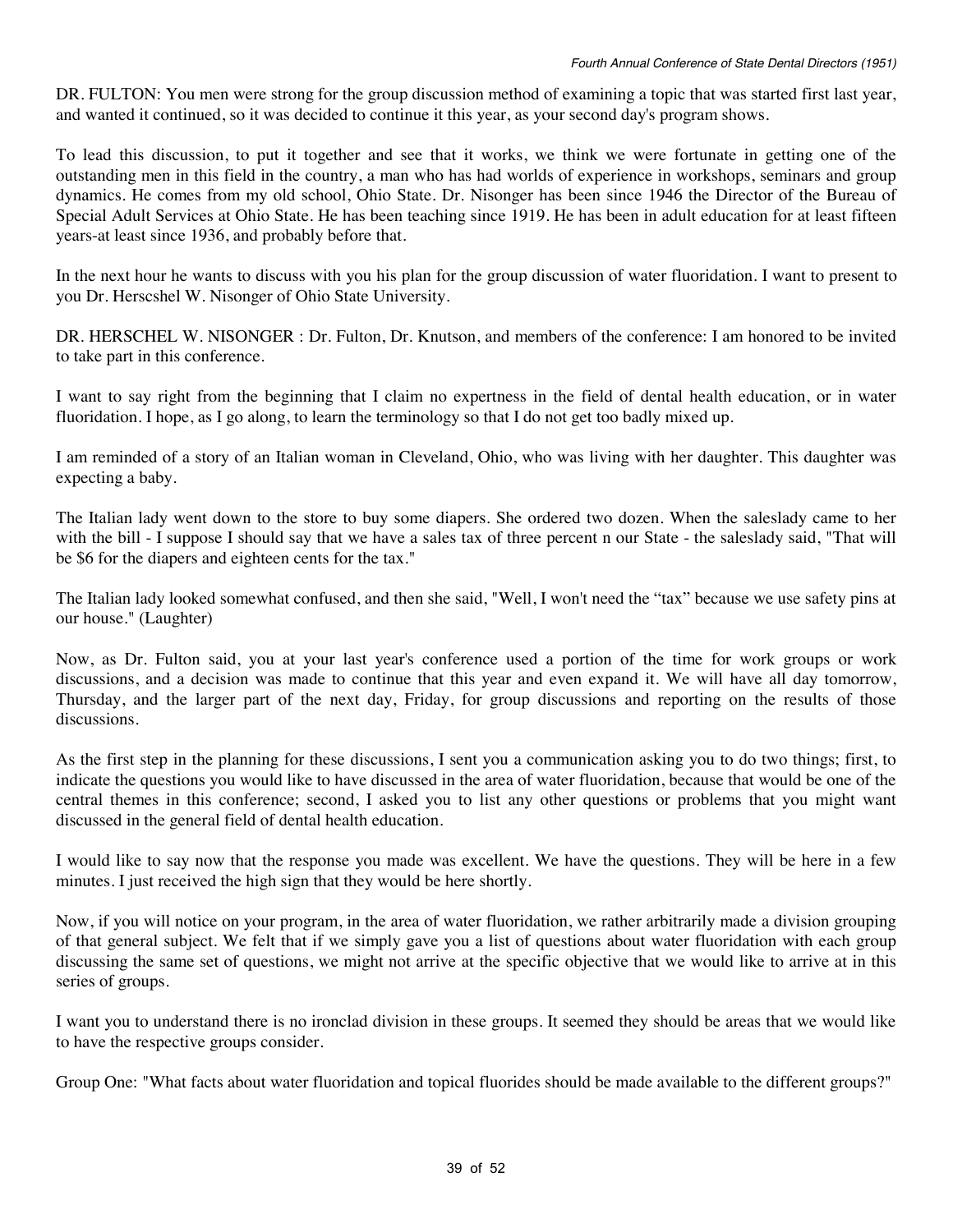Dr. Bull, in his discussion this morning, indicated the types of groups you need to reach, need to work with-your health department staff, your dental societies, your health commissioner, your city council, your engineers, and a wide variety of civic groups.

We felt that in that group you need the various facts and tools in your kit of tools in order to meet the questions, the objections that are raised by the different groups.

Of course, I am looking at this, being an educator, primarily as an education problem, helping people become informed, and interpreting the facts for the people, and so on. We need to have lots of help. We hope that in that group, not only the types of facts that we need, but perhaps the sources of facts, will be considered, so that we will have a body of information that can be brought together.

Group Two: "What provisions should be made for evaluating the results of water fluoridation?"

I suppose there comes a time of reckoning. We get communities to install equipment, and somebody some day is going to raise the question: "What results are we getting with this type of thing?"

We need continuous evaluation all along the way. We hope that that group will work out rather specific suggestions on survey methods and evaluation methods needed.

Group Three: "How essential information is communicated to the different groups."

We feel that all types of media and all types of methods need to be used. We hope that that group will come up with some suggestions as to how to proceed.

Group Four: "Certain technical, financial and personnel problems in water fluoridation, tests, financing, materials, and so on."

Now, I would like to suggest, Dr. Knutson, that the group leaders attempt to develop these areas in these small groups as thoroughly as possible.

We have provided lists of questions for each group. Now, that does not mean, of course, that you need to confine yourselves to just that set of questions, because there will be other questions arising as the discussion proceeds. It will be up to the leader to chart the direction so that you are moving toward certain goals at all times.

Now, I wonder if you have distributed these questions. You will have in your hands five sets of questions. Where is Dr. Hagan?

MR. FULTON: He went out.

DR. NISONGER: I think the plan is for you to have all of the questions that the different groups are discussing, so as to give you some idea of what is being discussed in the other groups.

You will have a list of questions headed Group One, Group Two, Group Three, Group Four, and then there will be one headed General Topics, Community Dental Health Programs.

We are making no assignments to the groups on that list of questions. You should have five sets of questions, plus the one that was just handed you, which is a statement of principles and methods of dental health education.

There has been no attempt on my part to segregate these questions except to these groups. They were listed just as they came on the questionnaires. I have made no attempt to organize them. You may want to do that.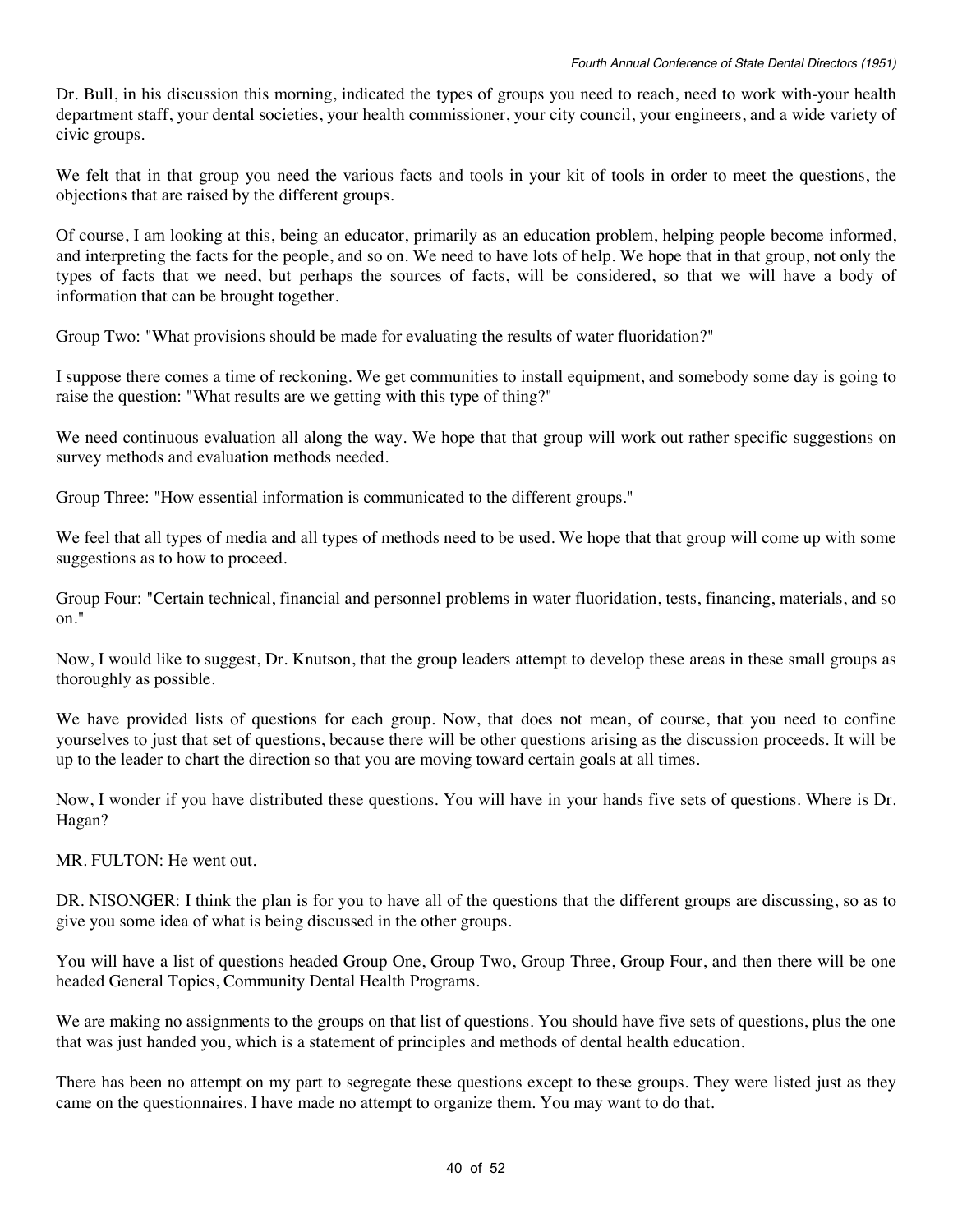I am going to ask the group leaders and the recorders to use a few minutes - I have not had a chance to meet them-in the beginning of tomorrow's session to think in terms of your agenda on your particular topic. You will have a chance to go over the questions, I hope, before nine-thirty tomorrow.

Now, did you all get the names of the discussion leaders? Dr. Knutson read them. I just wondered if you all got them.

Shall I repeat them again? In Group One, the leader is Dr. Paul Cook, and the recorder is Dr. Richard Leonard. The room is G-755. That is in the basement.

Group Two, the leader is Dr. T. W. Clune, and the recorder is Dr. Sebelius. The room is G-759-A.

Group Three, the leader is Dr. Shirley Dwyer, and the recorder is Dr. Smiley. The room is G-747-A.

Group Four, the leader is Dr. Owens, and the recorder is Dr. DeCamp. The room is G-743-A.

The rooms are all in the basement, I understand. Dr. Hagan tells me that tomorrow morning a bulletin board will be located

DR. HAGAN: Just inside the entrance way to the conference rooms.

DR. NISONGER : There will be a bulletin board with your name listed under the group to which you are assigned. I think they will respect your wishes as far as they can. There may be some regrouping because of the necessity of keeping the groups in comparable sizes.

I hope these groups can be run informally. All of you will have a chance to raise questions and to make your contributions. After all, in this kind of a program, the results depend primarily upon you people, and the way you participate in the work sessions.

It seemed to me, being a layman, of course, in the field of water fluoridation, that here is a very significant program which is moving, if I interpret it correctly, like wildfire.

Is that right, Dr. Millhoff ? The people are catching on, and moving forward, and sometimes too fast. So you people are in a position to guide this program. It seemed to me that when we are through here, and I hope this is your ambition, Dr. Knutson and Dr. Fulton, we will have in the report of this conference a useful handbook - a handbook that will be useful to you for some time to come.

I am mindful that a program as new as this is going to change from time to time. We should have what is the best thing at the present time in this field in an outline form in our record.

Let me say just a few words about education in general. I have put in your hands a small statement. There are ten points in this statement, which are not stated exactly as principles, as practices, or as methods, but more as basic areas of concern. They were alluded to by Dr. Bull this morning. All I am saying is that I hope we can keep these things in mind as we discuss this problem, or these problems, in the next couple of days.

Being an adult educator, I presume you would expect me to say what is said in this first point. Adults can learn. Human behavior can be changed through education. Here we are dealing with habits, attitudes, ambitions, motives, knowledges, skills, beliefs, prejudices, and personality patterns. To be effective through education, we need to understand why people behave as they do, what motivates their behavior and how patterns of behavior can be changed.

I think there are some people in our State who still believe that the children's first teeth are not important. 11 they believe that, it is going to affect their way of behaving toward their children.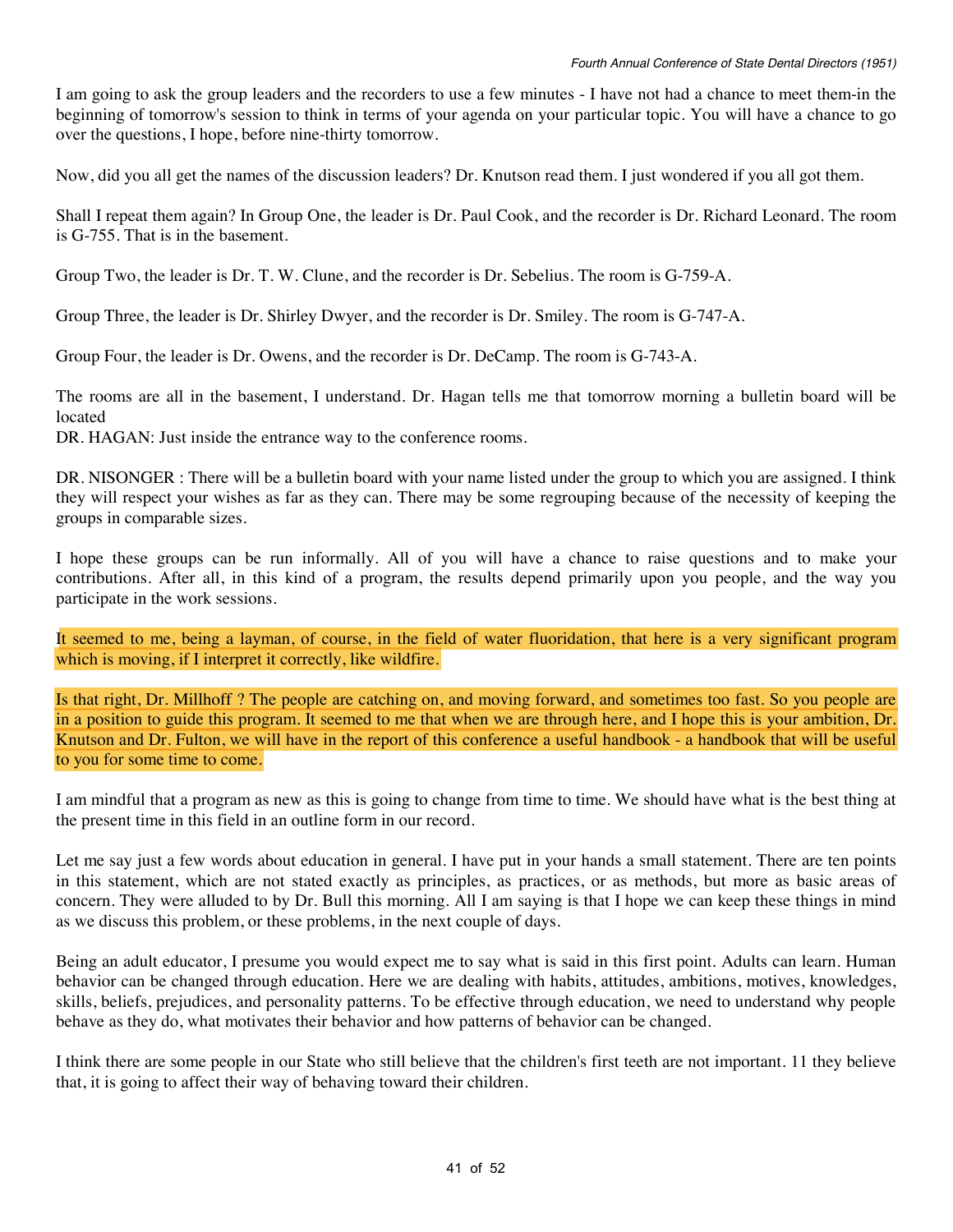This I think we have to keep in mind: "People are continuously confronted with a multiplicity of social forces which are competing for their attention, interest, time, and money."

It seems to me we have got to keep that in mind. Sometimes we do not get the attention for certain programs that we would like, but we must remember that there is a multiplicity of forces trying to get the attention of people. If we are going to get the attention, we have to be effective in our methods of doing it.

Dental health education programs should make maximum use of existing educational resources and in so far as possible be geared into existing community educational programs.

Since I have been here, I have heard remarks indicating that you are doing more and more work with public schools, providing in-service training programs for teachers who are with the children, and teachers who are working more and more with the parents and with the adults in the community. We are getting more and more adult education programs, either through public or private agencies in our communities. We are trying to gear total public health programs in those programs.

A good deal has been said about methodology. Sometimes I think we have become so in the habit of lecturing to people that we have not explored all the various methods, especially the thinking, in terms of the methods that are the most effective for the particular results that we desire. I hope that that will be explored considerably in your discussions. That is, we are going to talk about water fluoridation, about your method of approaching that problem. It seems to me the methods need to be explored.

Provisions should be made in all communities for continuous planning and growth of dental health programs. We are hearing more these days about community planning and community organization. In many of our communities we are getting rather effective planning bodies, whether they be dental health or public health councils, or community councils, or whatnot.

Dr. Bull mentioned this morning the importance of routing this into the community, getting local people to take the responsibility. I hope we will keep that, definitely in mind tomorrow and the next day.

We are also hearing a great deal more about citizen participation in planning and in the development of action programs in dental health education. People are generally more willing to assume responsibility for programs which they feel they have a part in developing.

I would like to emphasize this point by saying that there was a time I am not criticizing school administrators when I say this, because I was one at one time, and I have made the same mistake -- when school administrators in the development of a school program in a community thought in terms of a few people, the power sources in the community. If they knew how the banker and the big industrialist, and a few other people stood, and could get their support, they did not worry much about the rest of the community.

Today, we find quite a different thing. I had a school superintendent say to me the other day, "What do you think about citizen school committees?"

I said, "There are more and more people who want to have a part in the planning of the school program in my community."

He said, "How do you keep them under control?"

We are seeing a reaching out - larger number of people wanting to participate in what is going on in the community. I do not think we have done a very good ,job of training school administrators to know how to bring people into a participating relationship in the planning of the program.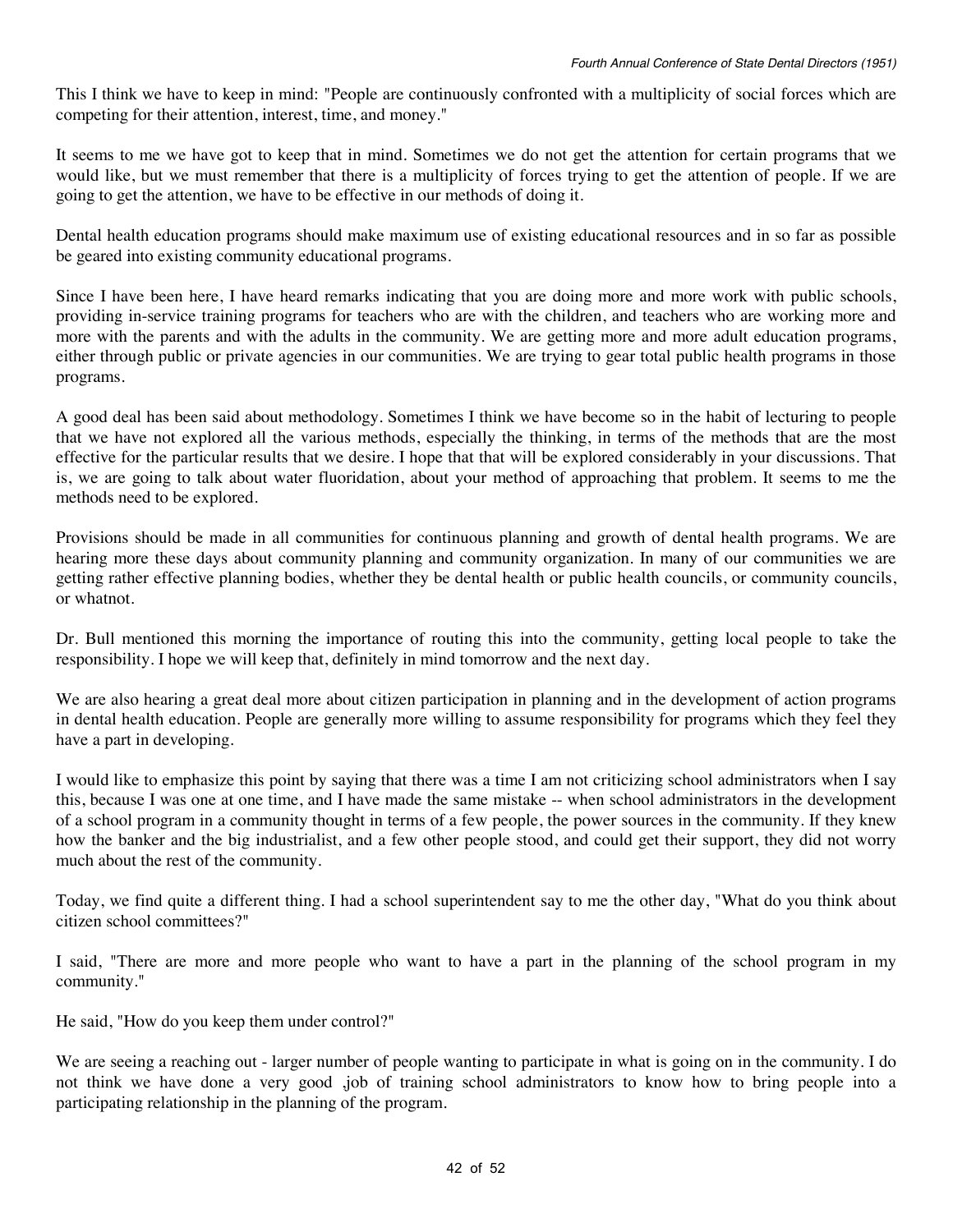Now, you people know more about public health programs and dental programs than I. We are finding more people manifesting an interest in these programs. Sometimes they have ideas of their own, and we find it difficult to carry out the things that we want because of their ideas.

Dentists as individuals and through their societies should give professional guidance to the development of dental health programs. The community should understand their role as professional people and make maximum use of their leadership.

Of course, that is a truism. I have spent a good deal of time in my life trying to help those laymen to see the role of the professional in this whole program. Sometimes they are afraid of the professional. They think he has an axe to grind. Sometimes the professional does not have much use for the opinion of the layman. I am trying to get those groups working together. That to me seems to be one of the-problems.

I do not need to emphasize the next one to you people because it has been indicated here a number of times that dental education is a part of a broad public health program.

I remember attending the National Health Assembly three years ago; one of the central things that came out of that was the emphasis upon stronger, better financed, better staffed local public health departments. I think we all have to unite on that.

The next one is a re-emphasis of something that was said above, sound community planning for dental health programs may develop slowly, and sometimes we get impatient, but unless we do build a firm foundation and route our programs into local leadership they will not be lasting.

I think one of our most important objectives should be the discovery and the training of potential leaders in our communities. Now, that is not solely your job. It is not solely the job of the educator. The professional people need to help do that job.

I think that is all. I do not know whether there are any questions. Is it clear that we meet at nine-thirty tomorrow morning in these rooms that we indicated? We spend the full day tomorrow on that and part of Friday morning.

I think that is all. (Applause)

DR. KNUTSON: Thank you, Dr. Nisonger.

Again I want to remind the group leaders and recorders that you are scheduled to meet with Dr. Nisonger in this room immediately after the meeting of the state dental directors.

We are trying to make arrangements for holding that meeting in some other room should the meeting of state dental directors go beyond four thirty. There is going to be a recess shortly before the meeting of the state dental directors. The meeting of state and territorial directors is closed. No ADA representatives, no Public Health Service people, no visitors, are allowed to attend.

I have here a letter from the President of the State acid Territorial Health Officers Association which points up one of the subjects you as a group might want to take under consideration at this meeting. I would like to read the letter.

(The communication was read to the group.)

DR. KNUTSON: If you have any good reasons for wanting to continue this Conference on an annual basis, you may want to provide objections to the rule that it be held biannually.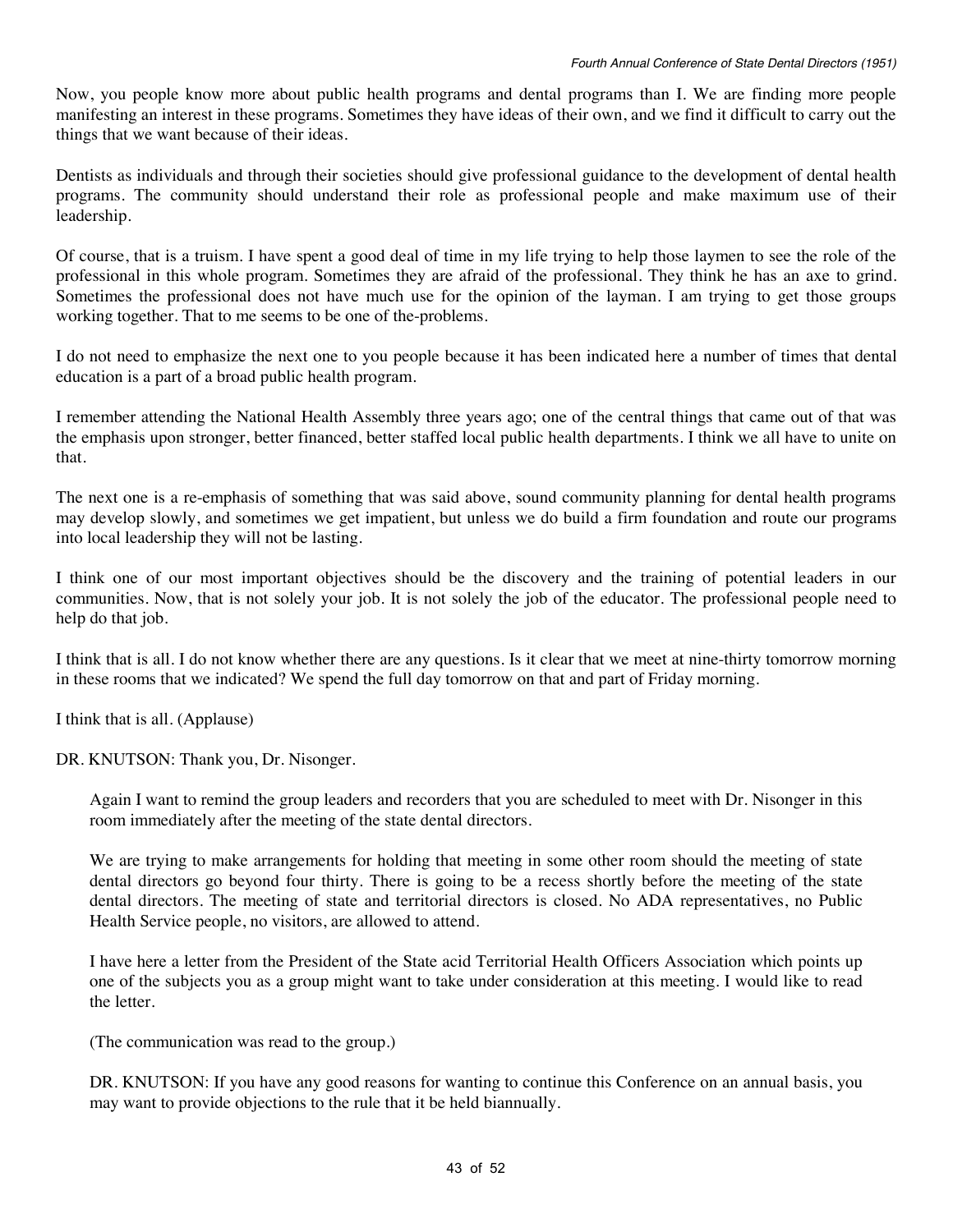I believe the sanitary engineers are continuing to have their meetings annually under a slightly different arrangement. Is that right, Mr. Maier?

MR. MAIER: As far as I know, it is annually under the same arrangement.

QUESTION FROM THE FLOOR: Did they cite any definite objections?

DR. KNUTSON: Objections?

FROM THE FLOOR: Yes; other than the blanket statement of what they think we ought to do.

DR. KNUTSON: I have hard it frequently said since we started these meetings that the state and territorial health officers objected to having the heads of their various divisions making 411 these trips to Washington. spending the state's money and taking up their time, and so forth.

I think they are a bit afraid. too, of exposing you to the Washington environment; perhaps you could not protect yourselves from the influence of the Feds.

QUESTION FROM THE FLOOR: Do we ever travel on Federal money?

QUESTION FROM THE FLOOR: May I ask how often the health officers have their meetings?

DR. KNUTSON: They have their meeting once a year.

QUESTION FROM THE FLOOR: This rule would not apply to them?

DR. KNUTSON: No.

DR. FULTON: Their meeting is required by law; yours is not.

QUESTION FROM THE FLOOR: We will have to get a law passed.

DR. FULTON: Yes.

DR. KNUTSON: Unless you have further questions on this specific subject or some other subject, we will adjourn at this time.

QUESTION FROM THE FLOOR: Before you adjourn, are there any other organizations such as the MCH Directors, or not necessarily an organization, which meet annually in Washington?

DR. FULTON: No.

DR. KNUTSON: I do not think they have been successful in applying the rule yet. At one time they would have liked to rule out all conferences excepting that of the state and territorial health officers. That did not work. This is a new attempt, I would say, in which they are trying to cut down the number of meetings of the other groups.

I want to remind you again to register. Be certain that you register for one of the four groups. The registration lists are out on the table in the hall.

I would suggest that you return for your private meeting at a quarter after three at the latest. I believe your President will convene the meeting at that time.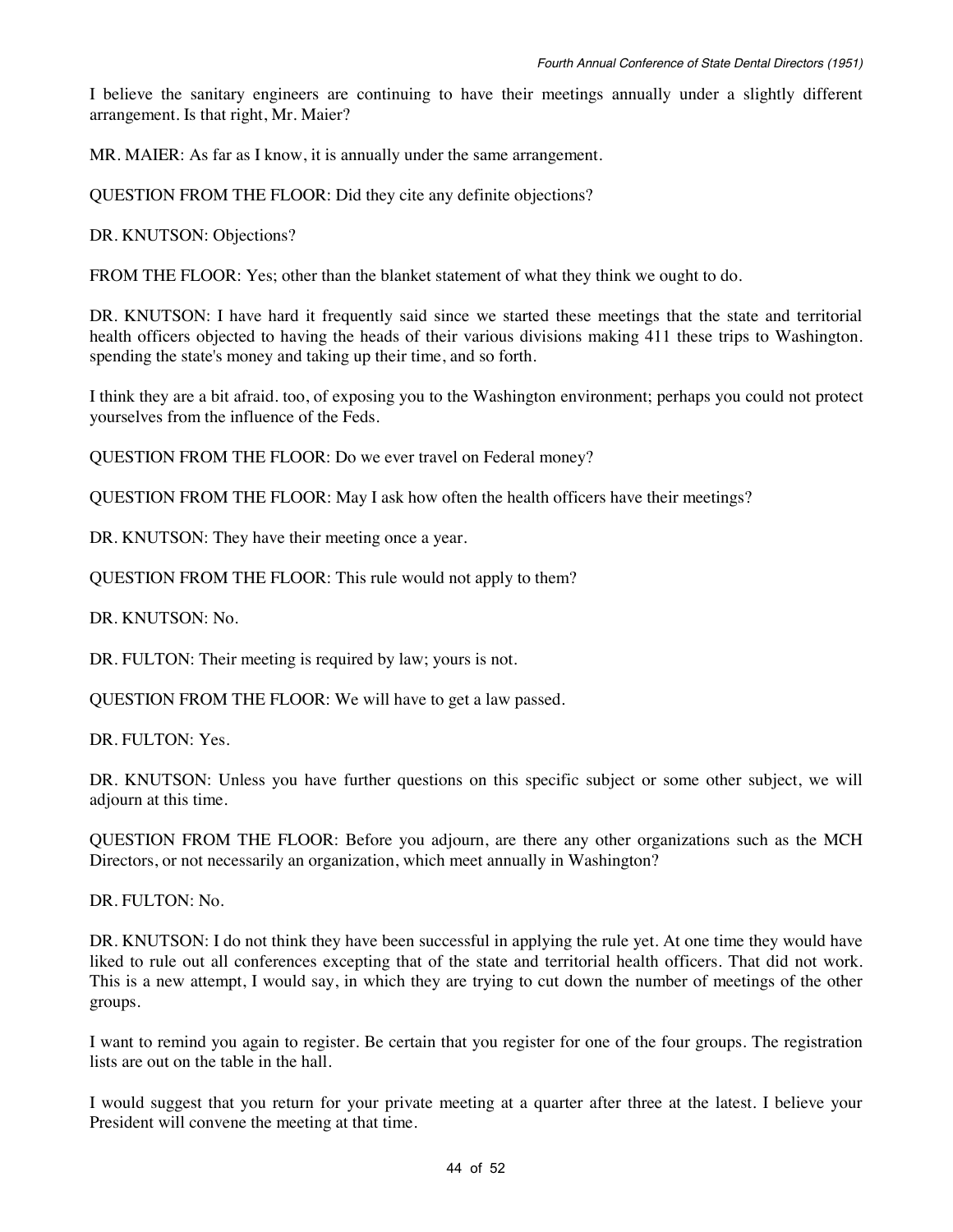If there is nothing else, we will adjourn at this time.

(Whereupon, at three o'clock p.m., the taking of stenographic notes was suspended.)

#### **THURSDAY, JUNE 7, 1951**

Thursday was devoted to four group discussions on various aspects of fluoridation

Group 1: Discussed what facts about water fluoridation and topical fluorides should be made available to different groups: Health Department staff ; Dental Society; Commissioner of Health; City Council; Engineer, Civic Groups.

Group 2: Discussed what provisions should be made for evaluating the results of water fluoridation: base line data; standards, collection and analysis.

Group 3: Discussed how essential information is communicated to different groups: protocol; permission; resolutions; mass media.

Group 4: Discussed technical, financial and personnel problems of water fluoridation: chemical tests, equipment; materials; health department financial support; increase in water rates; qualifications of personnel.

#### **FRIDAY MORNING, JUNE 8, 1951**

The morning meeting was convened at 9 a.m., Dr. Herschel W. Nisonger presiding.

DR. NISONGER : May I have your attention? We are coming into the home stretch on this group discussion part of the program. Our time is going to be somewhat limited. We will have only about 30 minutes for each report. I am hoping that the reporter may present the report in about half that time and we will have some time left for discussion. Now we will have the first report, Group 1, given by Dr. Richard C. Leonard, who was the recorder for that group:

DR. LEONARD:' Dr. Nisonger, Members of the Conference: The assignment given Group I was: What facts about water fluoridation and topical fluorides should be made available to different groups: Health Department staff; dental society; Commissioner of Health; City Council; engineers; civic groups. Accompanying this specific query were 28 questions, the answers to which were more or less involved in the answer to be developed for the group assignment. It was decided that-it would be preferable to formulate a series of statements that would serve as replies to some of the 28 queries. Those not so covered were considered as being: (a) not suited for incorporation into the group's report; (b) requiring specific replies to individual situations; (c) those currently being studied and for which facts are incomplete. Those requiring specific replies have been developed as far as time has permitted.

'Note: The group reports have been condensed to eliminate repetition in accordance with the desire of the conference members.

Group I wishes to submit certain recommendations to the conference. These recommendations are based on the many surveys and studies which show the needs for preventive measures in the control of the widespread incidence of dental caries and subsequent tooth mortality. Fluoridation of public water supplies and topical application of sodium fluoride are the best caries control methods available at the present time.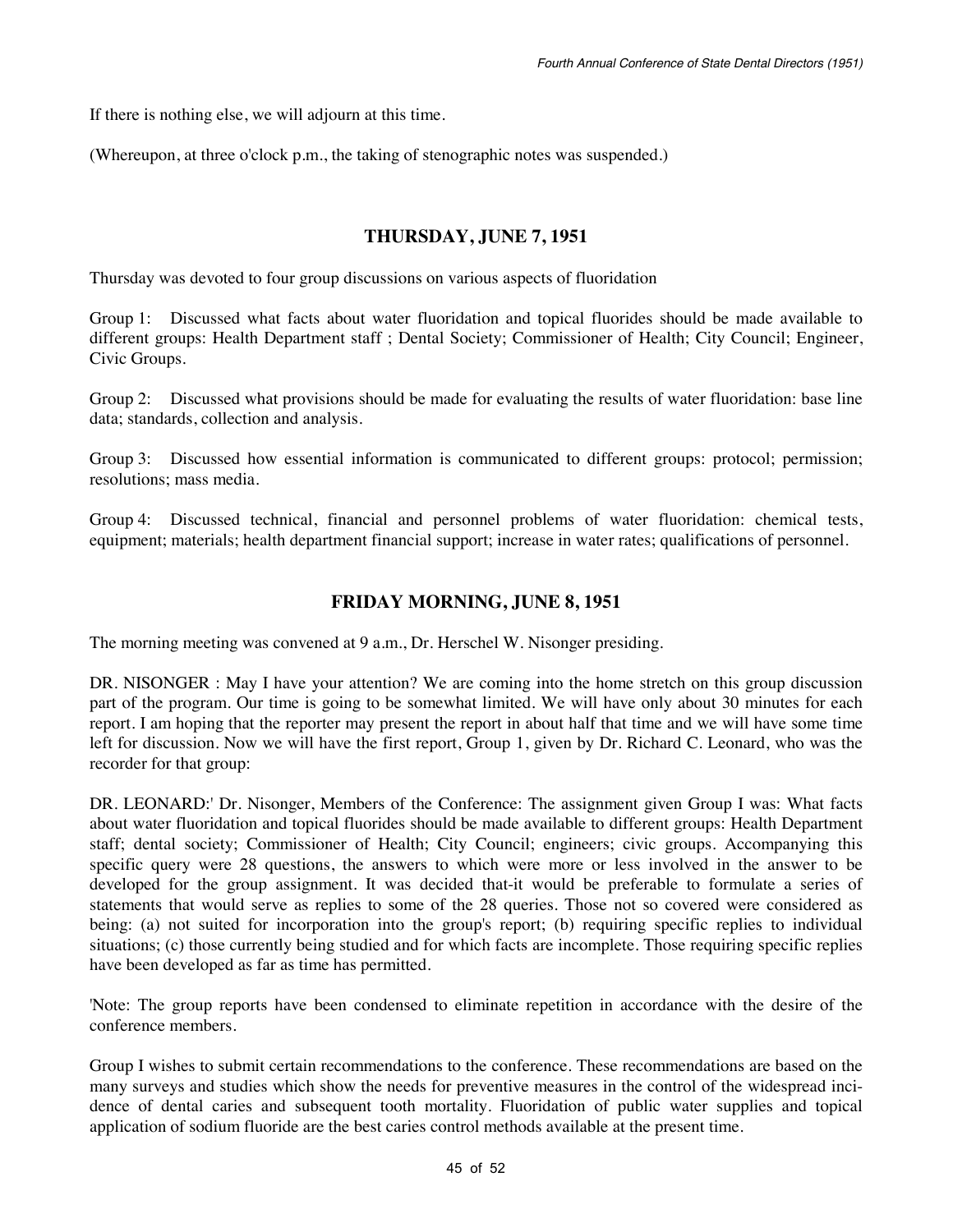The three most frequently asked questions about fluoridation and topical application of fluorides are

1. What good will it do?

2. Will it do any harm?

3. How much does it cost?

Under the first question-what good will it do? The following points have been brought forth

A. In spite of factors contributing to dental caries susceptibility, there is 65 per cent less dental decay in those children who are born and reared in an area where fluoride occurs naturally in the water supplies in amounts established as being beneficial than in those born in fluoride-free areas. There is also an increase in the number of caries-free children. There is substantial evidence to indicate less dental decay among the older age children who have consumed fluoridated water only during a part of the tooth calcification period.

B, There is an anticipated percentage reduction for all ages of children where they have continuously consumed controlled fluoridated water.

C. The present dentist population ratio can more adequately serve the total population as the result of fluoride therapy programs.

D. The group assumes that the total cost of annual rehabilitation will be lessened due to the reduction of dental caries as the full effects of fluoridation become apparent.

E. Some investigators have commented on the improvement in the aesthetic appearance of the teeth formed in areas in which water is fluoridated, and also better formed dental arches.

F. A standard, comparable type of examination for evaluation is essential.

G. Group I would like to stress specifically that fluoridation is a partial caries control procedure and does not eliminate the need for other dental health measures.

The next subject on the group's agenda was: Will it do any harm?

A. It is the group's finding that no harmful effects have resulted from fluoridation when the recommended fluoride concentration is maintained. There have been no observed ill effects on human beings. Neither have bad effects been reported by bottlers, brewers, bakers, laundries, gardeners or industrial plants.

B. There is no evidence available that fluorides are incompatible with other elements when added to potable water.

C. Since water fluoridation is most effective during the years of enamel calcification, it is advisable for those children whose teeth have already been calcified when fluoridation is started to have topical fluoride applications.

As the benefits of fluoridated water become effective, topical fluoride application should be discontinued gradually, beginning with the younger age groups.

The third topic of the group's agenda was: What does it cost? Basically there are two essential costs: (1) initial expense of equipment and installation, and (2) the recurring cost of chemicals and supplies. These figures will vary from community to community and will require the gathering of information from the Division of Sanitary Engineering together with equipment and supply manufacturers. It is estimated that these total cost figures amortized over 30 years on a per capita basis will average five to fourteen cents per person per year.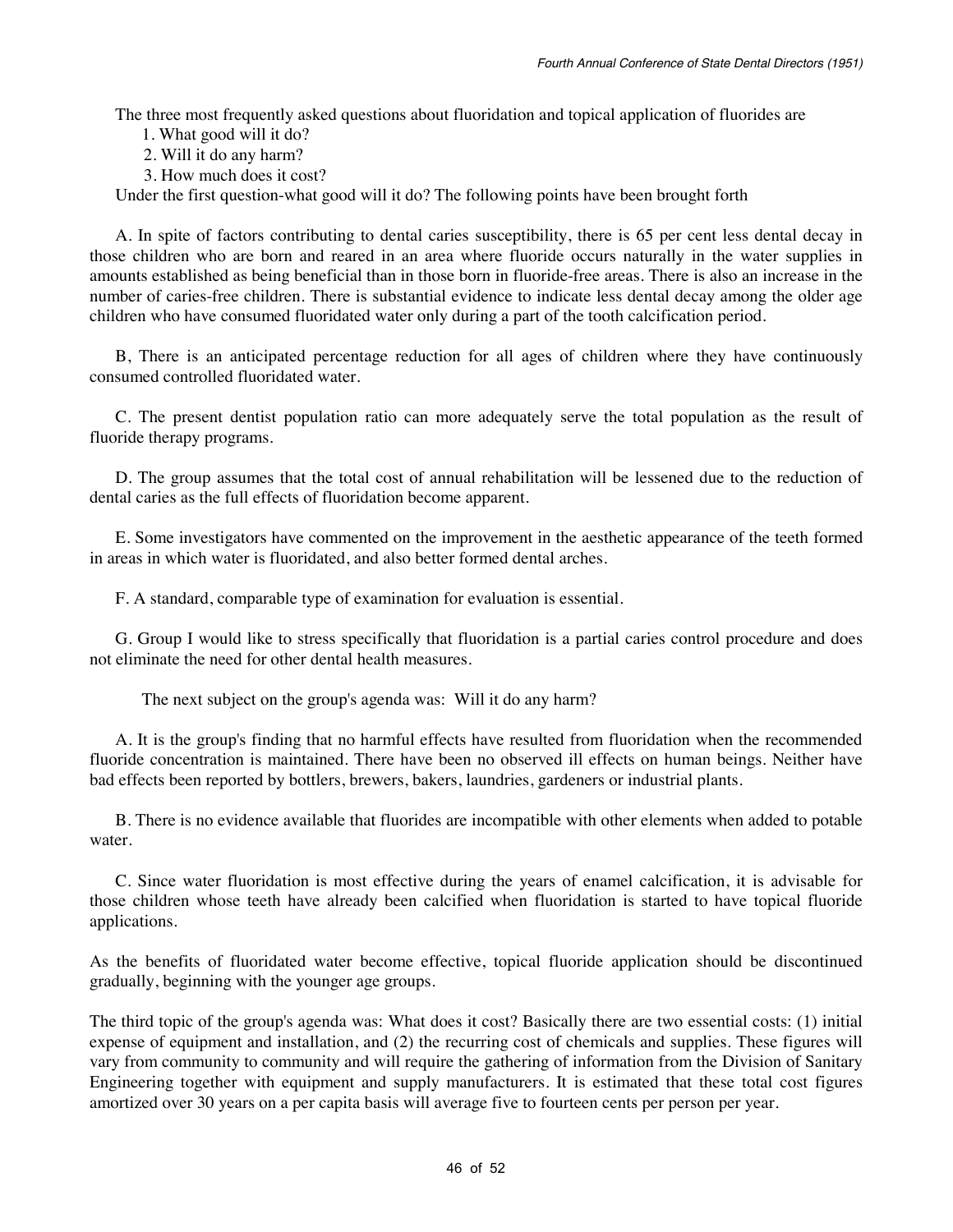It is recommended that public water supplies of a fluoride content believed to be sufficient to reduce caries should be periodically examined to assure that the fluoride content is uniform and constant. Supplementation by controlled fluoridation should be preceded by a water analysis for fluoride, with such analyses repeated periodically.

The group in this morning's session discussed the topic of topical application, which was only touched upon at one or two points in the report that has just been read to you, and we came out with this one last recommendation

It is recommended that continuing courses be initiated for the dental profession and dental hygienists with emphasis on techniques employed in topical application of sodium fluoride, and that emphasis be placed on pre and post treatment charting and recording. It is also desirable to emphasize the proper interpretation of topical program potentialities and limitations?

DR. NISONGER : Dr. Sebelius will make the report of Group II. That has to do with evaluation.

DR. SEBELIUS : Dr. Nisonger, Members of the Conference : Our group has taken up the questions, somewhat modified, pretty much in the order that they appeared on our sheet. The main assignment of the group was: What provisions should be made for evaluating the results of water fluoridation: base line data, standards, collection, and analysis.

I will read the question and then the answer that the group agreed to.

The first question: How can we set up suitable local plans for the periodic evaluation of the results?

And the answer: Suitable local plans for periodic evaluation and the original survey should be set up by the dental public health program director. The director should interpret the methods to be followed by those who are to conduct the survey. The survey should be conducted by the local dental personnel. The actual evaluation of data should be made in cooperation with the dental public health director.

Question 2: Why should it be planned for, anyhow?

The periodic evaluation of the results should be planned, first, so that progress can be measured; second, so that there can be a standardization of the collection of data and of the techniques involved; and third, so that the data may serve as a basis for motivation of the community toward the establishment of a well-rounded dental public health program.

Question 3: What data do we want to gather?

Data should be collected to establish age-specific DMF and def rates per 100 children.

Question 4 : What sampling techniques are useful?

Age-specific data should be collected for children of ages 5 through 15. In small communities all children should be examined, and in the larger communities a sample of from 200 to 300 children at each age should be examined. In larger cities, it may be desirable, although not necessary, to consider other factors, such as areas of the city, race, or economic level. In that case, the sample size should be 200 to 300 children in each age group for each of the factors to be considered.

Question 5: How frequently should minimum data be collected?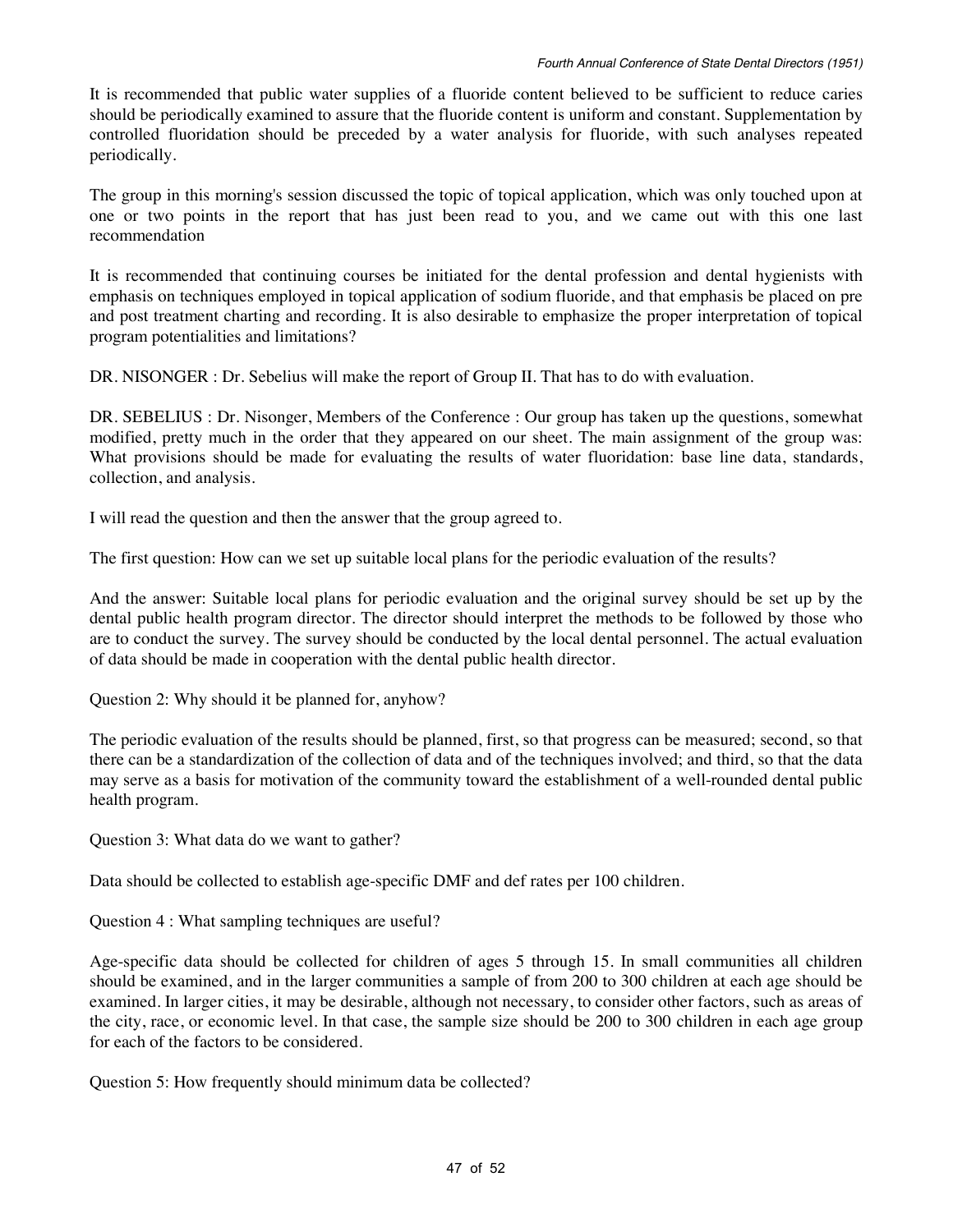$2$ Discussion of the reports is omitted in the interest of brevity. All recommendations coming out of the discussions are included, however.

In order to be able to measure changes in the caries attack rate after water fluoridation, it is suggested that examinations be made at 3- to 5-year intervals following the introduction of fluorides into the water supply.

Question 6: How can the state and local dental societies be brought into the preliminary planning for evaluation'?

It is assumed that before a local dental society undertakes a fluoridation program, the state dental society has approved water fluoridation. The state dental society, through its council on dental health, should be consulted and should participate in the establishment of broad general principles for planning programs within the state. As local dental societies begin to evaluate their local programs, the state council on dental health should receive the information in order to correlate it on a state-wide basis.

In order that the local dental society can be effective in the evaluation of the water fluoridation program, the members of the society need to engage actively in planning the program and in collecting the data.

Question 7: How can the local health department officials, the health officer, sanitary engineer, laboratory director, public health nurses, health educator and others, be made aware of the problems and be convinced of the importance of this procedure?

It is important to point up to this group, that is, the health officer and civic authorities and local community groups, the magnitude of the dental caries problem. Other points to be stressed should be the economic loss to the community if water fluoridation is not done, as well as the results obtainable through fluoridation. The job of interpreting the data to the local health officials and civic leaders is the responsibility of the dental public health program director and representatives of the local dental society.

Question 8: How can understanding and conviction about adequate techniques be developed in the people who will be relied upon to carry them out?

Understanding and conviction about adequate techniques may be developed, first, by distributing instructions for the recording of dental findings and, second, by conducting pre-survey training and demonstrations before the pre-fluoride evaluation survey is made.

The ninth question on this questionnaire was left out by the group.

Question 10: How accurate do you consider DMF rates during the period of the mixed dentition?

The DMF rates and their segments refer specifically to the permanent dentition, and the def rates to the deciduous dentition. These rates may be determined accurately when permanent and/or deciduous teeth are present.

Question 11: Is it more accurate to define "M", "missing" as "extracted teeth"?

The symbol "M" indicates permanent teeth missing through extraction or permanent teeth indicated for extraction as a result of caries.

Question 12: Are annual dental examinations a waste of time and effort?

To be able to show progress in water fluoridation, an annual dental examination is a waste of time and effort since annual changes are not of sufficient magnitude to be impressive.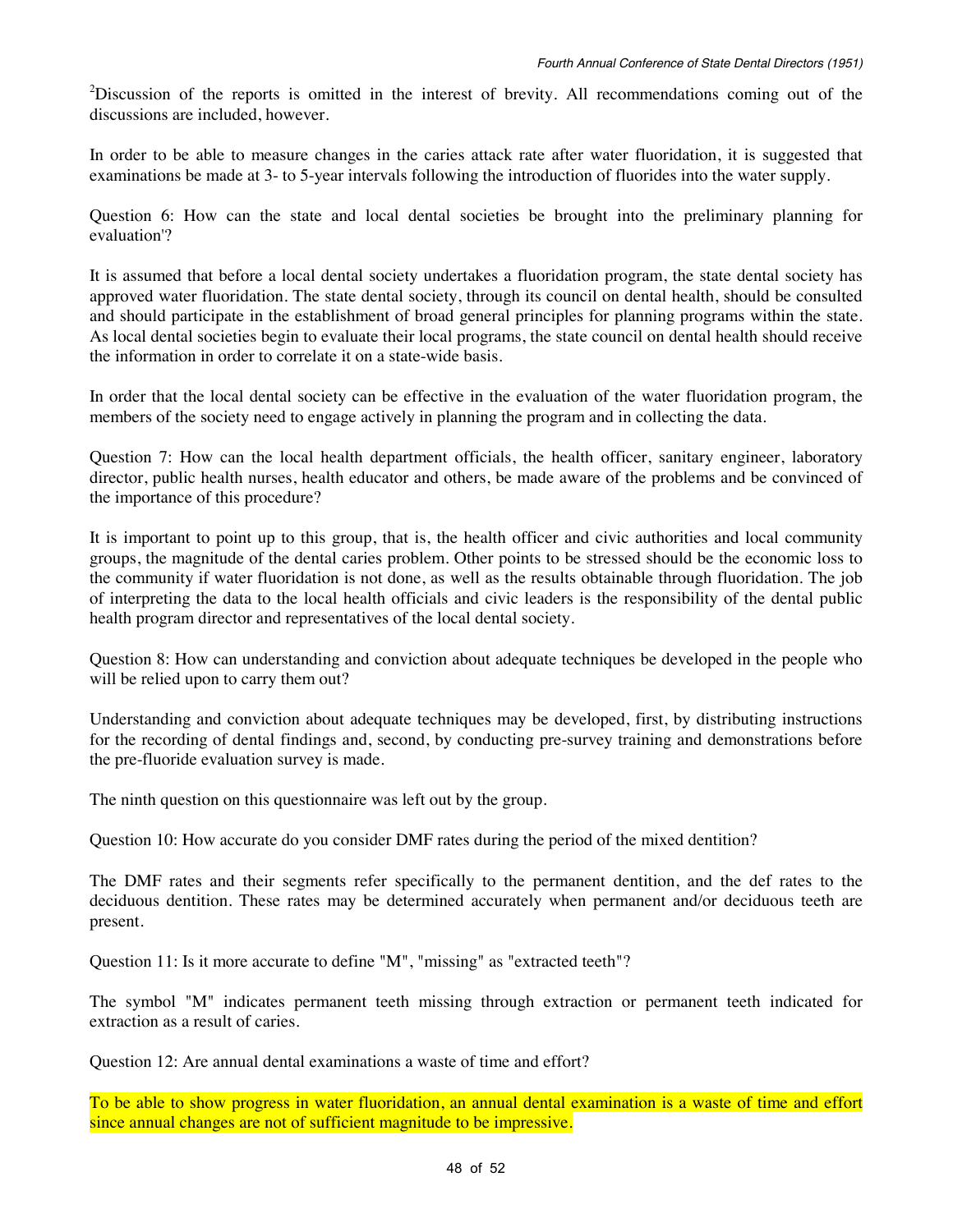(Question 13: Will they (examinations) prove of better value in acquainting dentists with the problem in their own communities if the dentists conduct the survey?

The answer: After proper orientation, dentists will be better acquainted and in a better position to interpret data to the dental society and others if they participate in the survey in their own community.

Question 14: Compare and evaluate the observed and the estimated DMF.

The observed DMF rate is considered the best method to use because in a majority of communities the sample size would be too small to make an estimate rate reliable.

The fifteenth question is divided into two parts: Should lactobacillus acidophilus determinations be made on a community-wide basis to determine dental-caries susceptibility? No.

If so, should the expense be shared by the community or from the Department's budget? And again the group said no.

Question 16: How may the specific dental needs of children in a community be determined?

The specific dental caries needs for children in a community may be determined by the use of the DMF rates and/or def rates. By breaking down the DMF rate into its specific components, D, M or F, it is possible to determine the tooth mortality rates and the unmet needs that require attention.

Question 17: What basic things should be shown by a dental survey?

The change in the DMF rates and def rates are the basic things to be shown by a dental survey when measuring the effectiveness of water fluoridation. However, this same survey may be used to determine the unmet dental caries needs with a view to motivate the community to develop a well-rounded dental health program.

Question 18: How should follow-up investigations be conducted after the survey?

Definite provision should be made at the time of the original survey to conduct a follow-up investigation at a later date. This follow-up survey should be made in the same area, age group, and in the same manner as the original survey.

DR. NISONGER : Now we will move to Group III. Dr. Dwyer will make the report.

DR. DWYER: Group III had to deal with: How is essential information communicated to different groups: protocol, permission, resolutions, mass media.

At the initial meeting it was decided by the members of the group to combine the questions into four categories: stimulation, utilization, resistance and the ever-present miscellaneous. So we will give a summary of each of these groupings.

Summary of the first subject, stimulation. Questions 1, 8, 12, 14, 17. Lay groups are stimulated mostly through press, radio, and magazine articles. Detailed information should be assembled by the state health department and supplied to the dental and medical professions, sanitary engineers, local health departments and administrators, and any other interested group. This information is to be used to guide the local committee or group in keeping the project alive and in supplying the answers to the problems of organization and motivation necessary to complete the details of purchase and installation of equipment and put the program into operation.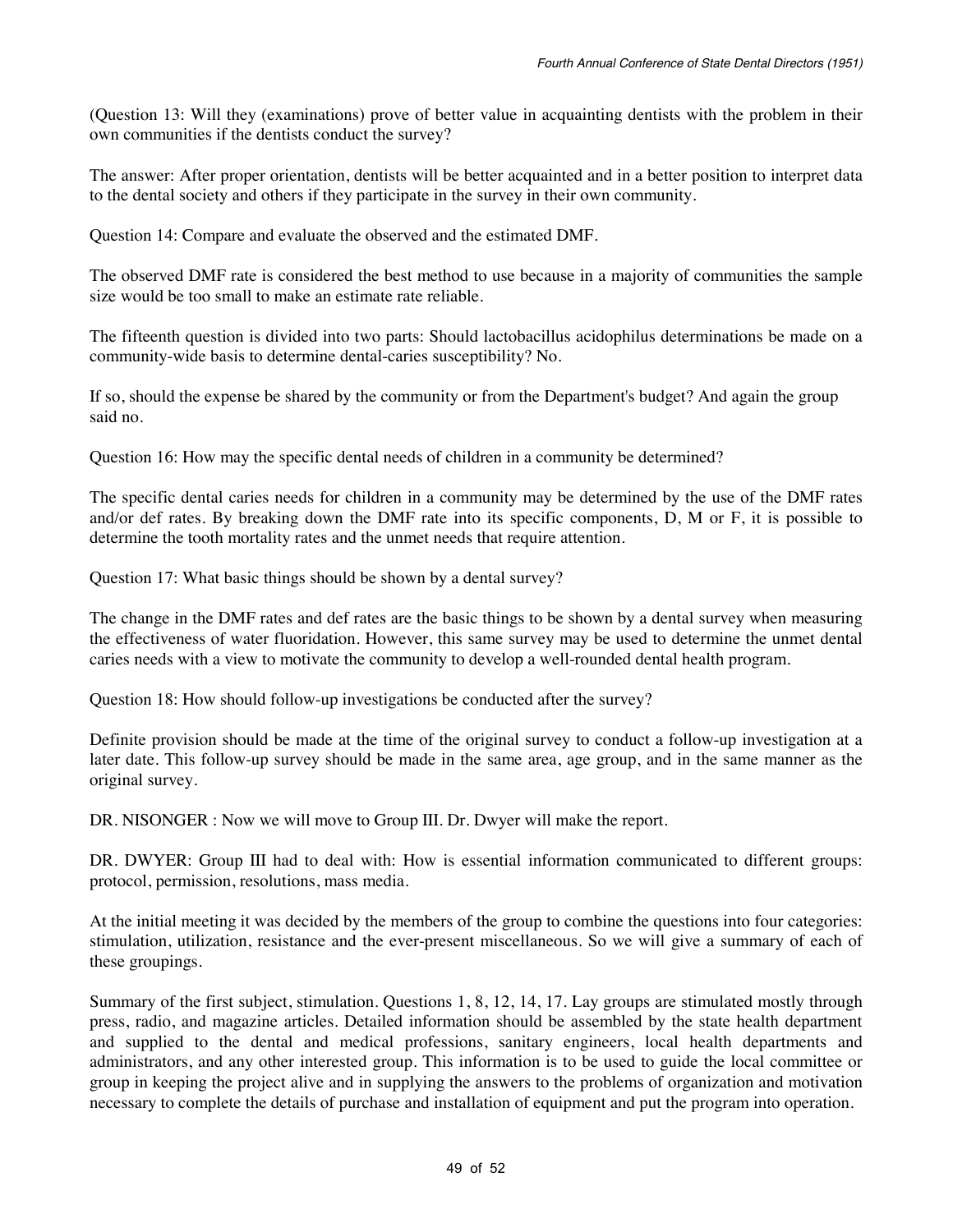Fluoridation should be the spark to kindle a desire for a full dental and general health program in the community.

Summarization of the second group, utilization. Questions 2, 4, 7, 9, 10, 11, 13 and 19. We have already received our stimulant; now we are going to utilize it. The state health department should collect and have for reference all materials from federal, ADA, state, and local sources. From these materials, kits could be assembled to be sent to professional or lay groups. The kits should contain scientific and technical data, equipment types, installations and controls, approximate costs, and so forth. Sample news releases, resolutions, and ordinances should be included, as well as suggestions for organization and motivation of the program. Find the best method to use in the community and the key person to organize and develop a community program.

The state dental association, through its council on dental health, can urge local or component societies to encourage the organization of new or cooperate with existing local advisory groups or health councils or other agencies. The local dentist can talk with his patients, newspaper editors, and interested groups to stimulate the public to demand fluoridation of the water supply.

Committee observation of a fluoridation process in operation will be of much assistance in crystallizing plans for the project.

A pre-fluoridation baseline dental caries survey is recommended, preferably to be done by local dentists. Maps showing fluoride areas, fluoridated water supplies, contemplated installations, and those already approved by state health departments can provide additional information.

As a result of public interest of fluoridation, dental directors and staff personnel would be negligent if they did not take advantage of this opportunity to further a continuing dental health as well as a general health program. Fluoridation is not the final answer to any health program.

Summarization of the third group, resistance. Questions 5, 6, and 15. Use terms that will avoid controversy. For example, speak of controlled rather than artificial fluoridation; eggshell white rather than chalky appearance in describing tooth color. Resistance can be met by the dental profession by keeping medical, nursing, engineering, dairy, pharmacy, and educational groups properly informed. These in turn can spread the gospel to public officials, water plant managers, lay groups, and other persons in the community.

When the installation is approved by the state health department, there is little or no danger of breakdowns that could cause toxicity, as each plant must be surveyed on an individual basis. That was the answer to this question of toxicity and the one that has frequently come up concerning what happens if a barrel of sodium fluoride falls through the floor into the reservoir. We just feel that if the state health department surveyed the plant, the barrel wouldn't fall through.

The amount of fluoride compound on hand at any given time would not seriously affect the population if proper controls and reasonable maintenance are used, even if there should be a major disaster. The engineer should be able to answer all technical questions. The dental director should enlist the cooperation of the state engineer. Policies should be adopted by the engineering and dental divisions and approved by the state health department.

A consultant or liaison water engineer to the dental division would be of value if the engineering division is not fully cooperative.

Group IV, miscellaneous. Industrial plant problems will have to be solved on an individual basis.

My recorder did the entire job on this. I'm merely the mouthpiece. He, I am sure, will be able to answer any questions that you folks want to ask.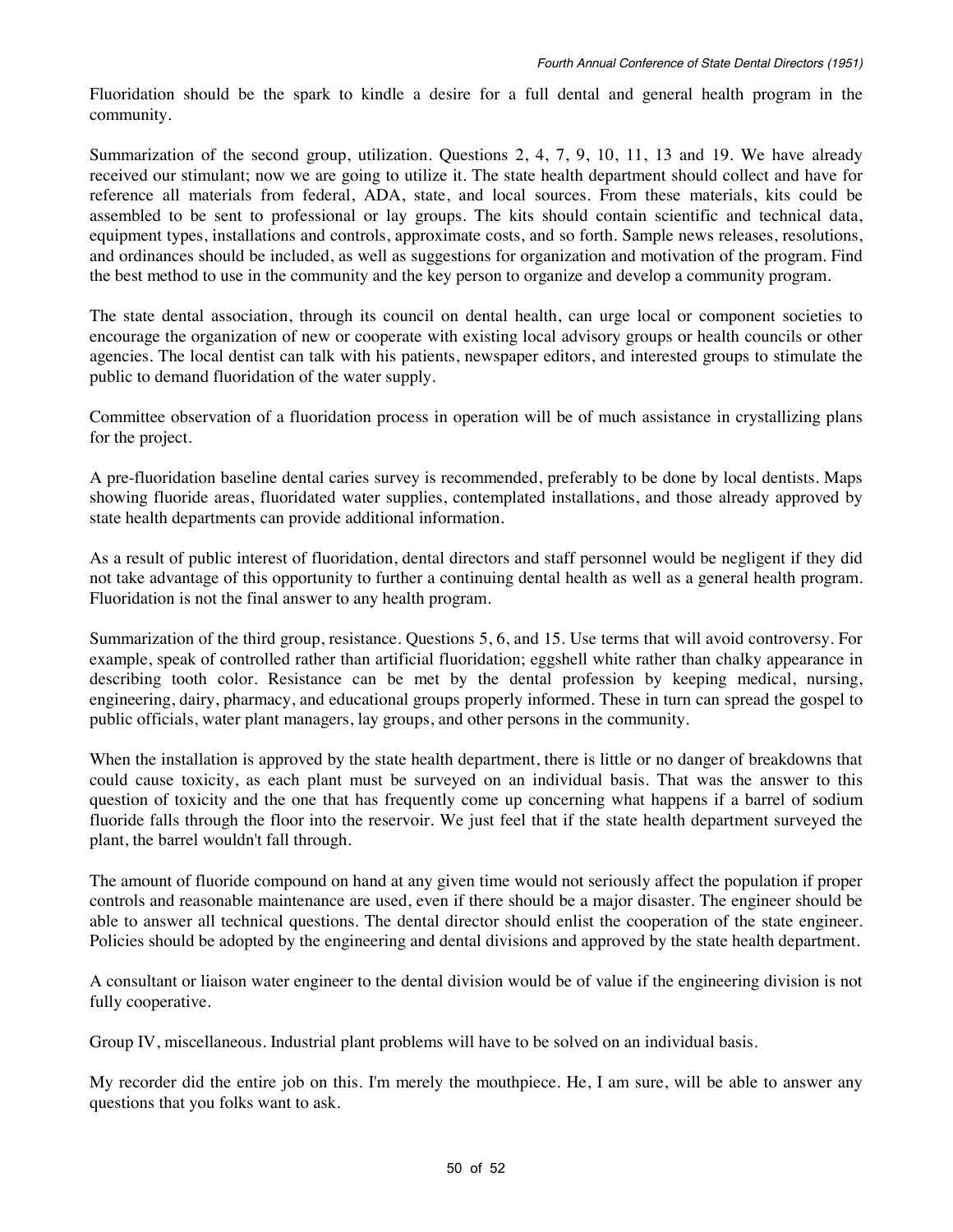DR. NISONGER : Now, may be have a report on Group IV? Dr. DeCamp will make the report.

DR. DeCAMP : The leader of Group IV was Jim Owen. He did all the work. We did come to some rather positive decisions. We had a fine group about 18 to 22 people-and they all talked.

We did not consider the questions as they came on your sheet. We grouped them, as others have done. Our first statement was that we recommend the adoption of a positive fluoridation policy by the state department of health.

The initiation and promotion of the program in a community is the responsibility of the state and local dental societies and the bureau or division of dental health.

The establishment of technical standards and procedures shall be the responsibility of the state department of health.

The engineering phase of the fluoridation of community water supply should be considered by competent engineers qualified to determine type of feeder and the chemicals to be used and familiar with equipment, installation, and operating problems. The bureau of sanitary engineering of the various state boards of health must review and approve the plans.

Local community dentists desiring to know more of the details of fluoridation should be referred to the article in the January 1951 issue of the Journal of the American Dental Association on fluoridation.

The next comment considers types of feeders and their relative merits. The dry feeder and the wet feeder are not in competition. Dry feeders are usually used when more than two million gallons per day from a single source are delivered. Cheaper chemicals cannot be used in solution feeders. The final decision should be left to the local consulting engineer.

The next topic is cost of fluoridation and financing. There are various ways of financing fluoridation. It is the responsibility of the local communities to determine what method of financing is used.

The next is personnel problems. Experience has shown that persons capable of operating a water plant are potentially capable of adding fluorides to the water supply of a community.

Orientation and training of water plant operators in testing and safety procedures should be conducted on a continuing basis by the state department of health.

At what concentration of fluoride between 0.0 and 1.5 should fluoridation of water be recommended? It is recommended that climate, humidity and geographic conditions be considered by the various state health departments in determining the amount of fluorides to be added to the community water supplies.

Next is the question: Clarify and adopt standards of fluorine analysis using our present knowledge. Colorimetric standards are acceptable at the local level with periodic verifying tests at the state level.

Is there a shortage of the necessary fluoride compounds used in the process, and, if so, why? Chemicals are available to meet present demands, although deliveries are somewhat slow.

Engineering aspects of fluoridation, such as safety of the public, safety of the operator, and qualifications and training of the operator, should be covered by state regulations. The recommendations of the American Water Works Association are acceptable to most state departments of health.

The next question deals with equipment. The equipment involved in water fluoridation is the same standard type that has been used in water plants for many years and which has proved to be reliable through long years